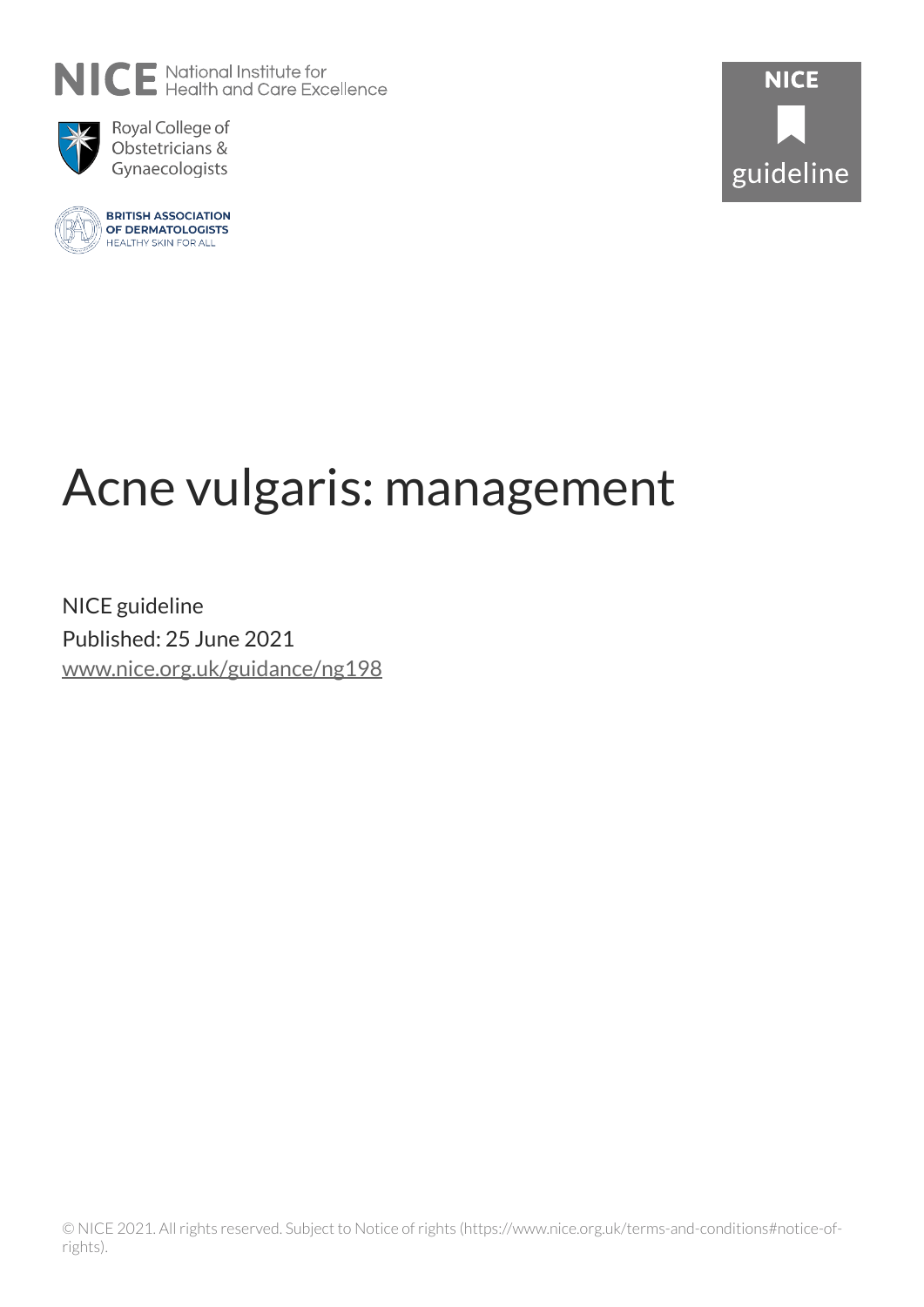## Your responsibility

The recommendations in this guideline represent the view of NICE, arrived at after careful consideration of the evidence available. When exercising their judgement, professionals and practitioners are expected to take this guideline fully into account, alongside the individual needs, preferences and values of their patients or the people using their service. It is not mandatory to apply the recommendations, and the guideline does not override the responsibility to make decisions appropriate to the circumstances of the individual, in consultation with them and their families and carers or guardian.

Local commissioners and providers of healthcare have a responsibility to enable the guideline to be applied when individual professionals and people using services wish to use it. They should do so in the context of local and national priorities for funding and developing services, and in light of their duties to have due regard to the need to eliminate unlawful discrimination, to advance equality of opportunity and to reduce health inequalities. Nothing in this guideline should be interpreted in a way that would be inconsistent with complying with those duties.

Commissioners and providers have a responsibility to promote an environmentally sustainable health and care system and should [assess and reduce the environmental impact of implementing](https://www.nice.org.uk/about/who-we-are/sustainability)  [NICE recommendations](https://www.nice.org.uk/about/who-we-are/sustainability) wherever possible.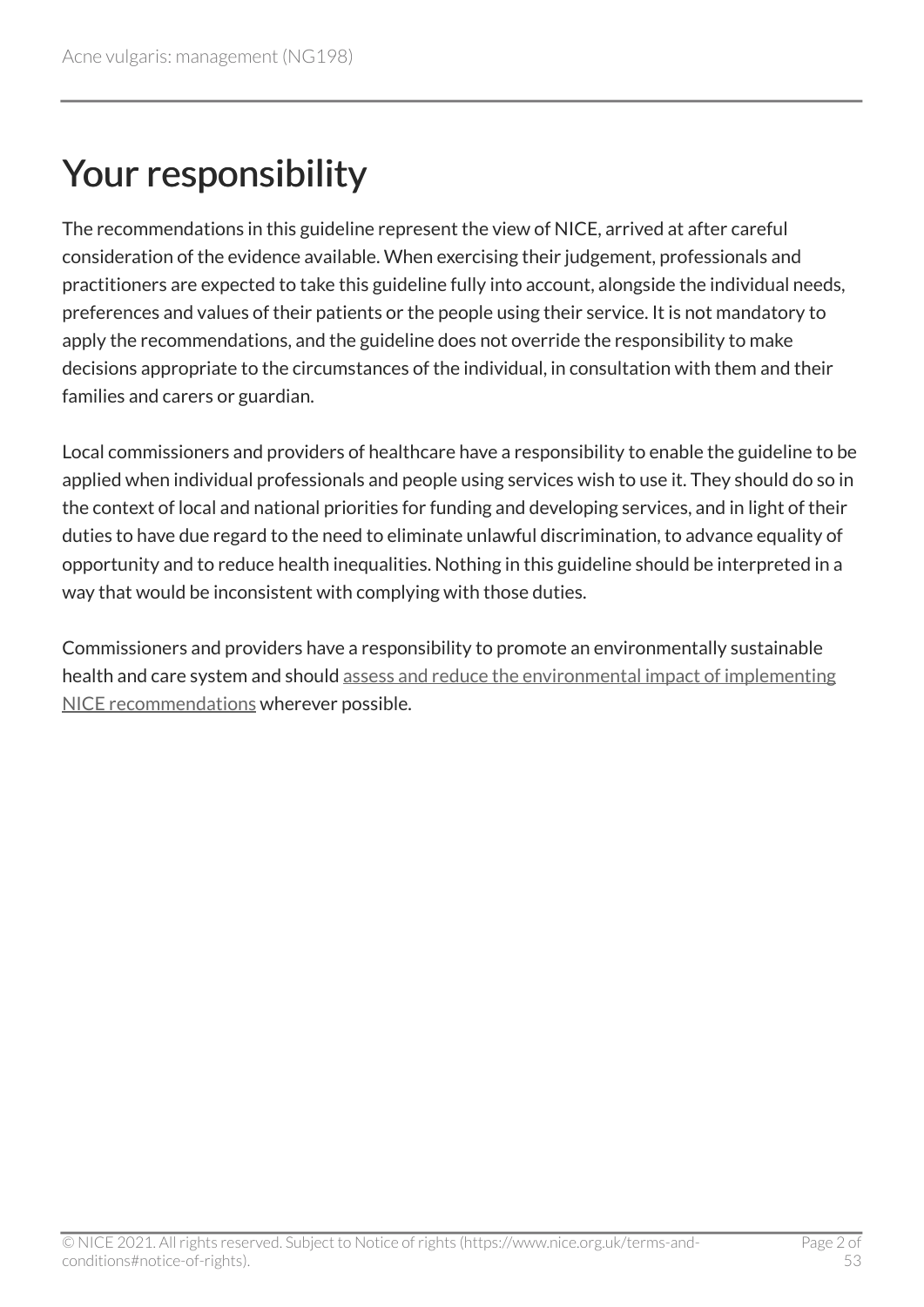## **Contents**

| 5  |
|----|
| 5  |
| 6  |
| 6  |
| 7  |
| 8  |
| 8  |
| 10 |
| 21 |
| 22 |
| 23 |
| 24 |
| 27 |
| 27 |
| 28 |
| 31 |
| 31 |
| 32 |
|    |
|    |
|    |
|    |
|    |
| 41 |
| 43 |
|    |
|    |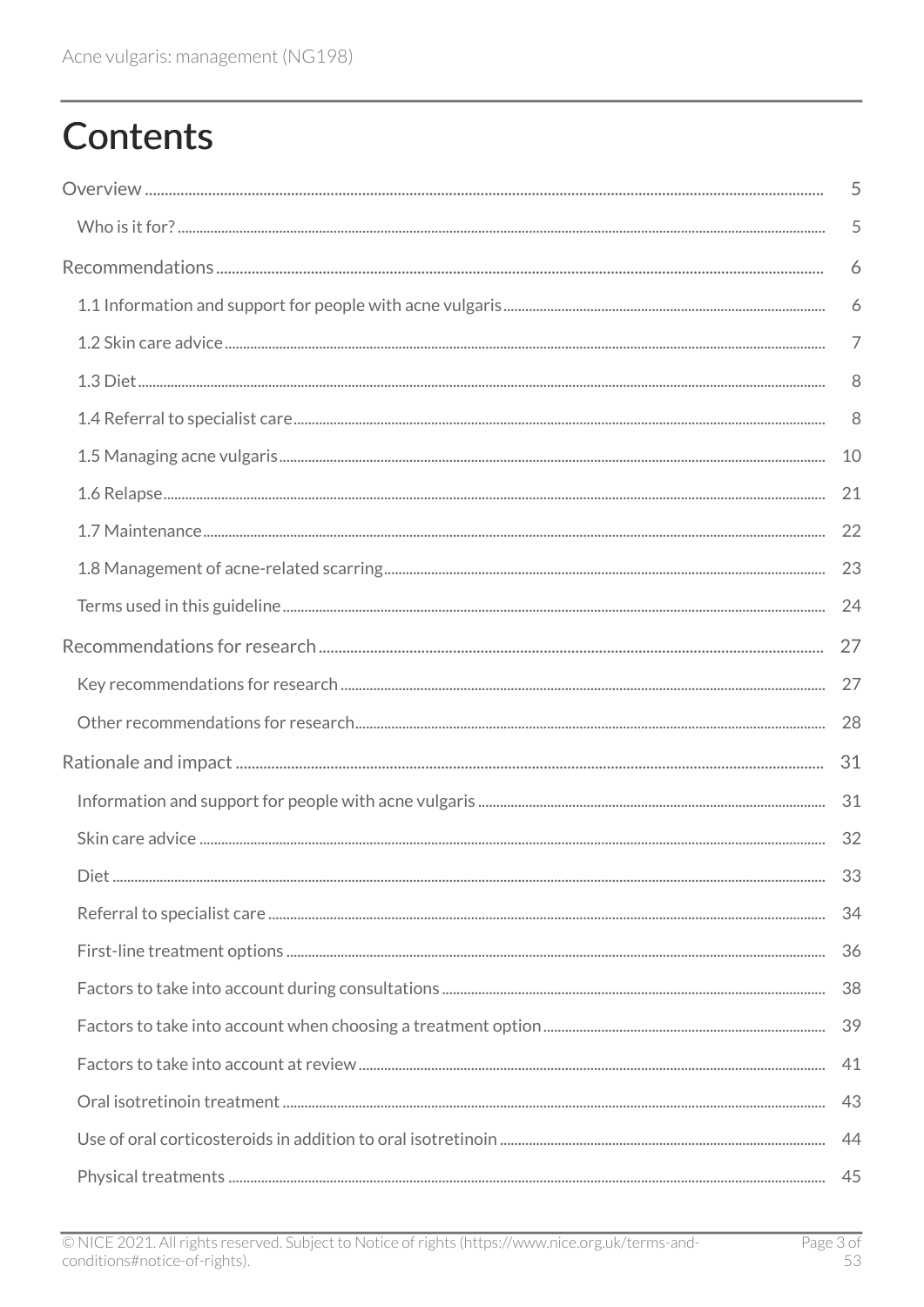| 49 |
|----|
|    |
|    |
|    |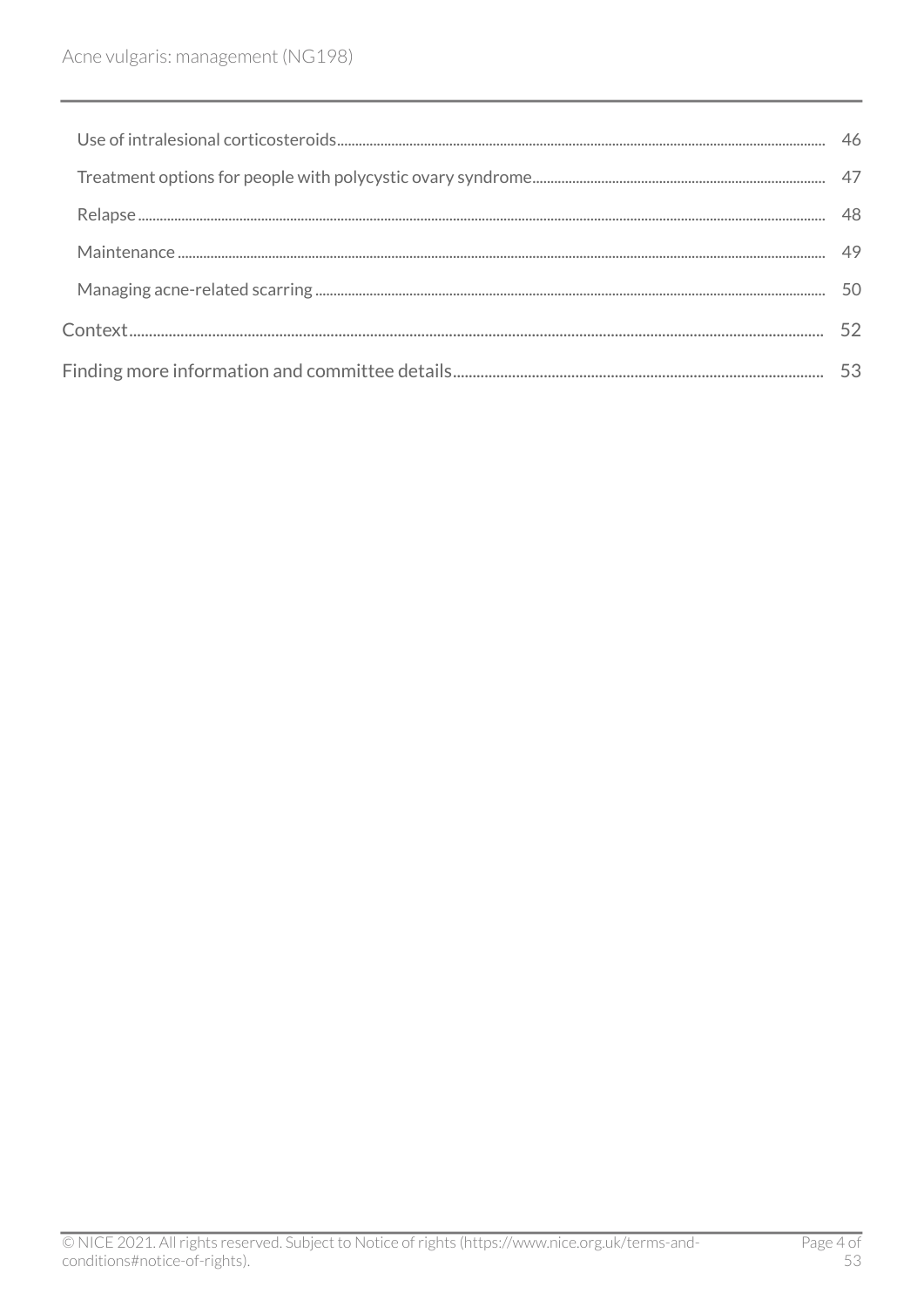## <span id="page-4-0"></span>**Overview**

This guideline covers management of acne vulgaris in primary and specialist care. It includes advice on topical and oral treatments (including antibiotics and retinoids), treatment using physical modalities, and the impact of acne vulgaris on mental health and wellbeing.

This guideline was commissioned by NICE and developed in partnership with the Royal College of Obstetricians and Gynaecologists (RCOG).

NICE worked with the British Association of Dermatologists (BAD) to develop this guideline.

### <span id="page-4-1"></span>Who is it for?

- Healthcare professionals providing NHS-commissioned services
- Commissioners of services
- People with acne vulgaris, their families and carers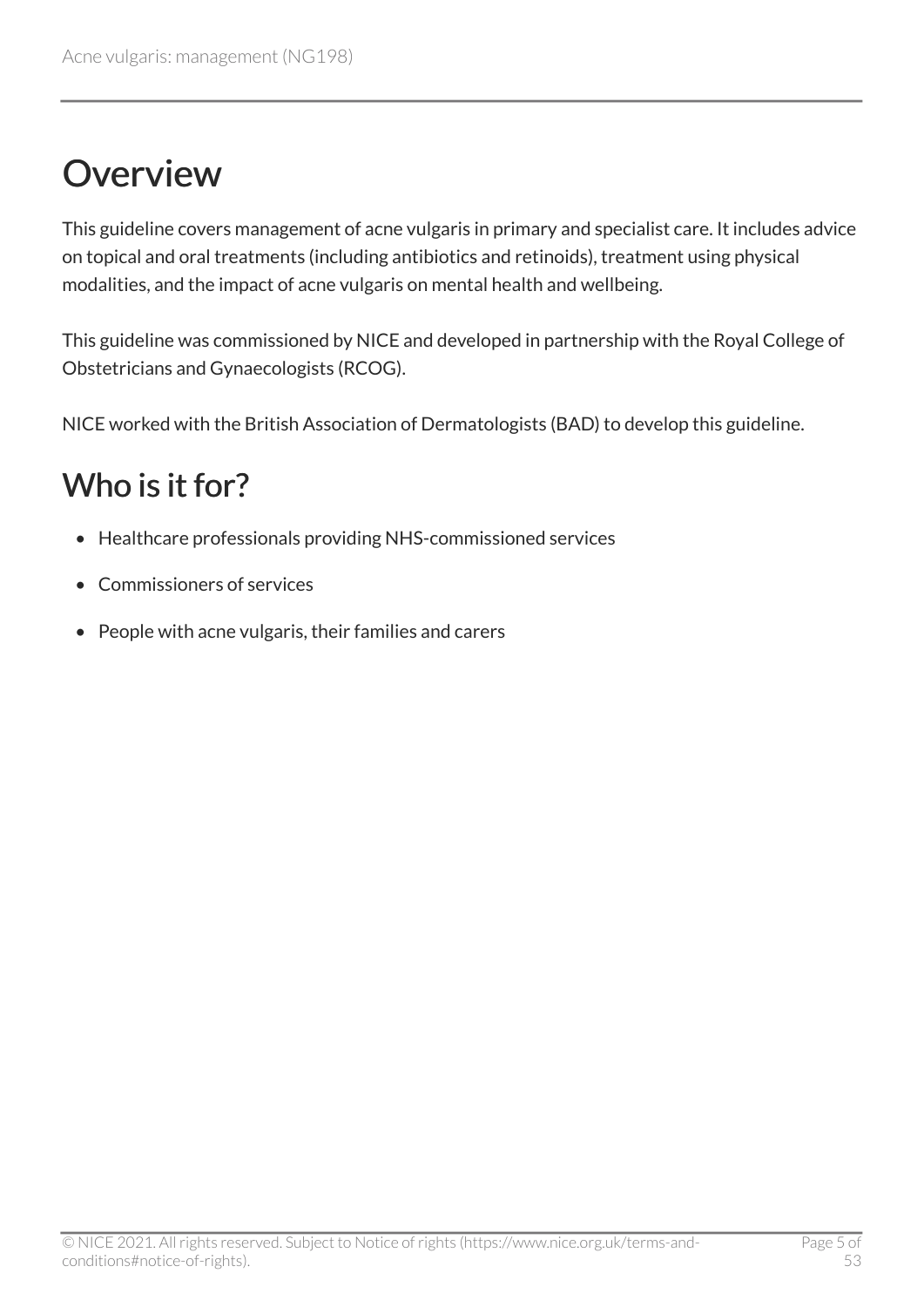## <span id="page-5-0"></span>Recommendations

People have the right to be involved in discussions and make informed decisions about their care, as described in [NICE's information on making decisions about your care](http://www.nice.org.uk/about/nice-communities/public-involvement/your-care).

[Making decisions using NICE guidelines](http://www.nice.org.uk/about/what-we-do/our-programmes/nice-guidance/nice-guidelines/using-NICE-guidelines-to-make-decisions) explains how we use words to show the strength (or certainty) of our recommendations, and has information about prescribing medicines (including off-label use), professional guidelines, standards and laws (including on consent and mental capacity), and safeguarding.

Throughout this guideline, 'acne' in recommendations refers to 'acne vulgaris' unless otherwise stated.

### <span id="page-5-1"></span>1.1 Information and support for people with acne vulgaris

1.1.1 Give people with acne clear information tailored to their needs and concerns. Topics to cover include:

- the possible reasons for their acne
- treatment options, including over the counter treatments if appropriate
- the benefits and drawbacks associated with treatments
- the potential impact of acne
- the importance of adhering to treatment (see also the section on providing information [in the NICE guideline on medicines adherence](https://www.nice.org.uk/guidance/cg76/chapter/1-Guidance#patient-involvement-in-decisions-about-medicines))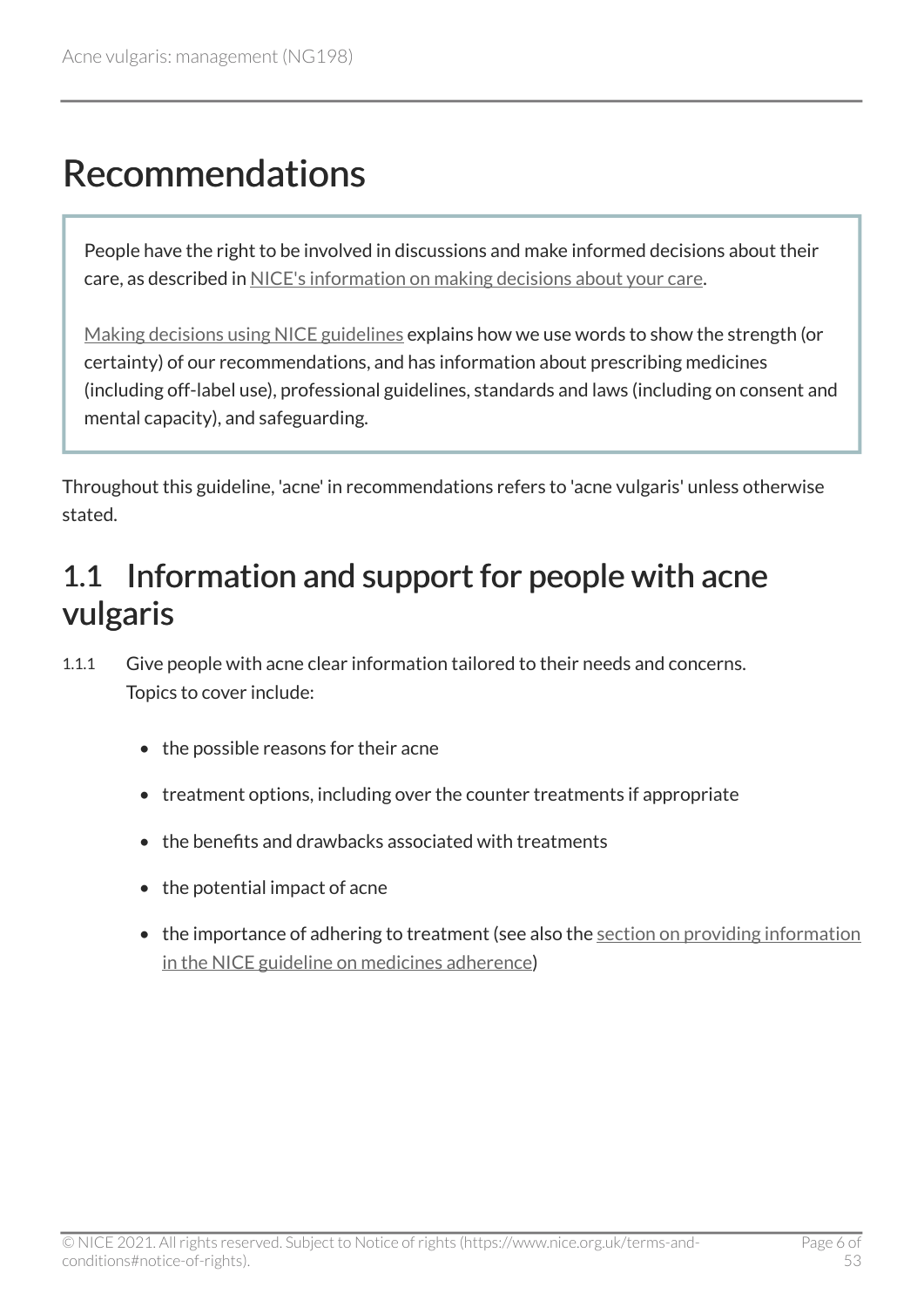- relapses during or after treatment, including:
	- when and how to obtain further advice
	- $-$  treatment options should a relapse occur.

See also the [NICE guideline on patient experience in adult NHS services](https://www.nice.org.uk/guidance/cg138) (particularly recommendations 1.5.11 to 1.5.19) for advice on how to tailor information and communication based on the person's needs.

1.1.2 Include parents and carers in discussions if the person with acne would like them to be involved, or when support is needed (for example, for a person with cognitive impairment).

For a short explanation of why the committee made this recommendation and how it might affect practice, see the [rationale and impact section on information and support for people](#page-30-1)  [with acne vulgaris.](#page-30-1)

Full details of the evidence and the committee's discussion are in [evidence review](https://www.nice.org.uk/guidance/ng198/evidence/a-information-and-support-pdf-9144159949) A: [information and support](https://www.nice.org.uk/guidance/ng198/evidence/a-information-and-support-pdf-9144159949).

### <span id="page-6-0"></span>1.2 Skin care advice

- 1.2.1 Advise people with acne to use a non-alkaline (skin pH neutral or slightly acidic) [synthetic detergent \(syndet\)](#page-24-0) cleansing product twice daily on acne-prone skin.
- 1.2.2 Advise people with acne who use skin care products (for example, moisturisers) and sunscreens to avoid oil-based and [comedogenic](#page-23-1) preparations.
- 1.2.3 Advise people with acne who use make-up to avoid oil-based and comedogenic products, and to remove make-up at the end of the day.
- 1.2.4 Advise people that persistent picking or scratching of acne lesions can increase the risk of scarring.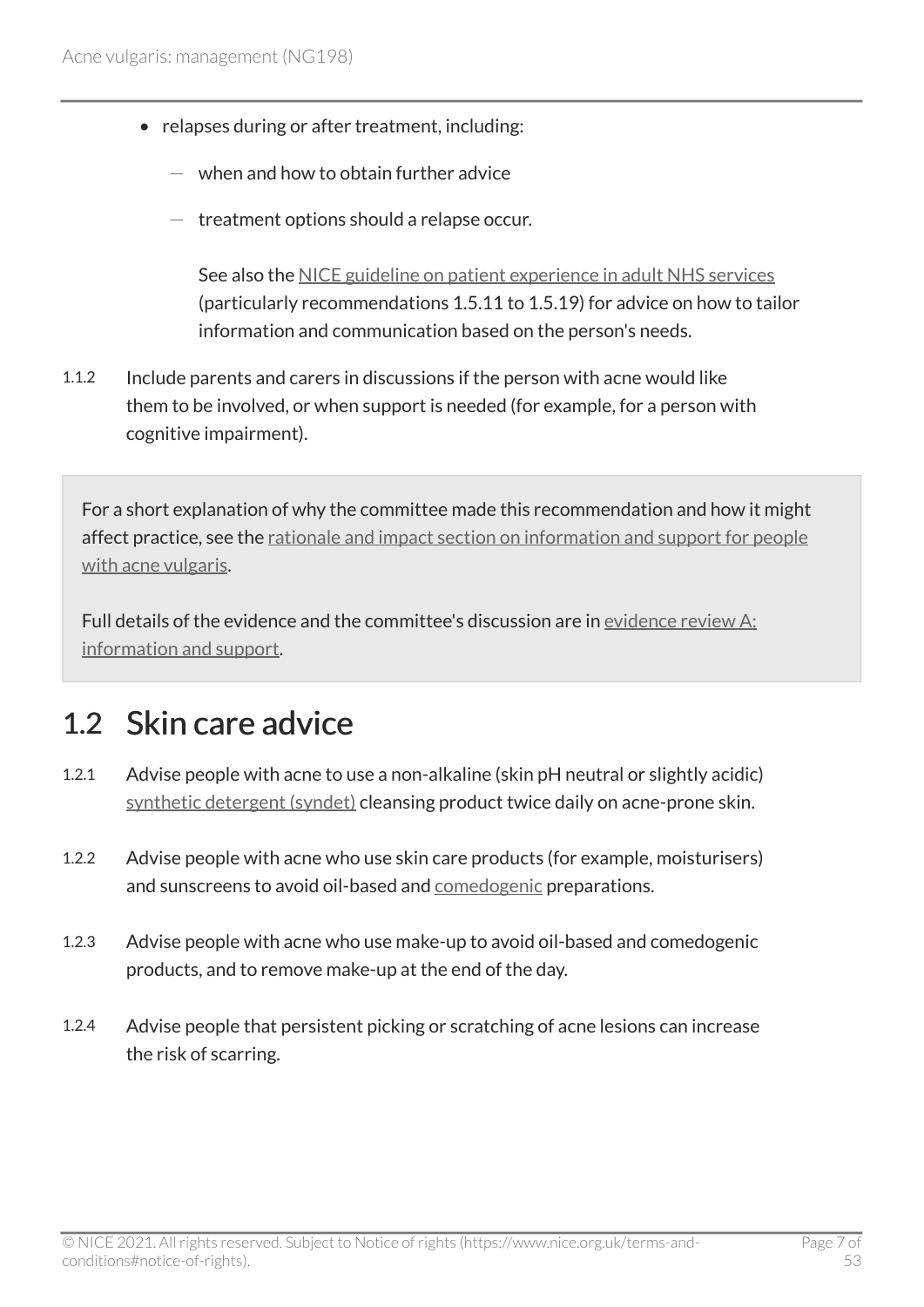For a short explanation of why the committee made these recommendations and how they might affect practice, see the [rationale and impact section on skin care advice.](#page-31-0)

Full details of the evidence and the committee's discussion are in [evidence review](https://www.nice.org.uk/guidance/ng198/evidence/b-skin-care-advice-for-people-with-acne-vulgaris-pdf-9144159950) B: skin care [advice for people with acne vulgaris](https://www.nice.org.uk/guidance/ng198/evidence/b-skin-care-advice-for-people-with-acne-vulgaris-pdf-9144159950) and evidence review [L: risk factors for scarring due to](https://www.nice.org.uk/guidance/ng198/evidence/l-risk-factors-for-scarring-due-to-acne-vulgaris-pdf-329189758168) [acne vulgaris.](https://www.nice.org.uk/guidance/ng198/evidence/l-risk-factors-for-scarring-due-to-acne-vulgaris-pdf-329189758168)

### <span id="page-7-0"></span>1.3 Diet

1.3.1 Advise people that there is not enough evidence to support specific diets for treating acne.

For general advice about a balanced diet and how it could contribute to wellbeing see [Public Health England's Eatwell Guide.](https://www.gov.uk/government/publications/the-eatwell-guide)

For a short explanation of why the committee made this recommendation and how it might affect practice, see the [rationale and impact section on diet](#page-32-0).

Full details of the evidence and the committee's discussion are in [evidence review](https://www.nice.org.uk/guidance/ng198/evidence/c-dietary-interventions-for-the-treatment-of-acne-vulgaris-pdf-9144159951) C: dietary [interventions for the treatment of acne vulgaris](https://www.nice.org.uk/guidance/ng198/evidence/c-dietary-interventions-for-the-treatment-of-acne-vulgaris-pdf-9144159951).

### <span id="page-7-1"></span>1.4 Referral to specialist care

- 1.4.1 Urgently refer people with [acne fulminans](#page-23-2) on the same day to the on-call hospital dermatology team, to be assessed within 24 hours.
- 1.4.2 Refer people to a [consultant dermatologist-led team](#page-23-3) if any of the following apply:
	- there is diagnostic uncertainty about their acne
	- they have acne conglobata
	- they have nodulo-cystic acne.
- 1.4.3 Consider referring people to a consultant dermatologist-led team if they have: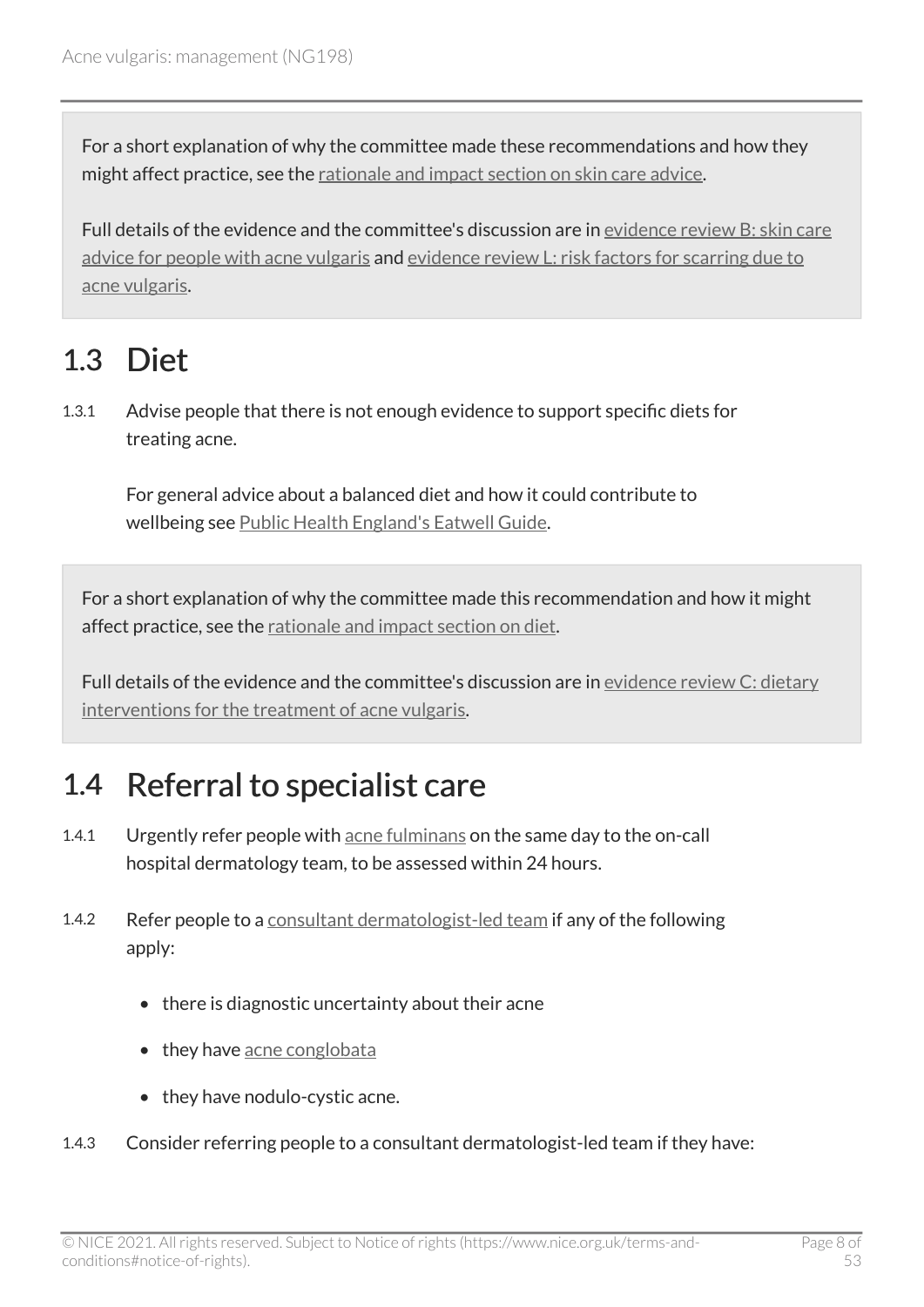- [mild to moderate acne](#page-24-1) that has not responded to 2 completed courses of treatment (see [table](#page-9-0) 1)
- [moderate to severe acne](#page-24-2) which has not responded to previous treatment that contains an oral antibiotic (see table 1)
- acne with scarring
- acne with persistent pigmentary changes.
- 1.4.4 Consider referring people to a consultant dermatologist-led team if their acne of any severity, or acne-related scarring, is causing or contributing to persistent psychological distress or a mental health disorder.
- 1.4.5 Consider referral to mental health services if a person with acne experiences significant psychological distress or a mental health disorder, including those with a current or past history of:
	- suicidal ideation or self-harm
	- a severe depressive or anxiety disorder
	- body dysmorphic disorder.

When considering referral, take into account the person's potential treatment options (for example, oral isotretinoin). Also see the [NICE guidelines on depression in children](https://www.nice.org.uk/guidance/ng134)  [and young people: identification and management](https://www.nice.org.uk/guidance/ng134) for advice on recognition, [depression in adults: recognition and management](https://www.nice.org.uk/guidance/cg90) for advice on recognition and assessment, and [self-harm in over 8s: long-term management](https://www.nice.org.uk/guidance/cg133) for advice on self-harm.

1.4.6 Consider condition-specific management or referral to a specialist (for example a reproductive endocrinologist), if a medical disorder or medication (including self-administered anabolic steroids) is likely to be contributing to a person's acne.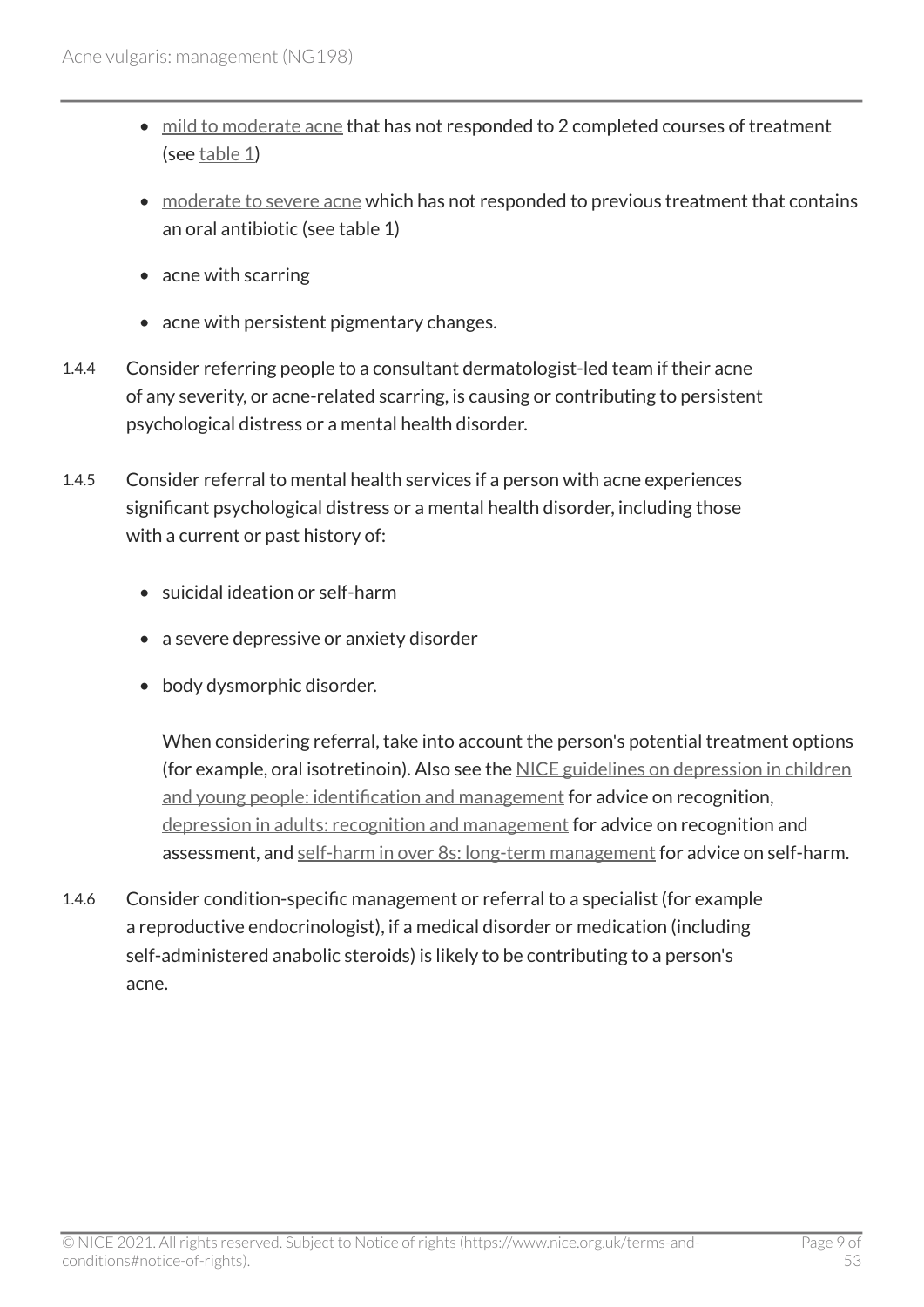For a short explanation of why the committee made these recommendations and how they might affect practice, see the [rationale and impact section on referral to specialist care.](#page-33-0)

Full details of the evidence and the committee's discussion are in [evidence review](https://www.nice.org.uk/guidance/ng198/evidence/d-referral-to-specialist-care-pdf-9144159952) D: referral [to specialist care](https://www.nice.org.uk/guidance/ng198/evidence/d-referral-to-specialist-care-pdf-9144159952).

### <span id="page-9-0"></span>1.5 Managing acne vulgaris

The recommendations in this section cover [mild to moderate](#page-24-1) and [moderate to severe acne](#page-24-2).

#### First-line treatment options

- 1.5.1 Offer people with acne a 12-week course of 1 of the following first-line treatment options, taking account of the severity of their acne and the person's preferences, and after a discussion of the advantages and disadvantages of each option (see table 1):
	- a [fixed combination of topical adapalene with topical benzoyl peroxide](#page-23-5) for any acne severity
	- a [fixed combination of topical tretinoin with topical clindamycin](#page-24-3) for any acne severity
	- a [fixed combination of topical benzoyl peroxide with topical clindamycin](#page-23-6) for mild to [moderate](#page-24-1) acne
	- a fixed combination of topical adapalene with topical benzoyl peroxide, together with either [oral lymecycline or oral doxycycline](#page-24-4) for [moderate to severe](#page-24-2) acne
	- [topical azelaic acid](#page-25-0) with either oral lymecycline or oral doxycycline for moderate to severe acne.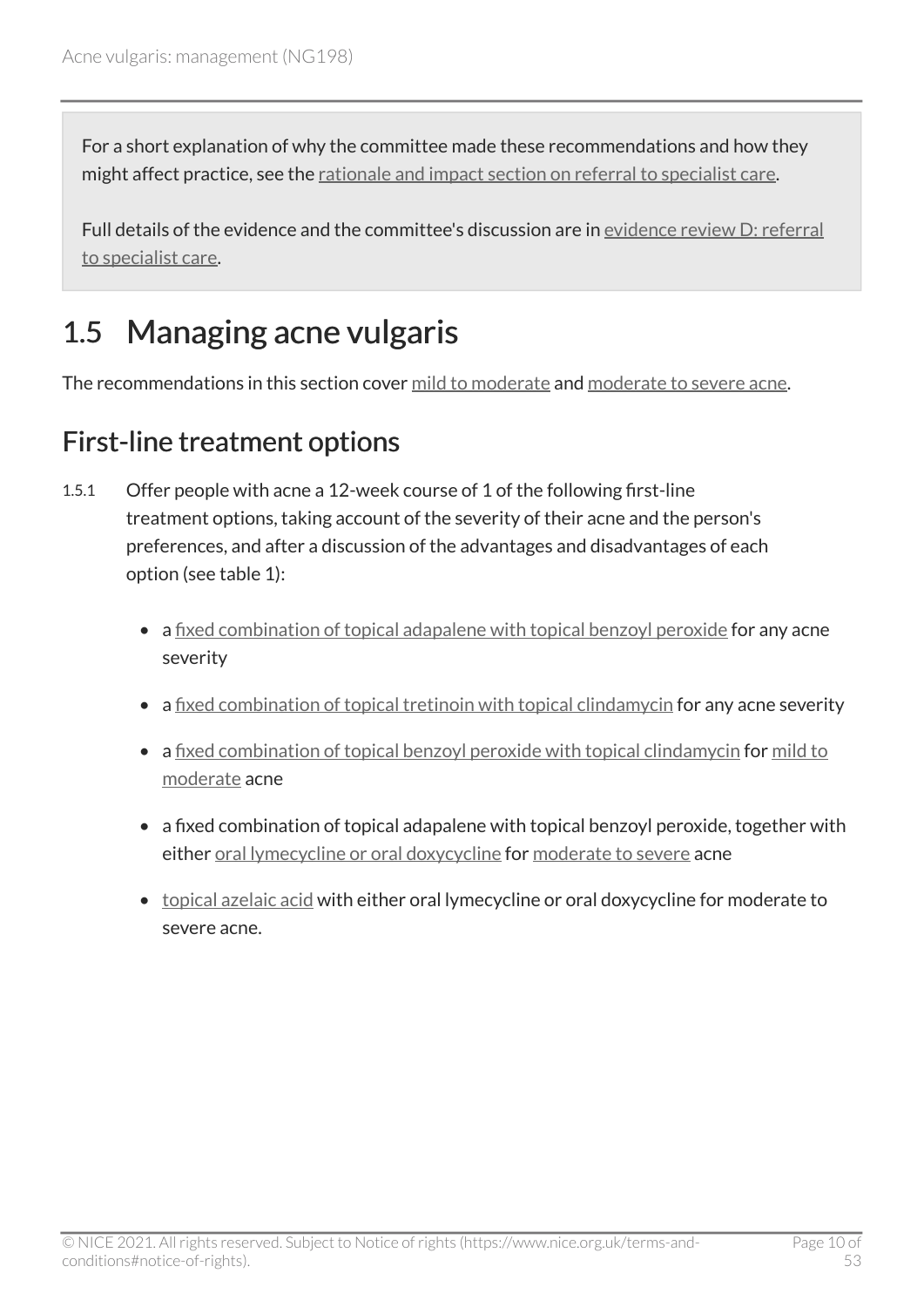| Acne<br>severity           | <b>Treatment</b>                                                                                                                      | Advantages                                                                        | <b>Disadvantages</b>                                                                                                                                                                                                                          |
|----------------------------|---------------------------------------------------------------------------------------------------------------------------------------|-----------------------------------------------------------------------------------|-----------------------------------------------------------------------------------------------------------------------------------------------------------------------------------------------------------------------------------------------|
| Any<br>severity            | <b>Fixed</b><br>combination of<br>topical adapalene<br>with topical<br>benzoyl peroxide,<br>applied once daily<br>in the evening      | <b>Topical</b><br>Does not contain antibiotics                                    | Not for use during<br>pregnancy<br>Use with caution during<br>breastfeeding (see<br>recommendation 1.5.8)<br>Can cause skin<br>irritation (see<br><u>recommendation 1.5.7)</u> ,<br>photosensitivity, and<br>bleaching of hair and<br>fabrics |
| Any<br>severity            | <b>Fixed</b><br>combination of<br>topical tretinoin<br>with topical<br>clindamycin,<br>applied once daily<br>in the evening           | <b>Topical</b>                                                                    | Not for use during<br>pregnancy or<br>breastfeeding (see<br>recommendation 1.5.8)<br>Can cause skin<br>irritation (see<br>recommendation $1.5.7$ ),<br>and photosensitivity                                                                   |
| Mild to<br><u>moderate</u> | <b>Fixed</b><br>combination of<br>topical benzoyl<br>peroxide with<br>topical<br>clindamycin,<br>applied once daily<br>in the evening | <b>Topical</b><br>Can be used with caution during<br>pregnancy and breastfeeding. | Can cause skin<br>irritation (see<br>recommendation 1.5.7),<br>photosensitivity, and<br>bleaching of hair and<br>fabrics                                                                                                                      |

#### Table 1 Treatment choices for mild to moderate and moderate to severe acne vulgaris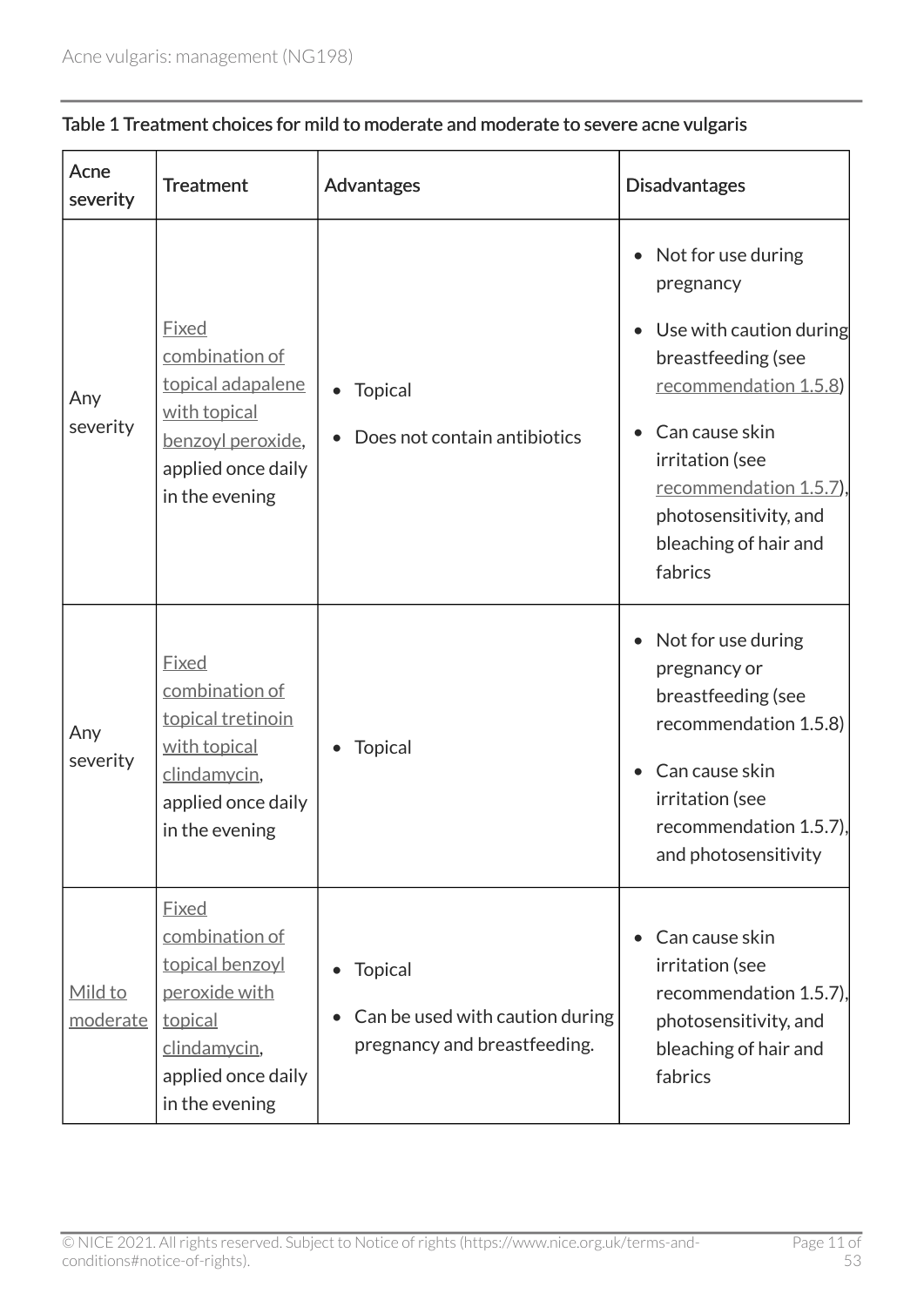| Acne<br>severity      | <b>Treatment</b>                                                                                                                                                                                         | Advantages                                                                                                                                                                                                                                                                                                                                                                                                                                                                                          | <b>Disadvantages</b>                                                                                                                                                                                                                                                                                                                                                                                                                                            |
|-----------------------|----------------------------------------------------------------------------------------------------------------------------------------------------------------------------------------------------------|-----------------------------------------------------------------------------------------------------------------------------------------------------------------------------------------------------------------------------------------------------------------------------------------------------------------------------------------------------------------------------------------------------------------------------------------------------------------------------------------------------|-----------------------------------------------------------------------------------------------------------------------------------------------------------------------------------------------------------------------------------------------------------------------------------------------------------------------------------------------------------------------------------------------------------------------------------------------------------------|
| Moderate<br>to severe | Fixed<br>combination of<br>topical adapalene<br>with topical<br>benzoyl peroxide,<br>applied once daily<br>in the evening,<br>plus either oral<br>lymecycline or<br>oral doxycycline<br>taken once daily | Oral component may be<br>effective in treating affected<br>areas that are difficult to reach<br>with topical treatment (such as<br>the back)<br>Treatment with adequate<br>courses of standard therapy<br>with systemic antibiotics and<br>topical therapy is a Medicines<br>and Healthcare products<br><b>Regulatory Agency (MHRA)</b><br>requirement for subsequent oral<br>isotretinoin (see<br>recommendation 1.5.8 and the<br>MHRA alert on isotretinoin for<br>severe acne: uses and effects) | Not for use in<br>pregnancy, during<br>breastfeeding (see<br>recommendation $1.5.8$ ),<br>or under the age of 12<br>Topical adapalene and<br>topical benzoyl<br>peroxide can cause skin<br>irritation (see<br>recommendation 1.5.7),<br>photosensitivity, and<br>bleaching of hair and<br>fabrics<br>Oral antibiotics may<br>$\bullet$<br>cause systemic side<br>effects and<br>antimicrobial<br>resistance<br>Oral tetracyclines can<br>cause photosensitivity |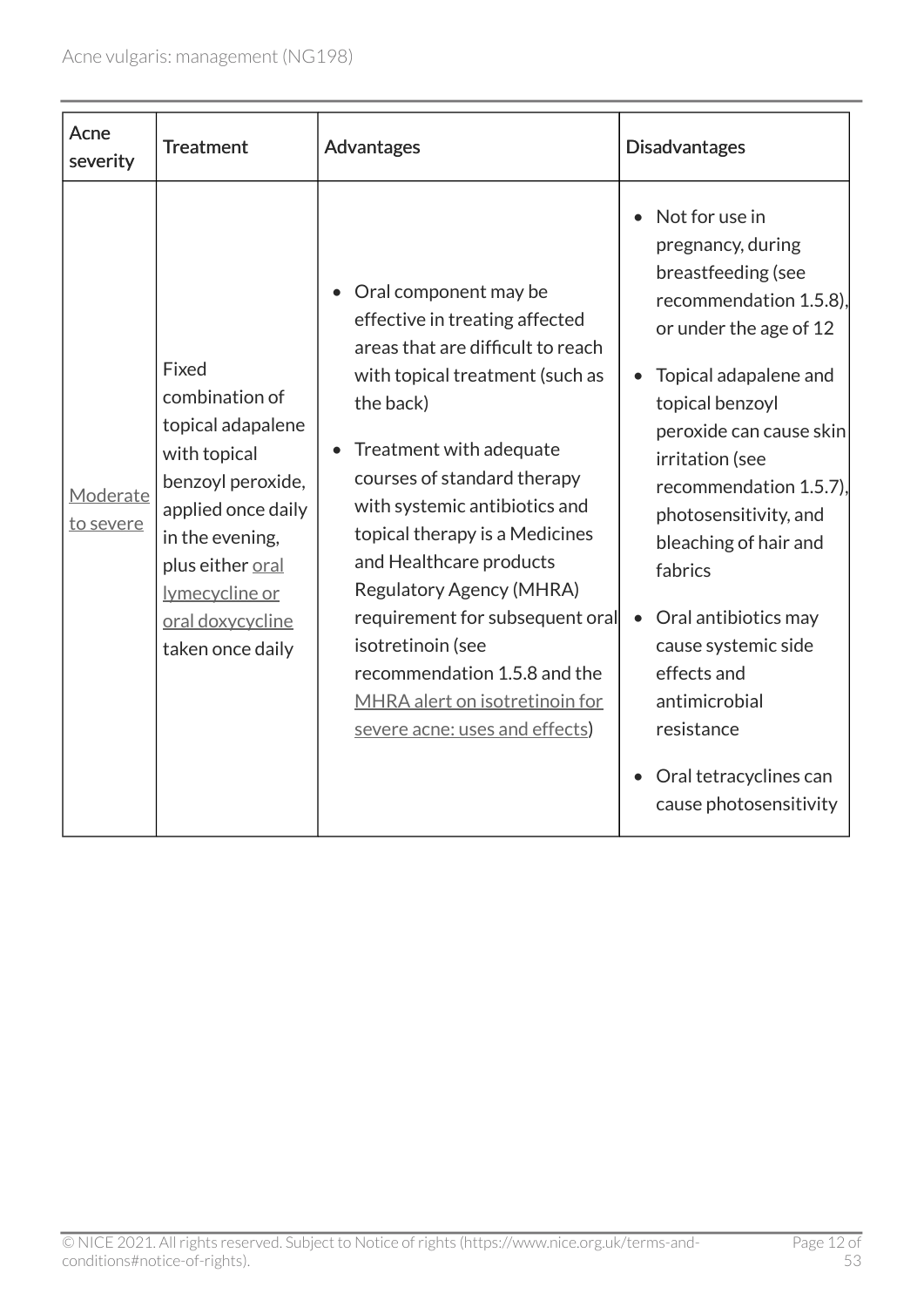| Acne<br>severity      | <b>Treatment</b>                                                                                                              | Advantages                                                                                                                                                                                                                                                                                                                                                                                                                               | <b>Disadvantages</b>                                                                                                                                                                                                                                                    |
|-----------------------|-------------------------------------------------------------------------------------------------------------------------------|------------------------------------------------------------------------------------------------------------------------------------------------------------------------------------------------------------------------------------------------------------------------------------------------------------------------------------------------------------------------------------------------------------------------------------------|-------------------------------------------------------------------------------------------------------------------------------------------------------------------------------------------------------------------------------------------------------------------------|
| Moderate<br>to severe | Topical azelaic<br>acid applied twice<br>daily, plus either<br>oral lymecycline<br>or oral<br>doxycycline taken<br>once daily | Oral component may be<br>effective in treating affected<br>areas that are difficult to reach<br>with topical treatment (such as<br>the back)<br>Treatment with adequate<br>courses of standard therapy<br>with systemic antibiotics and<br>topical therapy is an MHRA<br>requirement for subsequent oral<br>isotretinoin (see<br>recommendation 1.5.8 and the<br><b>MHRA</b> alert on isotretinoin for<br>severe acne: uses and effects) | Not for use in<br>$\bullet$<br>pregnancy, during<br>breastfeeding (see<br>recommendation $1.5.8$ ),<br>or under the age of 12<br>Oral antibiotics may<br>$\bullet$<br>cause systemic side<br>effects and resistance<br>Oral tetracyclines can<br>cause photosensitivity |

1.5.2 Consider [topical benzoyl peroxide](#page-25-1) monotherapy as an alternative treatment to the options in table 1, if:

- these treatments are contraindicated, or
- the person wishes to avoid using a topical retinoid, or an antibiotic (topical or oral).
- 1.5.3 For people with moderate to severe acne who cannot tolerate or have contraindications to oral lymecycline or oral doxycycline, consider replacing these medicines in the combination treatments in table 1 with trimethoprim or with an oral macrolide (for example, erythromycin).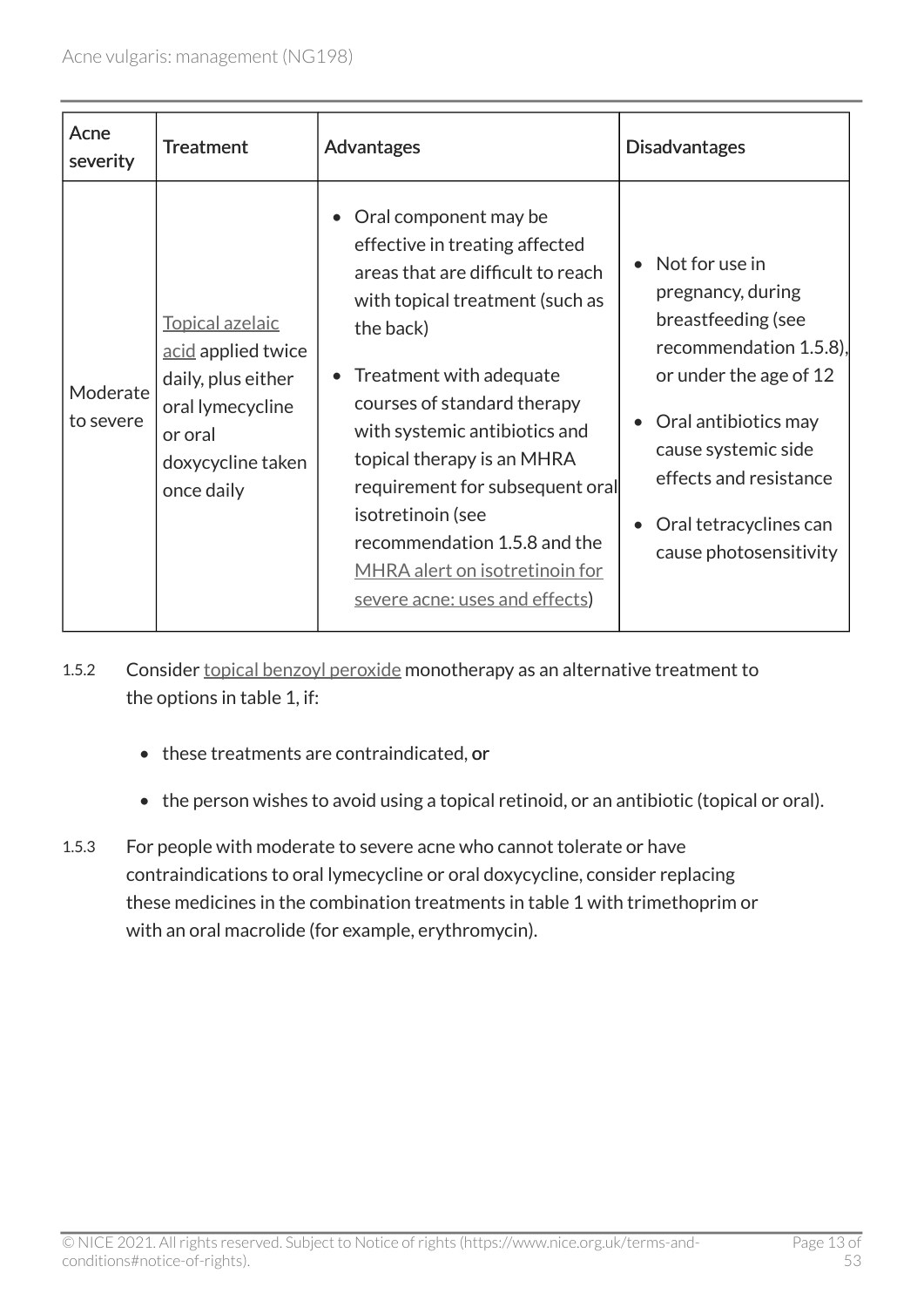For a short explanation of why the committee made these recommendations and how they might affect practice, see the [rationale and impact section on first-line treatment options](#page-35-0).

Full details of the evidence and the committee's discussion are in:

- evidence review [E1: management options for mild to moderate acne network meta](https://www.nice.org.uk/guidance/ng198/evidence/e1-management-options-for-mild-to-moderate-acne-network-metaanalyses-pdf-9144159953)[analyses](https://www.nice.org.uk/guidance/ng198/evidence/e1-management-options-for-mild-to-moderate-acne-network-metaanalyses-pdf-9144159953)
- [evidence review F1: management options for moderate to severe acne network meta](https://www.nice.org.uk/guidance/ng198/evidence/f1-management-options-for-moderate-to-severe-acne-network-metaanalyses-pdf-9144159955)[analyses](https://www.nice.org.uk/guidance/ng198/evidence/f1-management-options-for-moderate-to-severe-acne-network-metaanalyses-pdf-9144159955)
- evidence review E2: management options for mild to moderate acne pairwise [comparisons](https://www.nice.org.uk/guidance/ng198/evidence/e2-management-options-for-mild-to-moderate-acne-pairwise-comparisons-pdf-9144159954)
- [evidence review F2: management options for moderate to severe acne pairwise](https://www.nice.org.uk/guidance/ng198/evidence/f2-management-options-for-moderate-to-severe-acne-pairwise-comparisons-pdf-9144159956)  [comparisons.](https://www.nice.org.uk/guidance/ng198/evidence/f2-management-options-for-moderate-to-severe-acne-pairwise-comparisons-pdf-9144159956)

#### <span id="page-13-0"></span>Factors to take into account during consultations

- 1.5.4 Take into account that acne of any severity can cause psychological distress and mental health disorders.
- 1.5.5 Discuss the importance of completing the course of treatment, because positive effects can take 6 to 8 weeks to become noticeable (see also the [section on](https://www.nice.org.uk/guidance/cg76/chapter/1-Guidance#supporting-adherence)  [supporting adherence in the NICE guideline on medicines adherence\)](https://www.nice.org.uk/guidance/cg76/chapter/1-Guidance#supporting-adherence).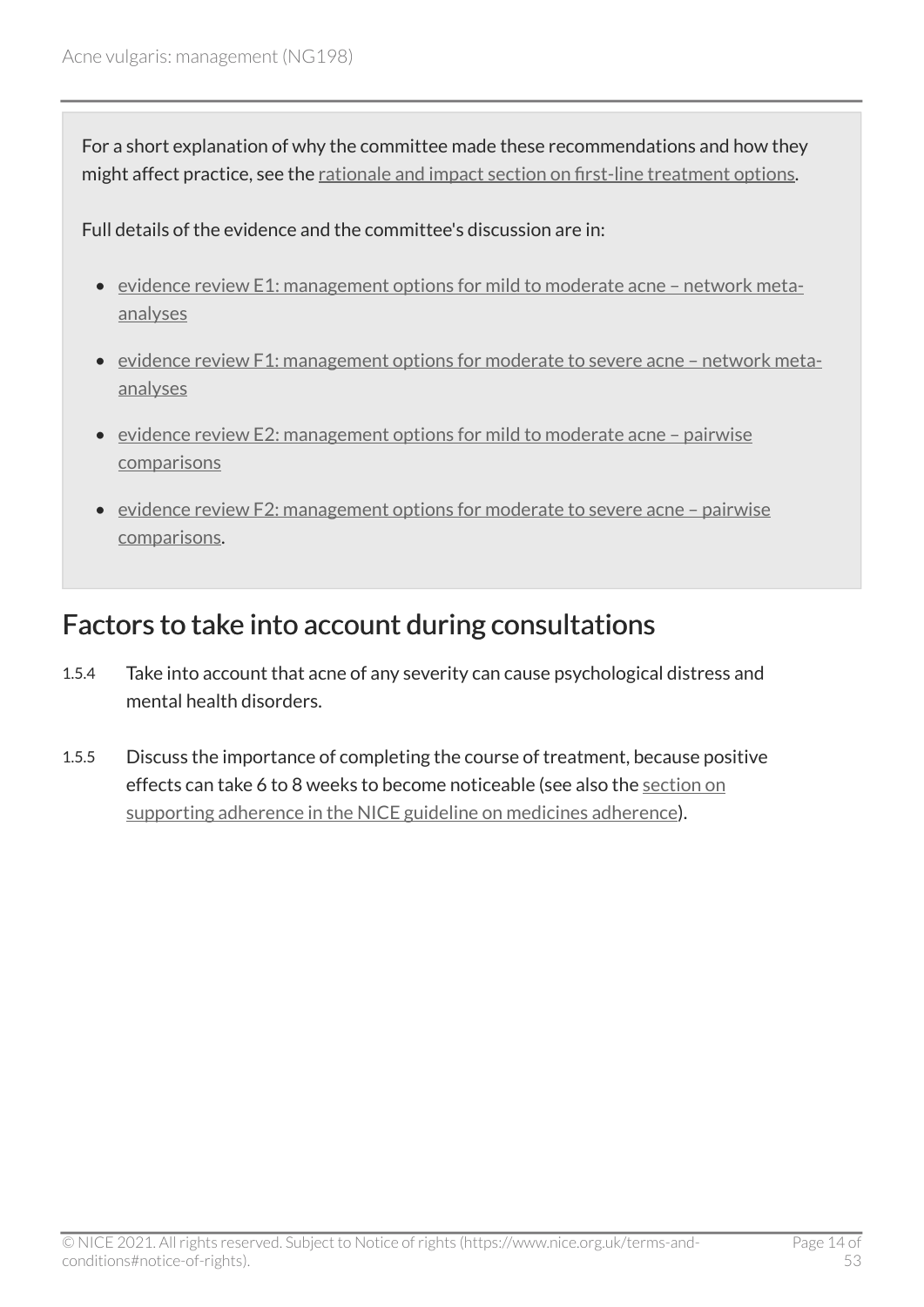For a short explanation of why the committee made these recommendations and how they might affect practice, see the [rationale and impact section on factors to take into account](#page-37-0) [during consultations.](#page-37-0)

#### Full details of the committee's discussion are in:

- evidence review [D: referral to specialist care](https://www.nice.org.uk/guidance/ng198/evidence/d-referral-to-specialist-care-pdf-9144159952)
- evidence review [E1: management options for mild to moderate acne network meta](https://www.nice.org.uk/guidance/ng198/evidence/e1-management-options-for-mild-to-moderate-acne-network-metaanalyses-pdf-9144159953)[analyses](https://www.nice.org.uk/guidance/ng198/evidence/e1-management-options-for-mild-to-moderate-acne-network-metaanalyses-pdf-9144159953)
- [evidence review F1: management options for moderate to severe acne network meta](https://www.nice.org.uk/guidance/ng198/evidence/f1-management-options-for-moderate-to-severe-acne-network-metaanalyses-pdf-9144159955)[analyses.](https://www.nice.org.uk/guidance/ng198/evidence/f1-management-options-for-moderate-to-severe-acne-network-metaanalyses-pdf-9144159955)

#### <span id="page-14-0"></span>Factors to take into account when choosing a treatment option

- 1.5.6 Take into account that the risk of scarring increases with the severity and duration of acne.
- 1.5.7 To reduce the risk of skin irritation associated with topical treatments, such as benzoyl peroxide or retinoids, start with alternate-day or short-contact application (for example washing off after an hour). If tolerated, progress to using a standard application.
- 1.5.8 When discussing treatment choices with a person with childbearing potential, cover:
	- that topical retinoids and oral tetracyclines are contraindicated during pregnancy and when planning a pregnancy and
	- that they will need to use effective contraception, or choose an alternative treatment to these options.
- 1.5.9 If a person receiving treatment for acne wishes to use hormonal contraception, consider using the combined oral contraceptive pill in preference to the progestogen-only pill (if oral isotretinoin treatment is likely to be used, also see [recommendation 1.5.20](#page-17-0)).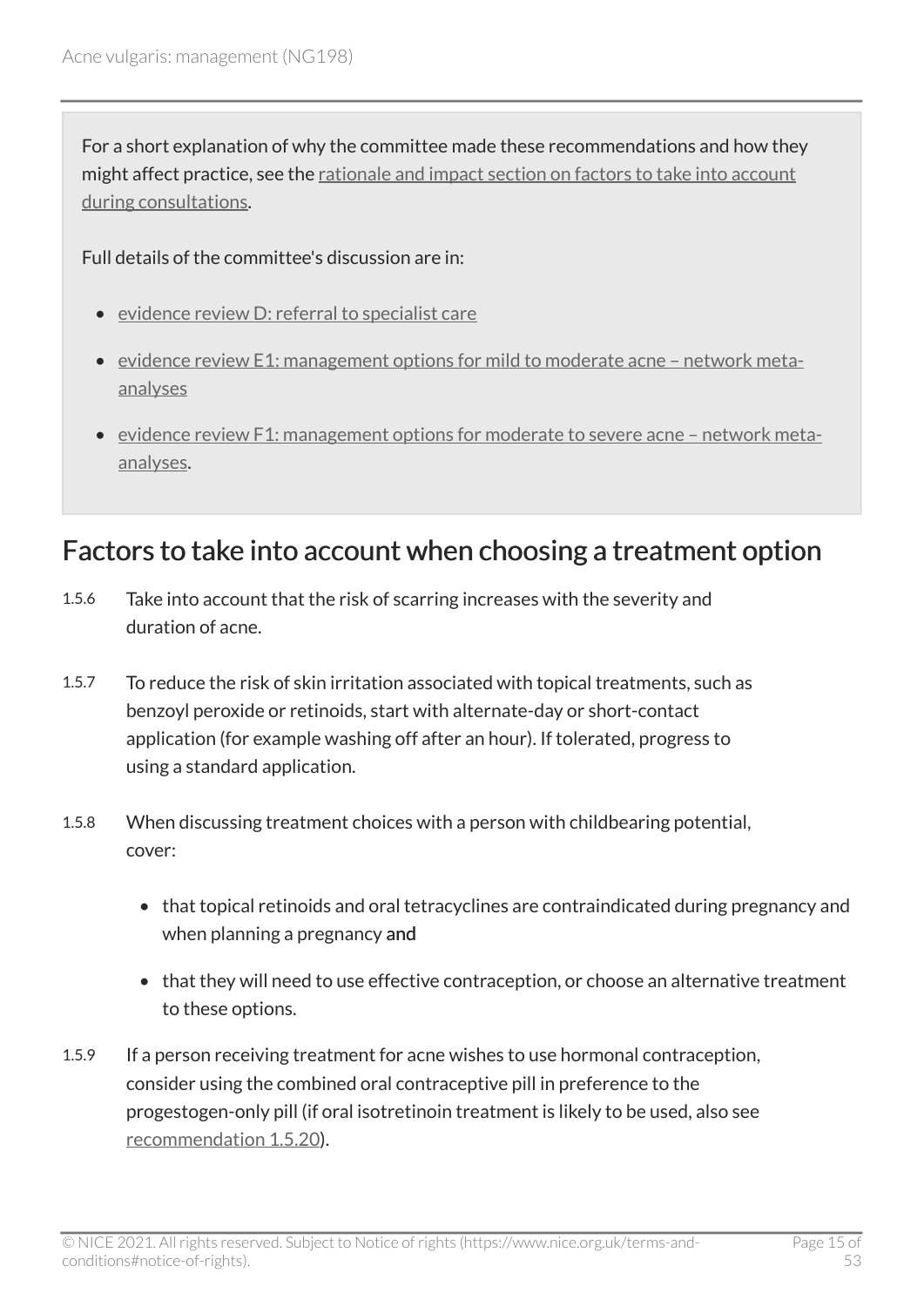- 1.5.10 If clinical judgement indicates a person may need treatment with oral isotretinoin for their acne in future:
	- be aware that oral isotretinoin should not be used unless adequate courses of standard therapy with systemic antibiotics and topical therapy have been tried, in line with the [Medicines and Healthcare products Regulatory Agency \(MHRA\) guidance on](https://www.gov.uk/government/publications/isotretinoin-for-severe-acne-uses-and-effects/isotretinoin-for-severe-acne-uses-and-effects)  [isotretinoin for severe acne: uses and effects](https://www.gov.uk/government/publications/isotretinoin-for-severe-acne-uses-and-effects/isotretinoin-for-severe-acne-uses-and-effects)and
	- take this into account when choosing any initial treatment option.
- 1.5.11 Do not use the following to treat acne:
	- monotherapy with a topical antibiotic
	- monotherapy with an oral antibiotic
	- a combination of a topical antibiotic and an oral antibiotic.

For a short explanation of why the committee made these recommendations and how they might affect practice, see the [rationale and impact section on factors to take into account](#page-38-0) [when choosing a treatment option](#page-38-0).

Full details of the evidence and the committee's discussion are in:

- evidence review [E1: management options for mild to moderate acne network meta](https://www.nice.org.uk/guidance/ng198/evidence/e1-management-options-for-mild-to-moderate-acne-network-metaanalyses-pdf-9144159953)[analyses](https://www.nice.org.uk/guidance/ng198/evidence/e1-management-options-for-mild-to-moderate-acne-network-metaanalyses-pdf-9144159953)
- evidence review [F1: management options for moderate to severe acne network meta](https://www.nice.org.uk/guidance/ng198/evidence/f1-management-options-for-moderate-to-severe-acne-network-metaanalyses-pdf-9144159955)[analyses](https://www.nice.org.uk/guidance/ng198/evidence/f1-management-options-for-moderate-to-severe-acne-network-metaanalyses-pdf-9144159955)
- evidence review E2: management options for mild to moderate acne pairwise [comparisons](https://www.nice.org.uk/guidance/ng198/evidence/e2-management-options-for-mild-to-moderate-acne-pairwise-comparisons-pdf-9144159954)
- evidence review [F2: management options for moderate to severe acne pairwise](https://www.nice.org.uk/guidance/ng198/evidence/f2-management-options-for-moderate-to-severe-acne-pairwise-comparisons-pdf-9144159956)  [comparisons](https://www.nice.org.uk/guidance/ng198/evidence/f2-management-options-for-moderate-to-severe-acne-pairwise-comparisons-pdf-9144159956)
- evidence review [L: risk factors for scarring due to acne vulgaris](https://www.nice.org.uk/guidance/ng198/evidence/l-risk-factors-for-scarring-due-to-acne-vulgaris-pdf-329189758168).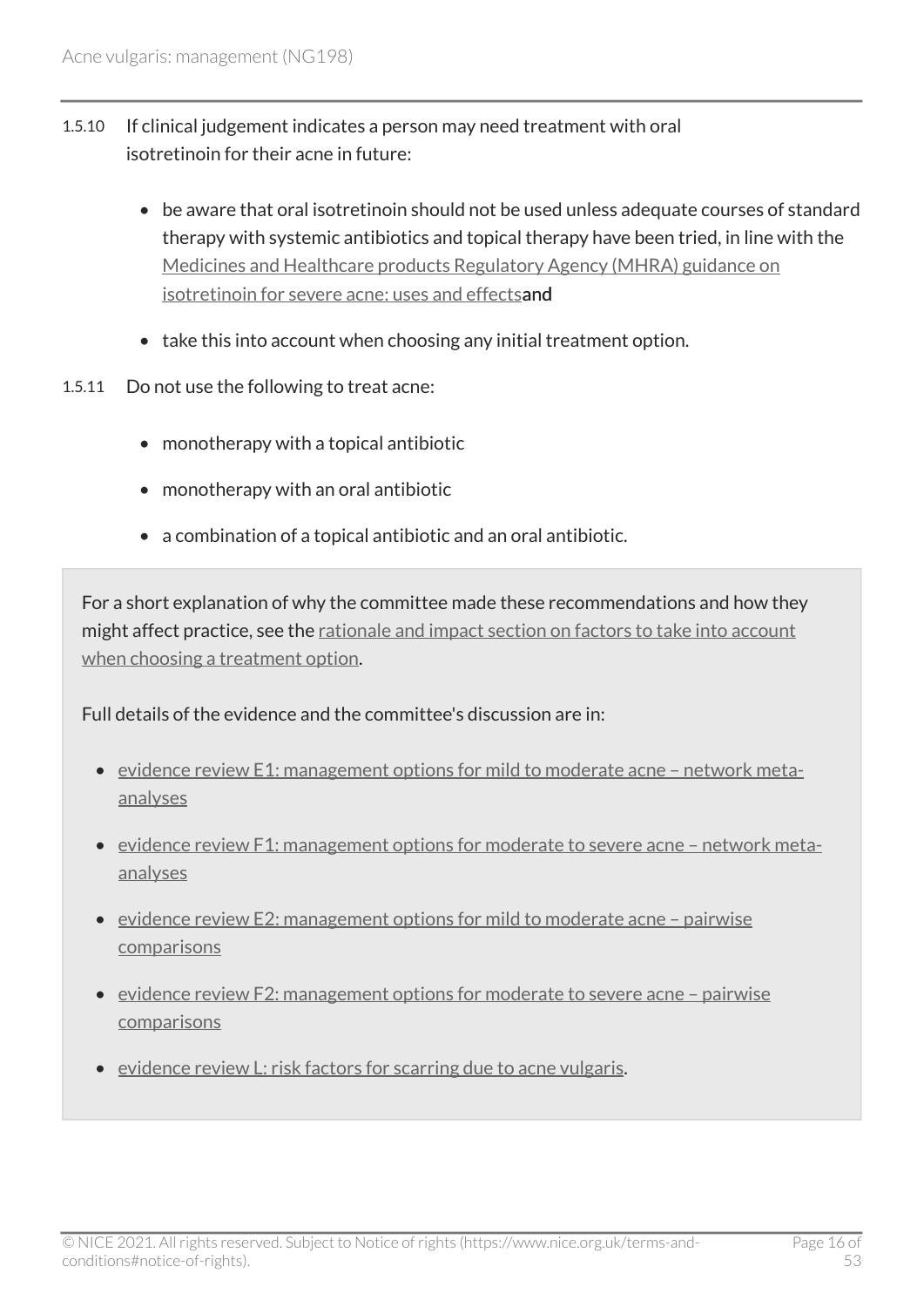#### <span id="page-16-0"></span>Factors to take into account at review

- 1.5.12 Review first-line treatment at 12 weeks and:
	- assess whether the person's acne has improved, and whether they have any side effects
	- in people whose treatment includes an oral antibiotic, if their acne has completely cleared consider stopping the antibiotic but continuing the topical treatment
	- in people whose treatment includes an oral antibiotic, if their acne has improved but not completely cleared, consider continuing the oral antibiotic, alongside the topical treatment, for up to 12 more weeks.
- 1.5.13 Only continue a treatment option that includes an antibiotic (topical or oral) for more than 6 months in exceptional circumstances. Review at 3-monthly intervals, and stop the antibiotic as soon as possible.
- 1.5.14 Be aware that the use of antibiotic treatments is associated with a risk of antimicrobial resistance (see the [NICE guideline on antimicrobial stewardship\)](https://www.nice.org.uk/guidance/ng15).
- 1.5.15 If a person's acne has cleared, consider maintenance options (also see the [section on maintenance\)](#page-21-0).
- 1.5.16 If acne fails to respond adequately to a 12-week course of a first-line treatment option and at review the severity is:
	- [mild to moderate](#page-24-1): offer another option from the table of treatment choices (see [table](#page-9-0) 1)
	- [moderate to severe](#page-24-2), and the treatment did not include an oral antibiotic: offer another option which includes an oral antibiotic from the table of treatment choices (see table 1)
	- moderate to severe, and the treatment included an oral antibiotic: consider referral to a [consultant dermatologist-led team.](#page-23-3)
- 1.5.17 If mild to moderate acne fails to respond adequately to 2 different 12-week courses of treatment options, consider referral to a consultant dermatologistled team.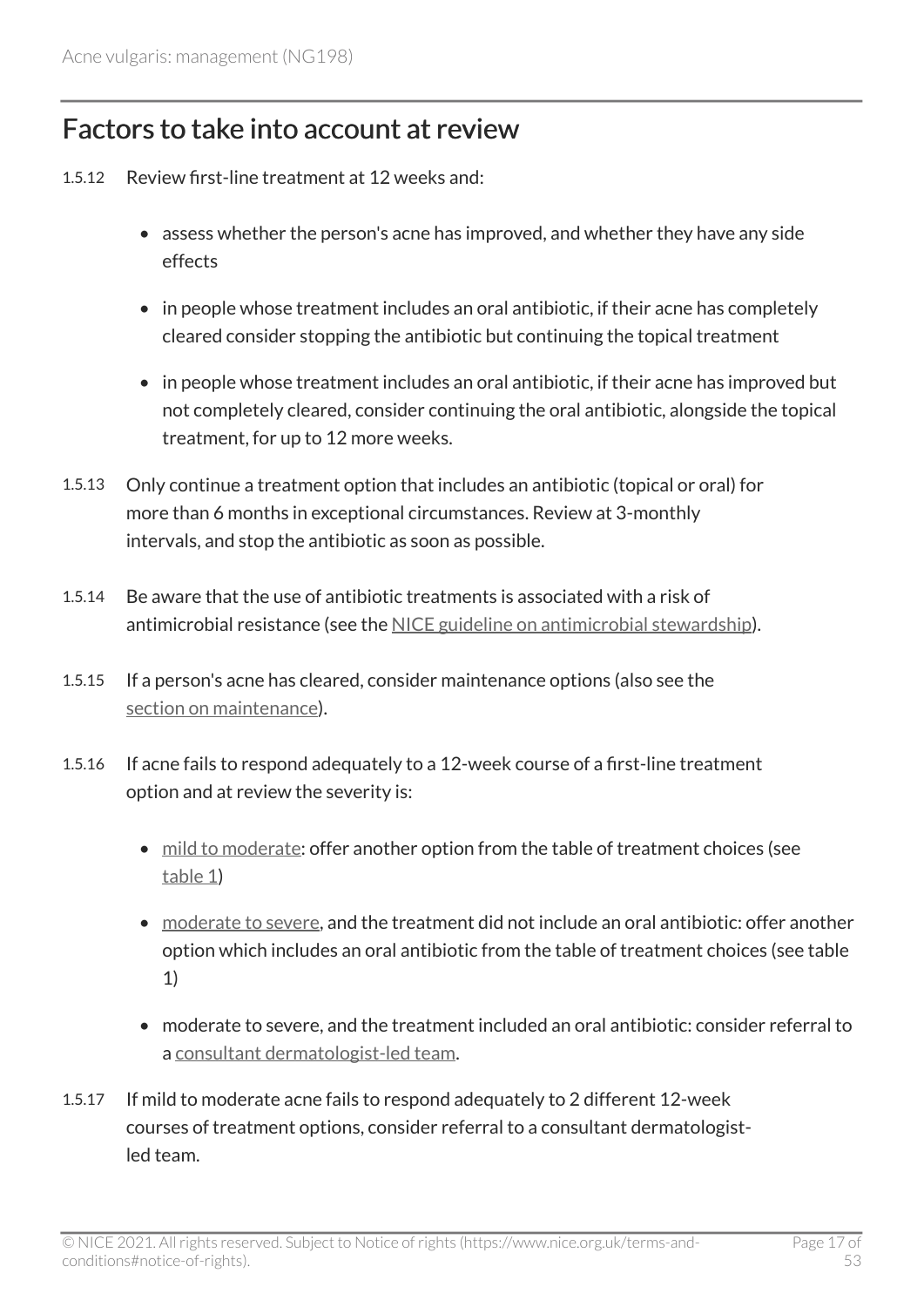For a short explanation of why the committee made these recommendations and how they might affect practice, see the [rationale and impact section on factors to take into account at](#page-40-0)  [review](#page-40-0).

Full details of the evidence and the committee's discussion are in:

- evidence review [E1: management options for mild to moderate acne network meta](https://www.nice.org.uk/guidance/ng198/evidence/e1-management-options-for-mild-to-moderate-acne-network-metaanalyses-pdf-9144159953)[analyses](https://www.nice.org.uk/guidance/ng198/evidence/e1-management-options-for-mild-to-moderate-acne-network-metaanalyses-pdf-9144159953)
- evidence review [F1: management options for moderate to severe acne network meta](https://www.nice.org.uk/guidance/ng198/evidence/f1-management-options-for-moderate-to-severe-acne-network-metaanalyses-pdf-9144159955)[analyses](https://www.nice.org.uk/guidance/ng198/evidence/f1-management-options-for-moderate-to-severe-acne-network-metaanalyses-pdf-9144159955)
- evidence review [E2: management options for mild to moderate acne pairwise](https://www.nice.org.uk/guidance/ng198/evidence/e2-management-options-for-mild-to-moderate-acne-pairwise-comparisons-pdf-9144159954)  [comparisons](https://www.nice.org.uk/guidance/ng198/evidence/e2-management-options-for-mild-to-moderate-acne-pairwise-comparisons-pdf-9144159954)
- evidence review [F2: management options for moderate to severe acne pairwise](https://www.nice.org.uk/guidance/ng198/evidence/f2-management-options-for-moderate-to-severe-acne-pairwise-comparisons-pdf-9144159956)  [comparisons](https://www.nice.org.uk/guidance/ng198/evidence/f2-management-options-for-moderate-to-severe-acne-pairwise-comparisons-pdf-9144159956)
- evidence review [H: management options for refractory acne.](https://www.nice.org.uk/guidance/ng198/evidence/h-management-options-for-refractory-acne-pdf-329189758164)

### <span id="page-17-0"></span>Oral isotretinoin treatment

- 1.5.18 Consider oral isotretinoin for people older than 12 years who have a severe form of acne that is resistant to adequate courses of standard therapy with systemic antibiotics and topical therapy [\(table](#page-9-0) 1). For example:
	- nodulo-cystic acne
	- [acne conglobata](#page-23-4)
	- [acne fulminans](#page-23-2)
	- acne at risk of permanent scarring.
- 1.5.19 When considering oral isotretinoin for acne take into account the person's psychological wellbeing (see [recommendation](#page-7-1) 1.4.6), and refer them to mental health services before starting treatment if appropriate.
- 1.5.20 If a person with acne is likely to benefit from oral isotretinoin treatment, follow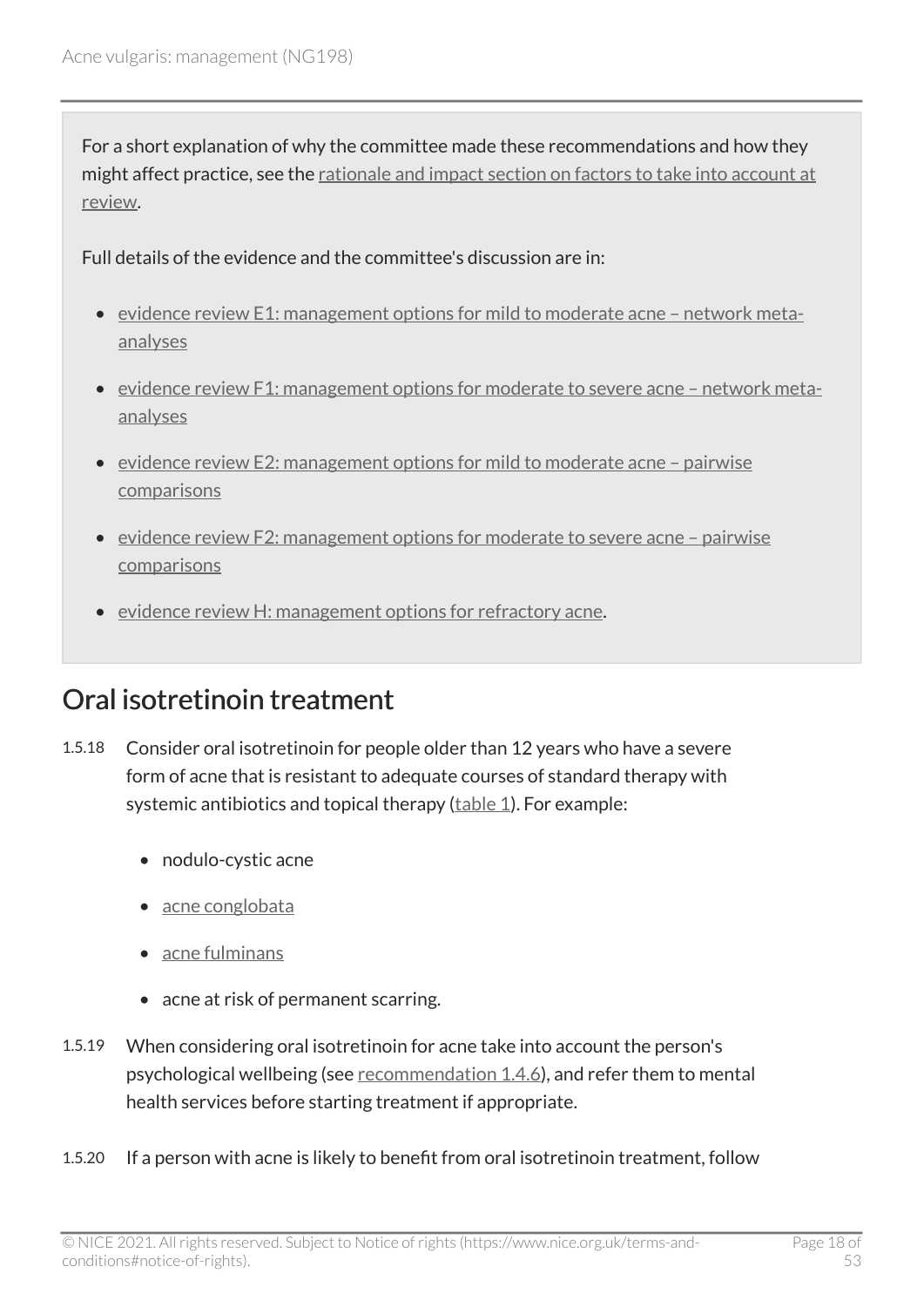the [MHRA's safety advice on isotretinoin for severe acne: uses and effects](https://www.gov.uk/government/publications/isotretinoin-for-severe-acne-uses-and-effects/isotretinoin-for-severe-acne-uses-and-effects) and [drug safety update on isotretinoin](https://www.gov.uk/drug-safety-update/isotretinoin-roaccutane-reminder-of-important-risks-and-precautions). If the person has the potential to become pregnant:

- explain that isotretinoin can cause serious harm to a developing baby if taken during pregnancy
- inform them that they will need to follow the MHRA pregnancy prevention [programme.](https://www.gov.uk/drug-safety-update/oral-retinoid-medicines-revised-and-simplified-pregnancy-prevention-educational-materials-for-healthcare-professionals-and-women)
- 1.5.21 Prescribe oral isotretinoin for acne treatment (see recommendation 1.5.18) at a standard daily dose of 0.5 to 1 mg/kg.
- 1.5.22 Consider a reduced daily dose of isotretinoin (less than 0.5 mg/kg) for people at increased risk of, or experiencing, adverse effects.
- 1.5.23 When giving isotretinoin as a course of treatment for acne:
	- continue until a total cumulative dose of 120 to 150 mg/kg is reached, but
	- if there has been an adequate response and no new acne lesions for 4 to 8 weeks, consider discontinuing treatment sooner.
- 1.5.24 If a person is taking oral isotretinoin for acne:
	- review their psychological wellbeing during treatment, and monitor them for symptoms or signs of depression
	- advise them on the importance of seeking help if they feel their mental health is affected or is worsening.

For a short explanation of why the committee made these recommendations and how they might affect practice, see the [rationale and impact section on oral isotretinoin treatment](#page-42-0).

Full details of the evidence and the committee's discussion are in [evidence review](https://www.nice.org.uk/guidance/ng198/evidence/f1-management-options-for-moderate-to-severe-acne-network-metaanalyses-pdf-9144159955) F1: [management options for moderate to severe acne – network meta-analyses](https://www.nice.org.uk/guidance/ng198/evidence/f1-management-options-for-moderate-to-severe-acne-network-metaanalyses-pdf-9144159955) and [evidence](https://www.nice.org.uk/guidance/ng198/evidence/f2-management-options-for-moderate-to-severe-acne-pairwise-comparisons-pdf-9144159956) [review F2: management options for moderate to severe acne – pairwise comparisons](https://www.nice.org.uk/guidance/ng198/evidence/f2-management-options-for-moderate-to-severe-acne-pairwise-comparisons-pdf-9144159956).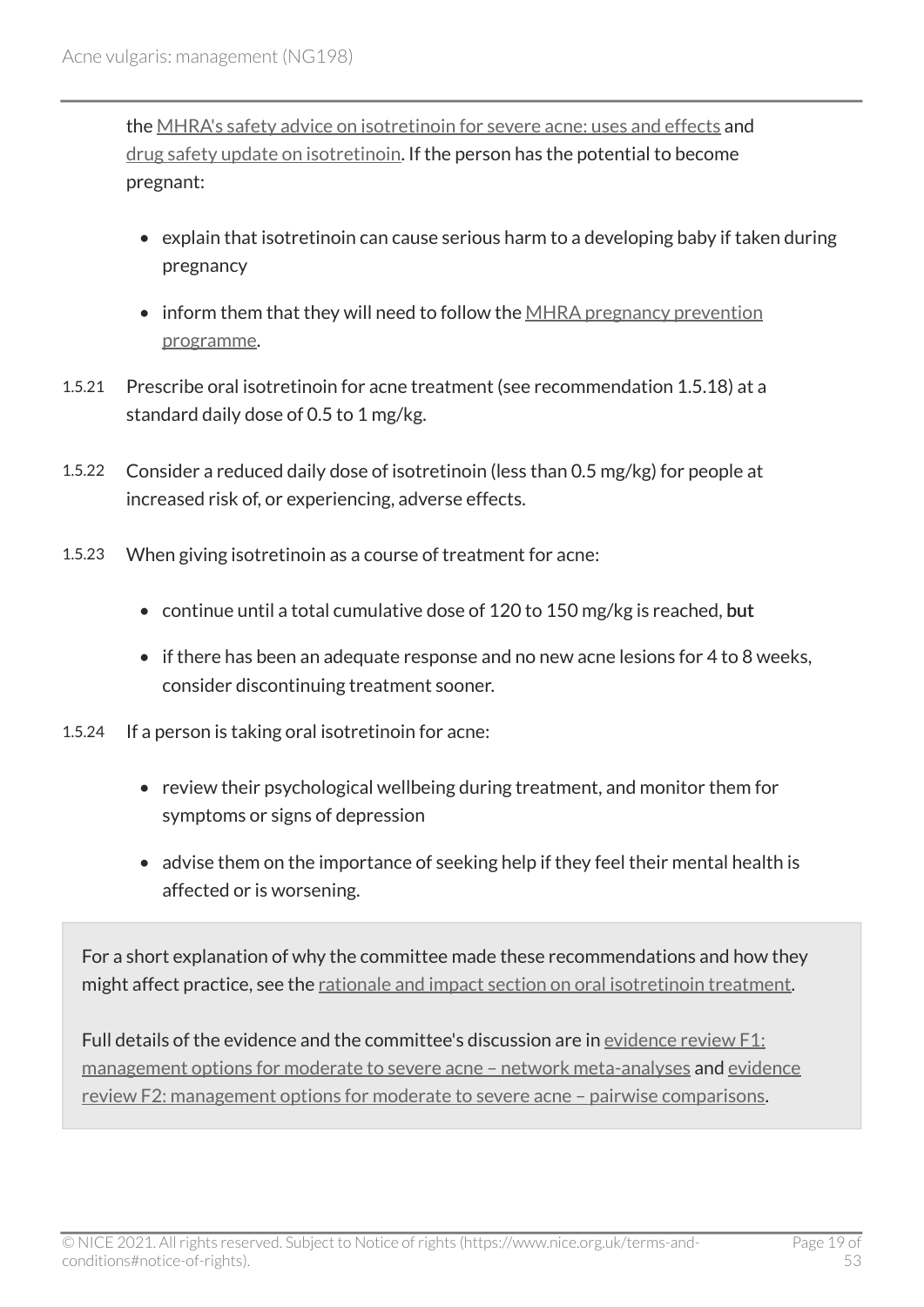#### <span id="page-19-0"></span>Use of oral corticosteroids in addition to oral isotretinoin

- 1.5.25 If an acne flare (acute significant worsening of acne) occurs after starting oral isotretinoin, consider adding a course of oral prednisolone.
- 1.5.26 When a person with acne fulminans is started on oral isotretinoin, consider adding a course of oral prednisolone to prevent an acne flare.

For a short explanation of why the committee made these recommendations and how they might affect practice, see the [rationale and impact section on use of oral corticosteroids in](#page-43-0) [addition to oral isotretinoin.](#page-43-0)

Full details of the evidence and the committee's discussion are in [evidence review](https://www.nice.org.uk/guidance/ng198/evidence/j-addition-of-oral-corticosteroids-to-oral-isotretinoin-for-the-treatment-of-severe-inflammatory-acne-vulgaris-pdf-329189758166) J: addition [of oral corticosteroids to oral isotretinoin for the treatment of severe inflammatory acne](https://www.nice.org.uk/guidance/ng198/evidence/j-addition-of-oral-corticosteroids-to-oral-isotretinoin-for-the-treatment-of-severe-inflammatory-acne-vulgaris-pdf-329189758166) [vulgaris.](https://www.nice.org.uk/guidance/ng198/evidence/j-addition-of-oral-corticosteroids-to-oral-isotretinoin-for-the-treatment-of-severe-inflammatory-acne-vulgaris-pdf-329189758166)

### <span id="page-19-1"></span>Physical treatments

1.5.27 Consider photodynamic therapy for people aged 18 and over with moderate to severe acne if other treatments are ineffective, not tolerated or contraindicated.

For a short explanation of why the committee made this recommendation and how it might affect practice, see the [rationale and impact section on physical treatments](#page-44-0).

Full details of the evidence and the committee's discussion are in [evidence review](https://www.nice.org.uk/guidance/ng198/evidence/f1-management-options-for-moderate-to-severe-acne-network-metaanalyses-pdf-9144159955) F1: [management options for moderate to severe acne – network meta-analyses](https://www.nice.org.uk/guidance/ng198/evidence/f1-management-options-for-moderate-to-severe-acne-network-metaanalyses-pdf-9144159955) and [evidence](https://www.nice.org.uk/guidance/ng198/evidence/f2-management-options-for-moderate-to-severe-acne-pairwise-comparisons-pdf-9144159956) [review F2: management options for moderate to severe acne – pairwise comparisons](https://www.nice.org.uk/guidance/ng198/evidence/f2-management-options-for-moderate-to-severe-acne-pairwise-comparisons-pdf-9144159956).

### <span id="page-19-2"></span>Use of intralesional corticosteroids

1.5.28 Consider treating severe inflammatory cysts with intralesional injection of triamcinolone acetonide (0.1 ml of triamcinolone acetonide per cm of cyst diameter, at 0.6 mg/ml diluted in 0.9% sodium chloride). This should be done by a member of a [consultant dermatologist-led team.](#page-23-3)

In June 2021 this was an off-label use for triamcinolone acetonide. See [NICE's](https://www.nice.org.uk/about/what-we-do/our-programmes/nice-guidance/nice-guidelines/making-decisions-using-nice-guidelines#prescribing-medicines) [information on prescribing medicines](https://www.nice.org.uk/about/what-we-do/our-programmes/nice-guidance/nice-guidelines/making-decisions-using-nice-guidelines#prescribing-medicines) for more information.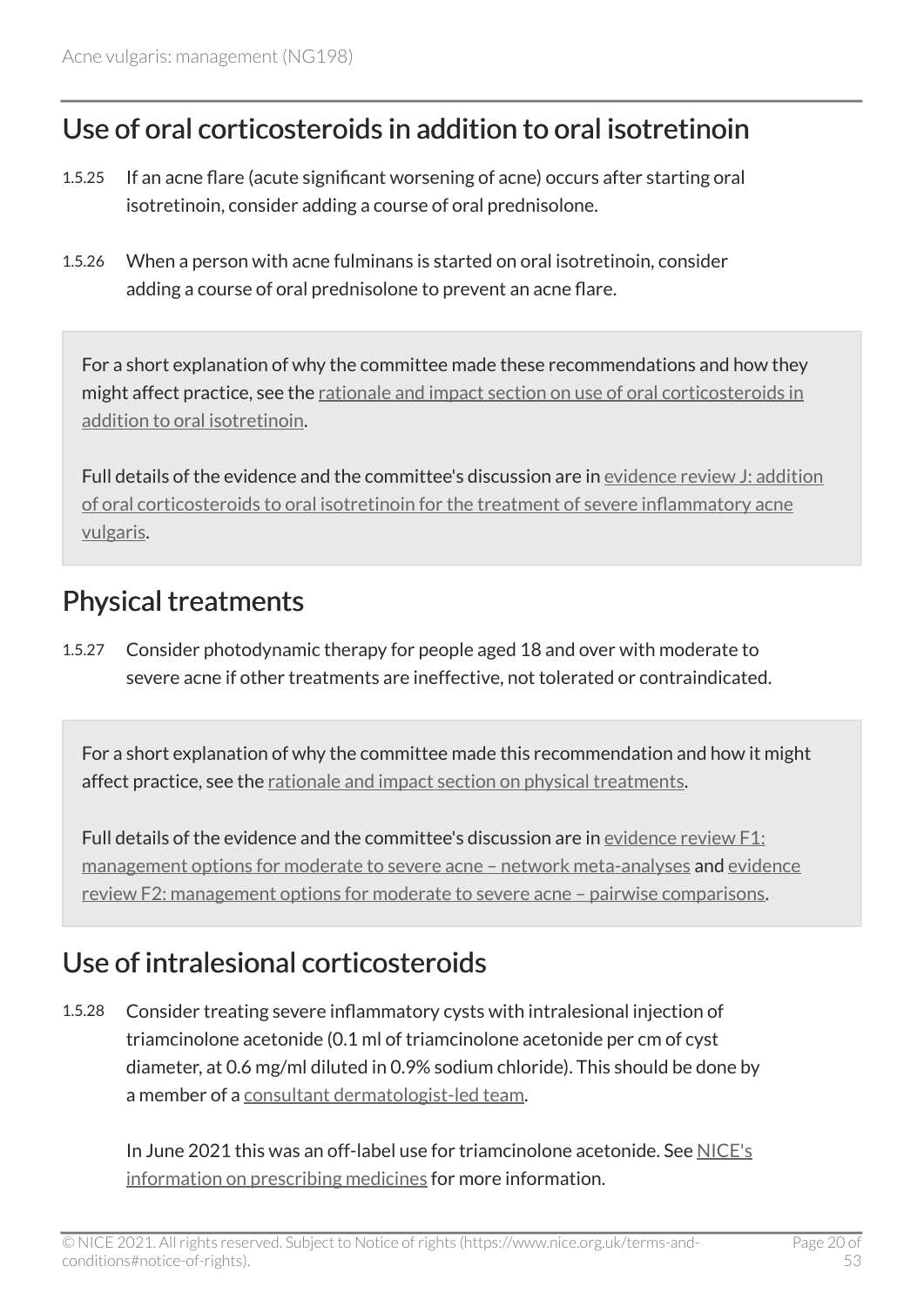For a short explanation of why the committee made this recommendation and how it might affect practice, see the [rationale and impact section on use of intralesional corticosteroids](#page-45-0).

Full details of the evidence and the committee's discussion are in [evidence review](https://www.nice.org.uk/guidance/ng198/evidence/k-intralesional-corticosteroids-for-the-treatment-of-individual-acne-vulgaris-lesions-pdf-329189758167) K: [intralesional corticosteroids for the treatment of individual acne vulgaris lesions.](https://www.nice.org.uk/guidance/ng198/evidence/k-intralesional-corticosteroids-for-the-treatment-of-individual-acne-vulgaris-lesions-pdf-329189758167)

#### <span id="page-20-1"></span>Treatment options for people with polycystic ovary syndrome

1.5.29 For people with polycystic ovary syndrome and acne:

- treat their acne using a first-line treatment option (see [recommendation](#page-9-0) 1.5.1 and [table](#page-9-0) 1)
- if the chosen first-line treatment is not effective, consider adding ethinylestradiol with cyproterone acetate (co-cyprindiol) or an alternative combined oral contraceptive pill to their treatment
- for those using co-cyprindiol, review at 6 months and discuss continuation or alternative treatment options.
- 1.5.30 Consider referring people with acne and polycystic ovary syndrome with additional features of hyperandrogenism to an appropriate specialist (for example, a reproductive endocrinologist).

For a short explanation of why the committee made these recommendations and how they might affect practice, see the [rationale and impact section on treatment options for people](#page-46-0) [with polycystic ovary syndrome.](#page-46-0)

Full details of the evidence and the committee's discussion are in [evidence review](https://www.nice.org.uk/guidance/ng198/evidence/g-management-options-for-people-with-acne-vulgaris-and-polycystic-ovary-syndrome-pdf-9144159957) G: [management options for people with acne vulgaris and polycystic ovary syndrome](https://www.nice.org.uk/guidance/ng198/evidence/g-management-options-for-people-with-acne-vulgaris-and-polycystic-ovary-syndrome-pdf-9144159957).

### <span id="page-20-0"></span>1.6 Relapse

- 1.6.1 If acne responds adequately to a course of an appropriate first-line treatment (see [recommendation](#page-9-0) 1.5.3 and table 1) but then relapses, consider either:
	- another 12-week course of the same treatment, or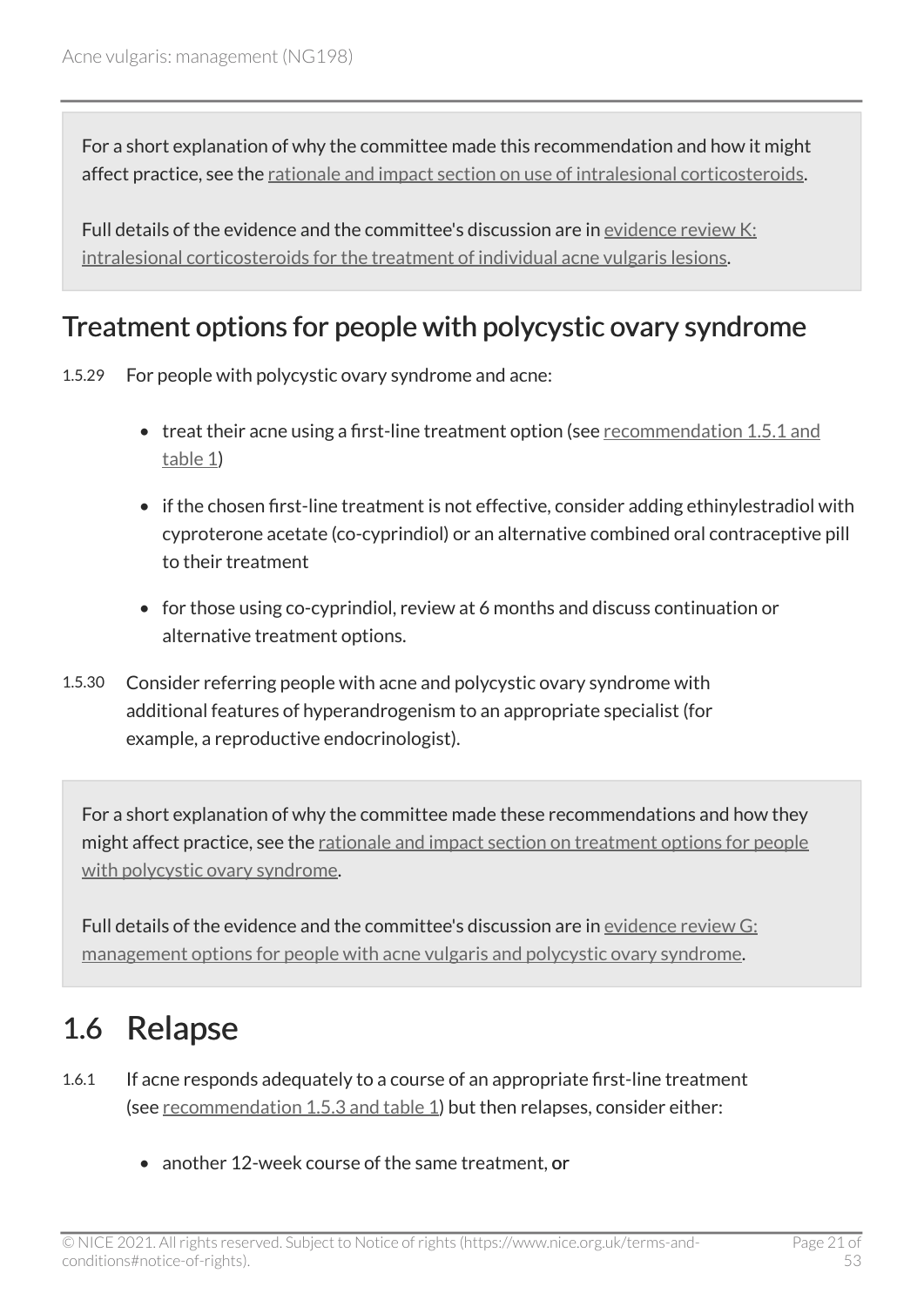- an alternative 12-week treatment (see table 1).
- 1.6.2 If acne relapses after an adequate response to oral isotretinoin and is currently [mild to moderate,](#page-24-1) offer an appropriate treatment option (see [table](#page-9-0) 1).
- 1.6.3 If acne relapses after an adequate response to oral isotretinoin and is currently [moderate to severe,](#page-24-2) offer either:
	- a 12-week course of an appropriate treatment option (see  $table 1$  $table 1$ ), or
	- re-referral, if the person is no longer under the care of the [consultant dermatologist](#page-23-3)[led team.](#page-23-3)
- 1.6.4 If acne relapses after a second course of oral isotretinoin and is currently moderate to severe, further care should be decided by the consultant dermatologist-led team. If the person is no longer under the care of the consultant dermatologist-led team, offer re-referral.

For a short explanation of why the committee made these recommendations and how they might affect practice, see the [rationale and impact section on relapse.](#page-47-0)

Full details of the evidence and the committee's discussion are in [evidence review](https://www.nice.org.uk/guidance/ng198/evidence/h-management-options-for-refractory-acne-pdf-329189758164) H: [management options for refractory acne.](https://www.nice.org.uk/guidance/ng198/evidence/h-management-options-for-refractory-acne-pdf-329189758164)

### <span id="page-21-0"></span>1.7 Maintenance

- 1.7.1 Encourage continued appropriate skin care (see [recommendations](#page-6-0) 1.2.1 to [1.2.4](#page-6-0)).
- 1.7.2 Explain to the person with acne that, after completion of treatment, maintenance treatment is not always necessary.
- 1.7.3 Consider maintenance treatment in people with a history of frequent relapse after treatment.
- 1.7.4 Consider a [fixed combination of topical adapalene and topical benzoyl peroxide](#page-23-5)  as maintenance treatment for acne. If this is not tolerated, or if 1 component of the combination is contraindicated, consider topical monotherapy with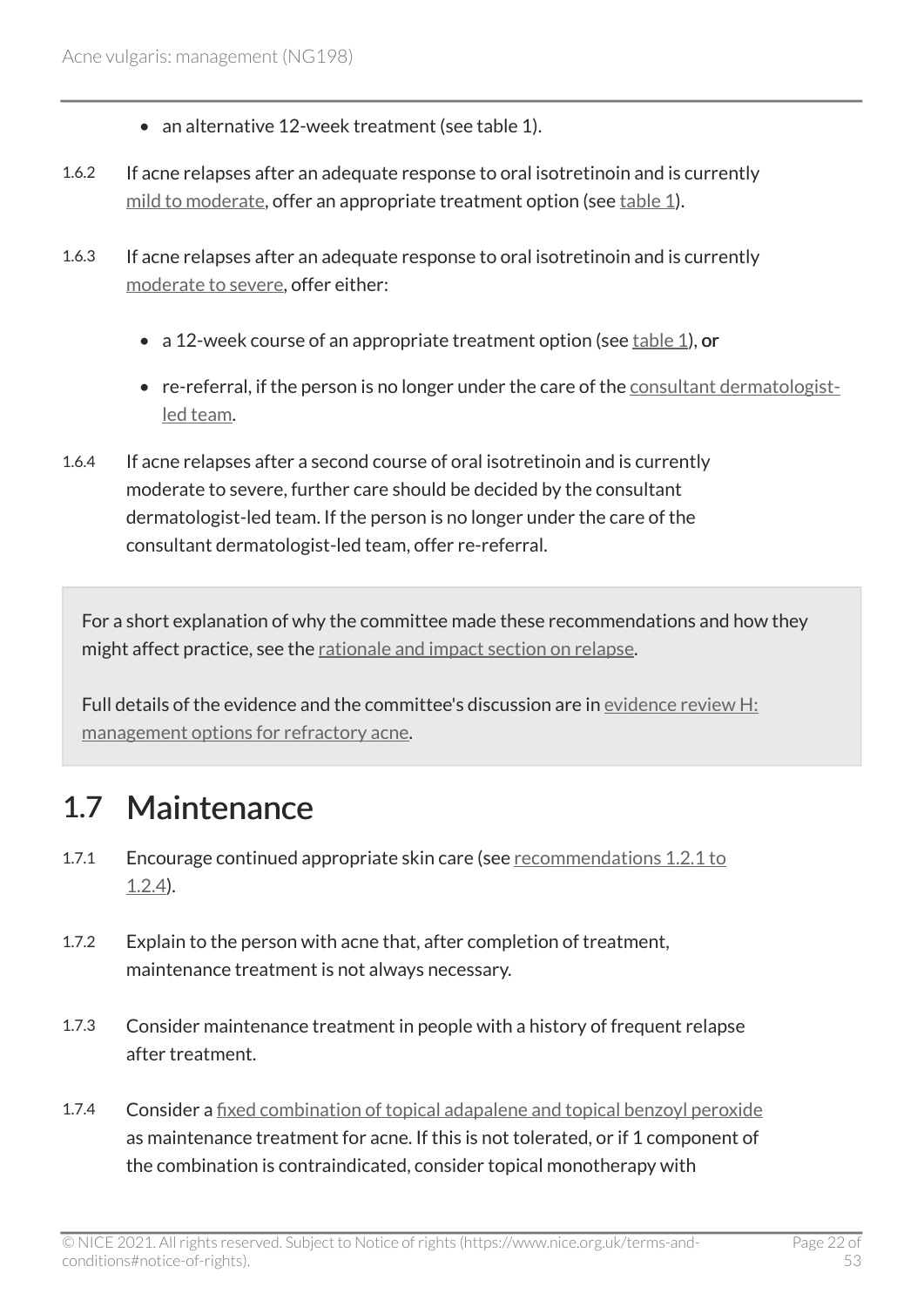[adapalene](#page-25-2), [azelaic acid,](#page-25-0) or [benzoyl peroxide](#page-25-1) (see also [recommendation 1.5.7 on](#page-14-0)  [starting topical treatment\)](#page-14-0).

1.7.5 Review maintenance treatments for acne after 12 weeks to decide if they should continue.

For a short explanation of why the committee made these recommendations and how they might affect practice, see the [rationale and impact section on maintenance](#page-48-0).

Full details of the evidence and the committee's discussion are in [evidence review](https://www.nice.org.uk/guidance/ng198/evidence/i-maintenance-treatment-for-acne-vulgaris-pdf-329189758165) I: [maintenance treatment for acne vulgaris.](https://www.nice.org.uk/guidance/ng198/evidence/i-maintenance-treatment-for-acne-vulgaris-pdf-329189758165)

### <span id="page-22-0"></span>1.8 Management of acne-related scarring

- 1.8.1 If a person has acne-related scarring, discuss their concerns and provide information in a way that suits their needs. Topics to cover include:
	- possible reasons for their scars
	- treatment of ongoing acne to help prevent further scarring (see [recommendations](#page-9-0) [1.5.1 to 1.5.3](#page-9-0) and [recommendation 1.5.18](#page-17-0))
	- possible treatment options for acne-related scarring
	- the way their acne scars may change over time
	- psychological distress.
- 1.8.2 If a person's acne-related scarring is severe and persists a year after their acne has cleared:
	- refer the person to a [consultant dermatologist-led team](#page-23-3) with expertise in scarring management
	- in a consultant dermatologist-led team setting, consider  $CO<sub>2</sub>$  laser treatment (alone or after a session of punch elevation) or glycolic acid peel.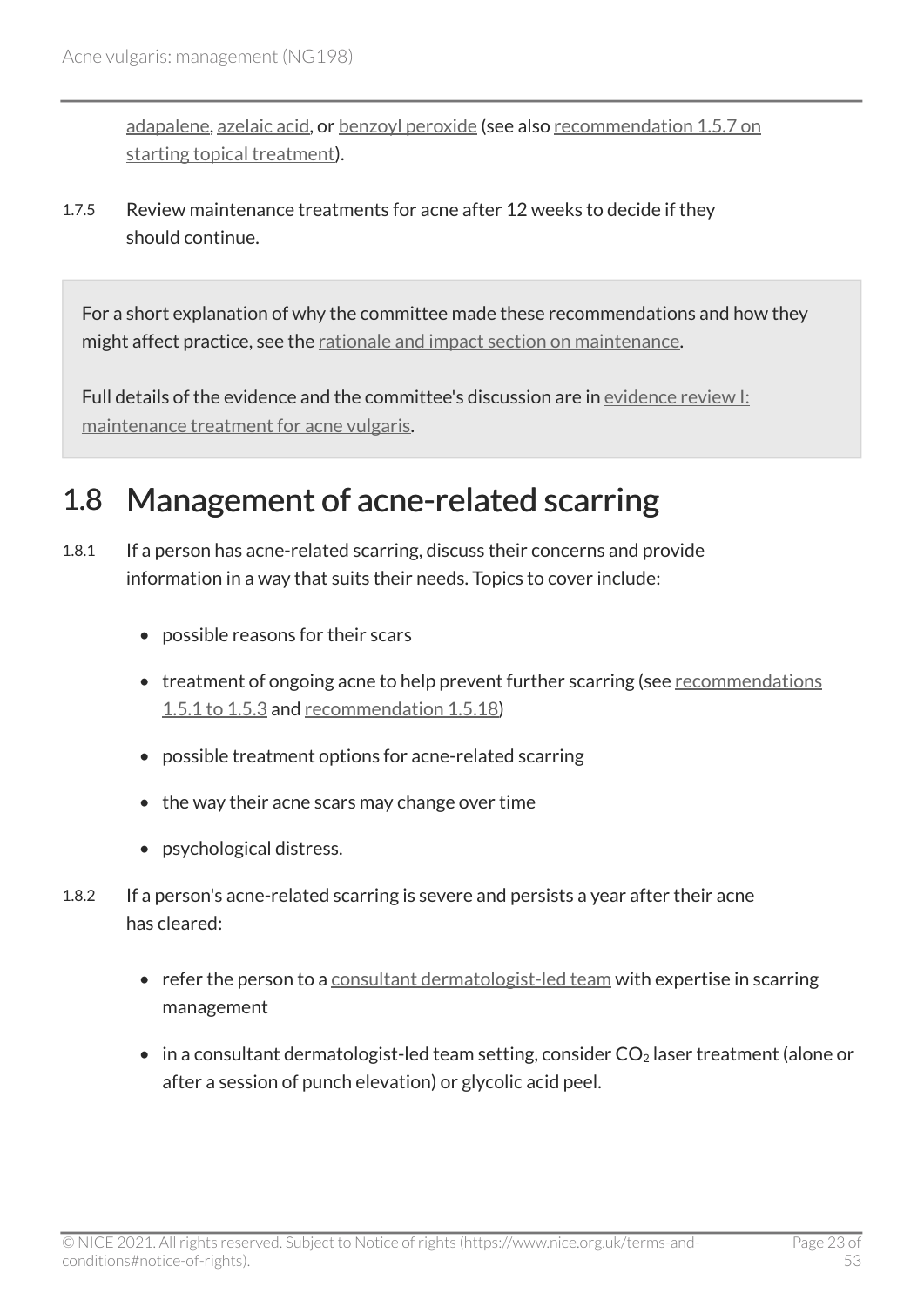For a short explanation of why the committee made these recommendations and how they might affect practice, see the [rationale and impact section on managing acne-related scarring.](#page-49-0)

Full details of the evidence and the committee's discussion are in [evidence review](https://www.nice.org.uk/guidance/ng198/evidence/m-management-of-acne-vulgarisassociated-scarring-pdf-329189758169) M: [management of acne vulgaris-associated scarring](https://www.nice.org.uk/guidance/ng198/evidence/m-management-of-acne-vulgarisassociated-scarring-pdf-329189758169).

### <span id="page-23-0"></span>Terms used in this guideline

### <span id="page-23-4"></span>Acne conglobata

A severe form of nodulo-cystic acne with interconnecting sinuses and abscesses.

### <span id="page-23-2"></span>Acne fulminans

A very serious form of acne conglobata associated with systemic symptoms.

### <span id="page-23-1"></span>Comedogenic

An ingredient that is likely to block skin pores.

### <span id="page-23-3"></span>Consultant dermatologist-led team

This team may include associate specialists and healthcare professionals accredited for extended roles for dermatology under consultant supervision.

### <span id="page-23-5"></span>Fixed combination of topical adapalene with topical benzoyl peroxide

Formulation with either of these 2 concentrations:

- 0.1% adapalene with 2.5% benzoyl peroxide
- 0.3% adapalene with 2.5% benzoyl peroxide.

### <span id="page-23-6"></span>Fixed combination of topical benzoyl peroxide with topical clindamycin

Formulation with either of these 2 concentrations: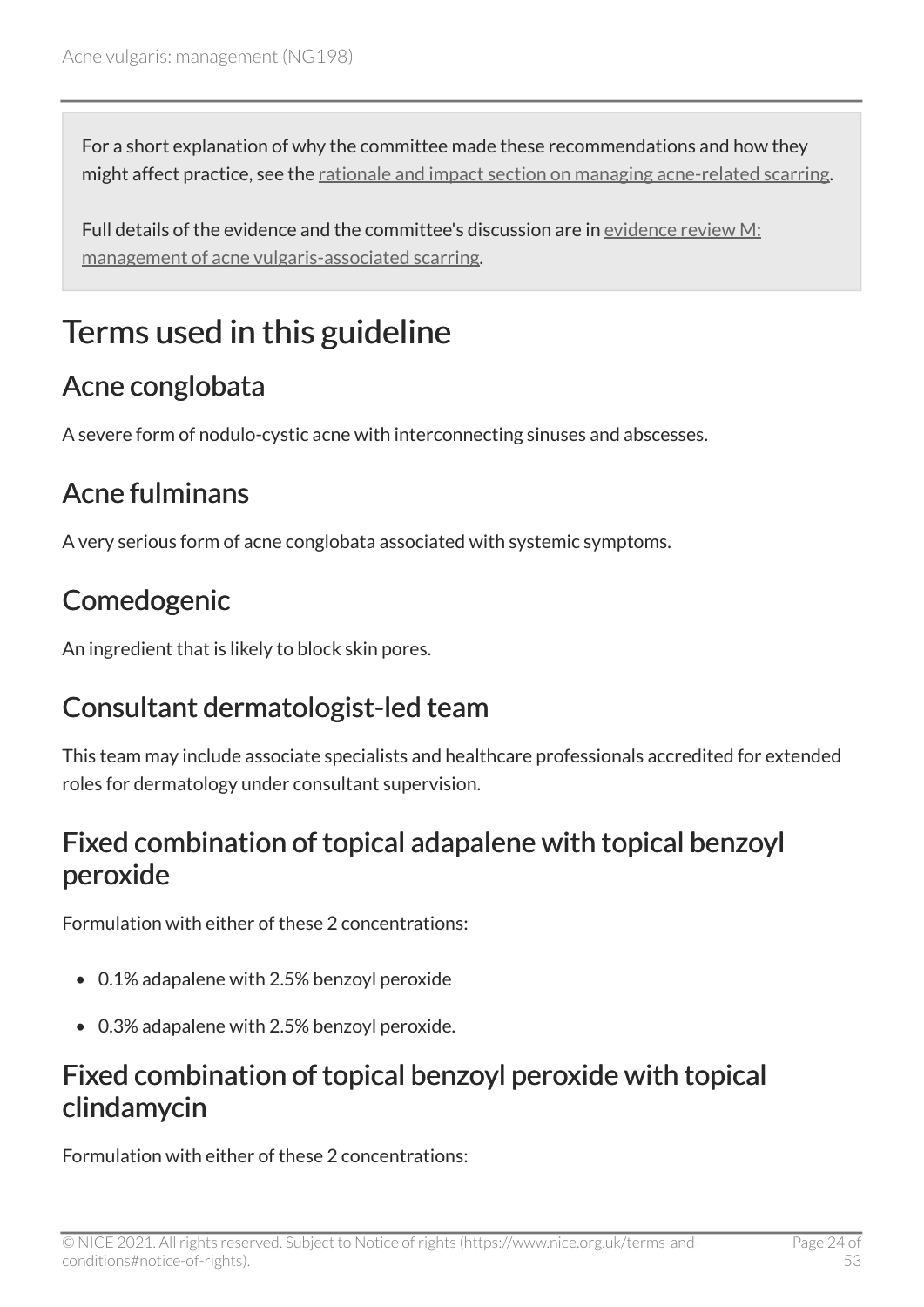- 3% Formulation with benzoyl peroxide with 1% clindamycin
- 5% benzoyl peroxide with 1% clindamycin.

### <span id="page-24-3"></span>Fixed combination of topical tretinoin with topical clindamycin

Formulation with:

• 0.025% tretinoin with 1% clindamycin.

### <span id="page-24-1"></span>Mild to moderate acne

Acne severity varies along a continuum. For mild to moderate acne, this includes people who have 1 or more of:

- any number of non-inflammatory lesions (comedones)
- up to 34 inflammatory lesions (with or without non-inflammatory lesions)
- up to 2 nodules.

#### <span id="page-24-2"></span>Moderate to severe acne

Acne severity varies along a continuum. For moderate to severe acne this includes people who have either or both of:

- 35 or more inflammatory lesions (with or without non-inflammatory lesions)
- 3 or more nodules.

### <span id="page-24-4"></span>Oral lymecycline or oral doxycycline

Formulation of either:

- 408 mg lymecycline daily
- 100 mg doxycycline daily.

### <span id="page-24-0"></span>Synthetic detergent (syndet)

A synthetic detergent (syndet) is a blend of synthetic surfactants and is formulated to have neutral to slightly acidic pH similar to the skin. It is widely available in both solid and liquid forms as a skin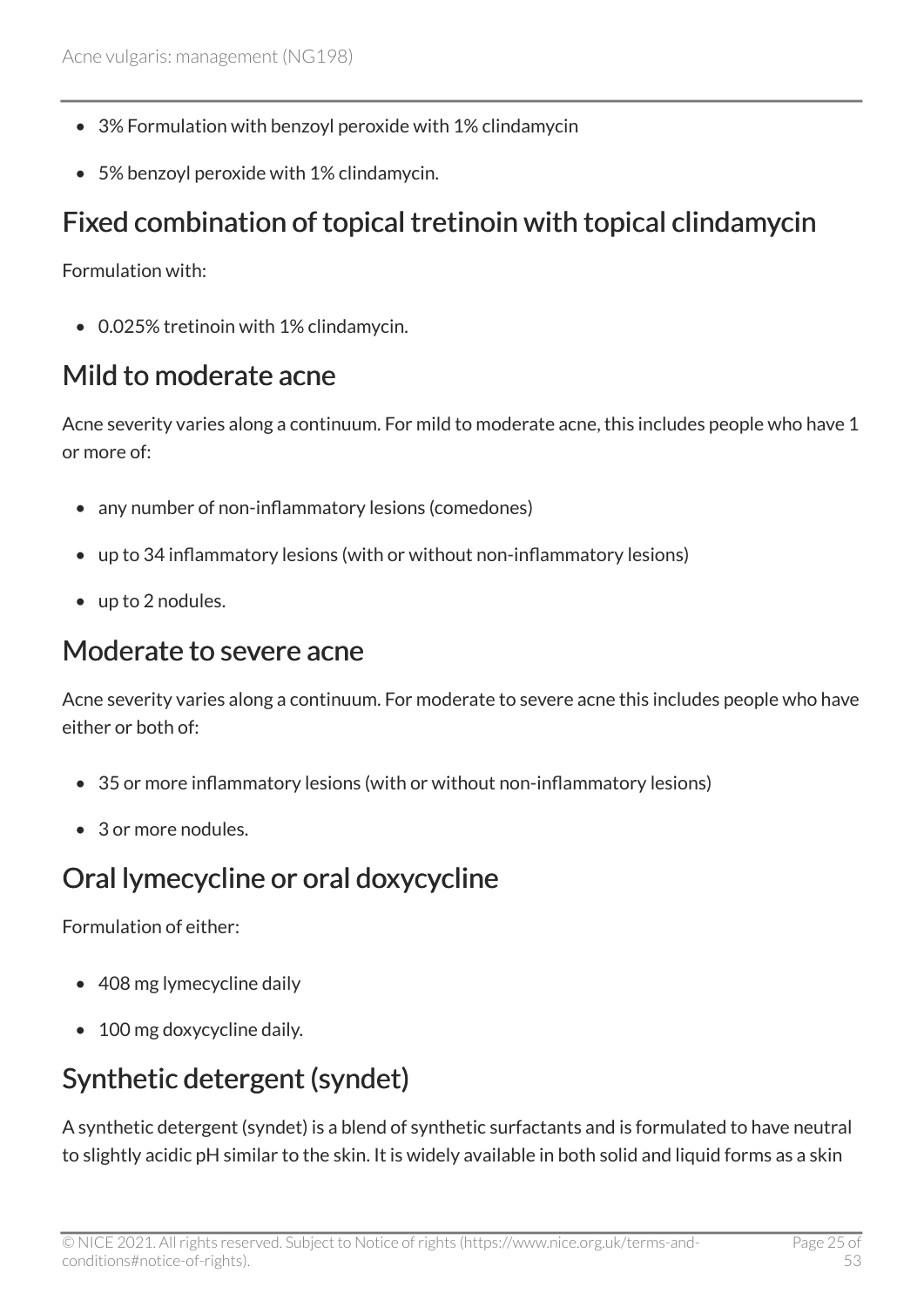cleansing product.

### <span id="page-25-2"></span>Topical adapalene

Formulation with:

• 0.1% adapalene.

### <span id="page-25-0"></span>Topical azelaic acid

Formulation with either of these 2 concentrations:

- 15% azelaic acid
- 20% azelaic acid.

### <span id="page-25-1"></span>Topical benzoyl peroxide

Formulation with:

• 5% benzoyl peroxide.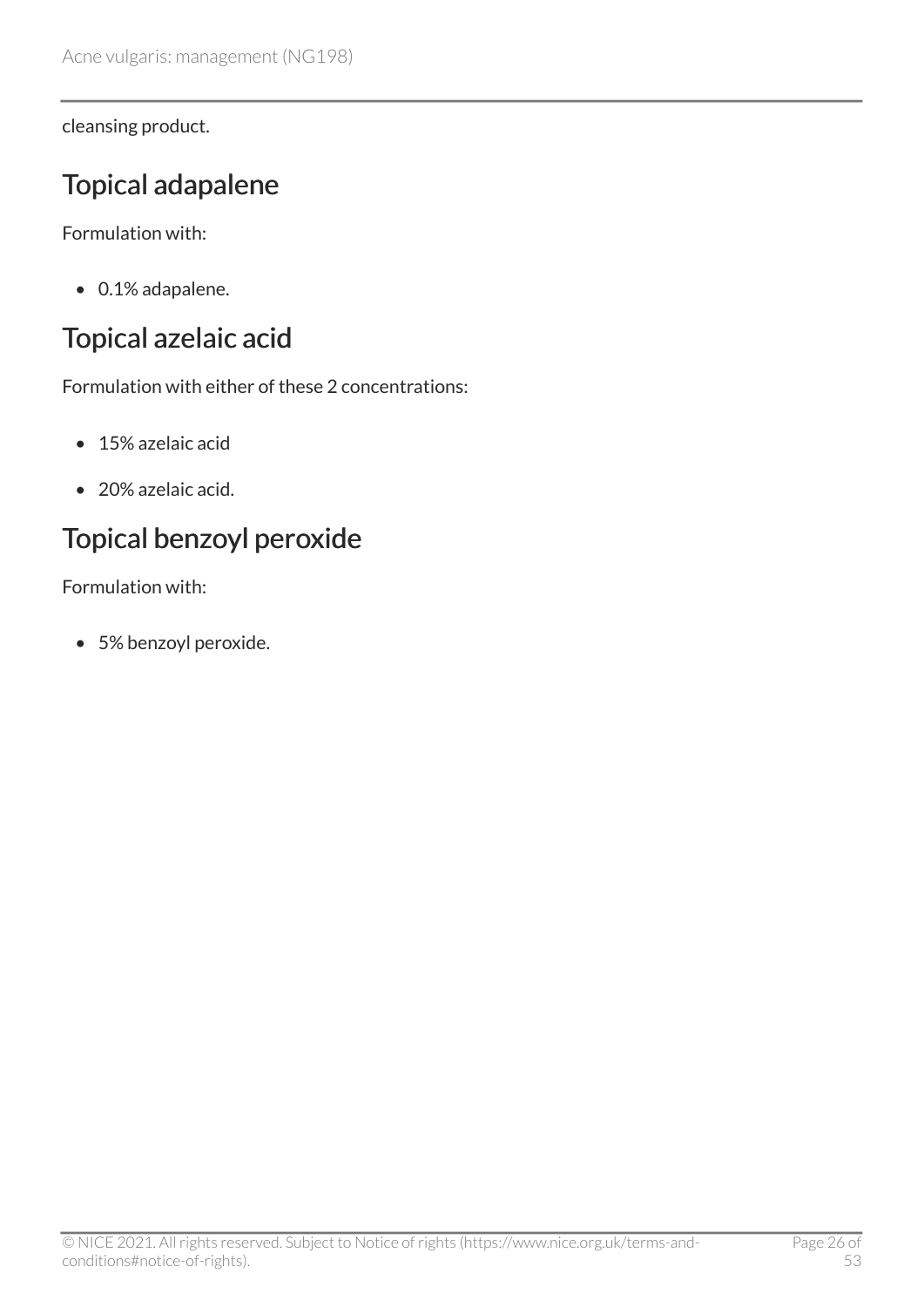### <span id="page-26-0"></span>Recommendations for research

The guideline committee has made the following recommendations for research.

### <span id="page-26-1"></span>Key recommendations for research

### <span id="page-26-3"></span>1 Oral isotretinoin treatment

What is the efficacy of reduced dose oral isotretinoin in the management of acne vulgaris?

For a short explanation of why the committee made the recommendation for research, see the [rationale section on oral isotretinoin treatment.](#page-42-0)

Full details of the evidence and the committee's discussion are in [evidence review](https://www.nice.org.uk/guidance/ng198/evidence/f1-management-options-for-moderate-to-severe-acne-network-metaanalyses-pdf-9144159955) F1: [management options for moderate to severe acne – network meta-analyses](https://www.nice.org.uk/guidance/ng198/evidence/f1-management-options-for-moderate-to-severe-acne-network-metaanalyses-pdf-9144159955).

### <span id="page-26-4"></span>2 Treatment options for people with polycystic ovary syndrome

What is the most effective first-line treatment option for any severity of acne vulgaris for people with polycystic ovary syndrome?

For a short explanation of why the committee made the recommendation for research, see the [rationale section on treatment options for people with polycystic ovary syndrome](#page-46-0).

Full details of the evidence and the committee's discussion are in [evidence review](https://www.nice.org.uk/guidance/ng198/evidence/f1-management-options-for-moderate-to-severe-acne-network-metaanalyses-pdf-9144159955) G: [management options for people with acne vulgaris and polycystic ovary syndrome](https://www.nice.org.uk/guidance/ng198/evidence/f1-management-options-for-moderate-to-severe-acne-network-metaanalyses-pdf-9144159955).

### <span id="page-26-2"></span>3 Diet

What is the effect of dietary interventions or dietary changes on acne?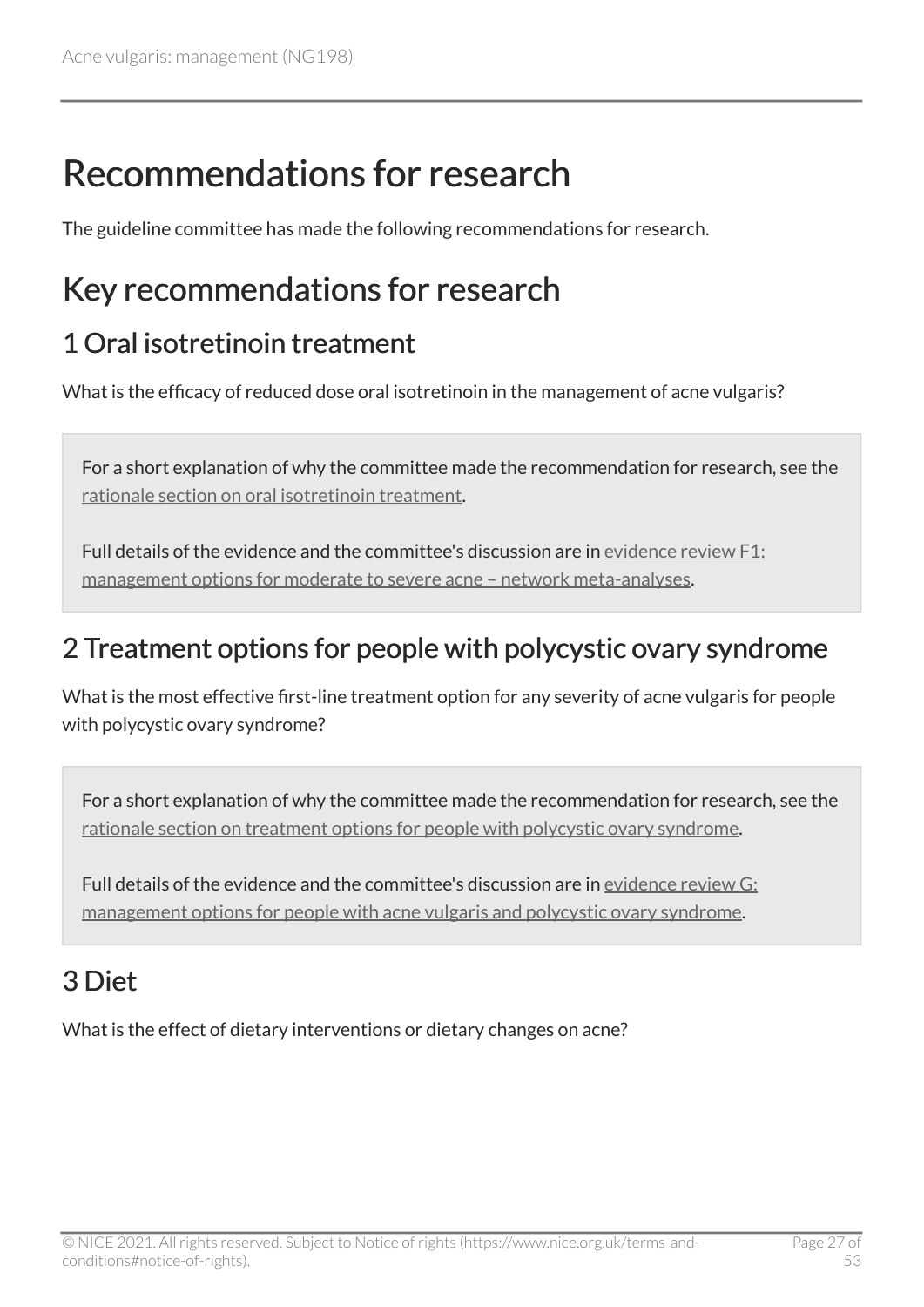For a short explanation of why the committee made the recommendation for research, see the [rationale section on diet.](#page-32-0)

Full details of the evidence and the committee's discussion are in [evidence review](https://www.nice.org.uk/guidance/ng198/evidence/c-dietary-interventions-for-the-treatment-of-acne-vulgaris-pdf-9144159951) C: dietary [interventions for the treatment of acne vulgaris](https://www.nice.org.uk/guidance/ng198/evidence/c-dietary-interventions-for-the-treatment-of-acne-vulgaris-pdf-9144159951).

### <span id="page-27-2"></span>4 Skin care advice

What skin care advice is appropriate for people with acne?

For a short explanation of why the committee made the recommendation for research, see the [rationale section on skin care advice.](#page-31-0)

Full details of the evidence and the committee's discussion are in [evidence review](https://www.nice.org.uk/guidance/ng198/evidence/l-risk-factors-for-scarring-due-to-acne-vulgaris-pdf-329189758168) L: risk [factors for scarring due to acne vulgaris](https://www.nice.org.uk/guidance/ng198/evidence/l-risk-factors-for-scarring-due-to-acne-vulgaris-pdf-329189758168).

### <span id="page-27-3"></span>5 Physical treatments for acne vulgaris and acne vulgaris-related scarring

What is the effectiveness of physical treatments (such as light devices) in the treatment of acne vulgaris or persistent acne vulgaris-related scarring?

For a short explanation of why the committee made the recommendation for research, see the [rationale section on physical treatments](#page-44-0).

Full details of the evidence and the committee's discussion are in [evidence review F1:](https://www.nice.org.uk/guidance/ng198/evidence/f1-management-options-for-moderate-to-severe-acne-network-metaanalyses-pdf-9144159955) [management options for moderate to severe acne – network meta-analyses](https://www.nice.org.uk/guidance/ng198/evidence/f1-management-options-for-moderate-to-severe-acne-network-metaanalyses-pdf-9144159955) and [evidence](https://www.nice.org.uk/guidance/ng198/evidence/m-management-of-acne-vulgarisassociated-scarring-pdf-329189758169) [review M: management of acne vulgaris-associated scarring](https://www.nice.org.uk/guidance/ng198/evidence/m-management-of-acne-vulgarisassociated-scarring-pdf-329189758169).

### <span id="page-27-0"></span>Other recommendations for research

### <span id="page-27-1"></span>Acne-related scarring

What are the risk factors for acne vulgaris-related scarring?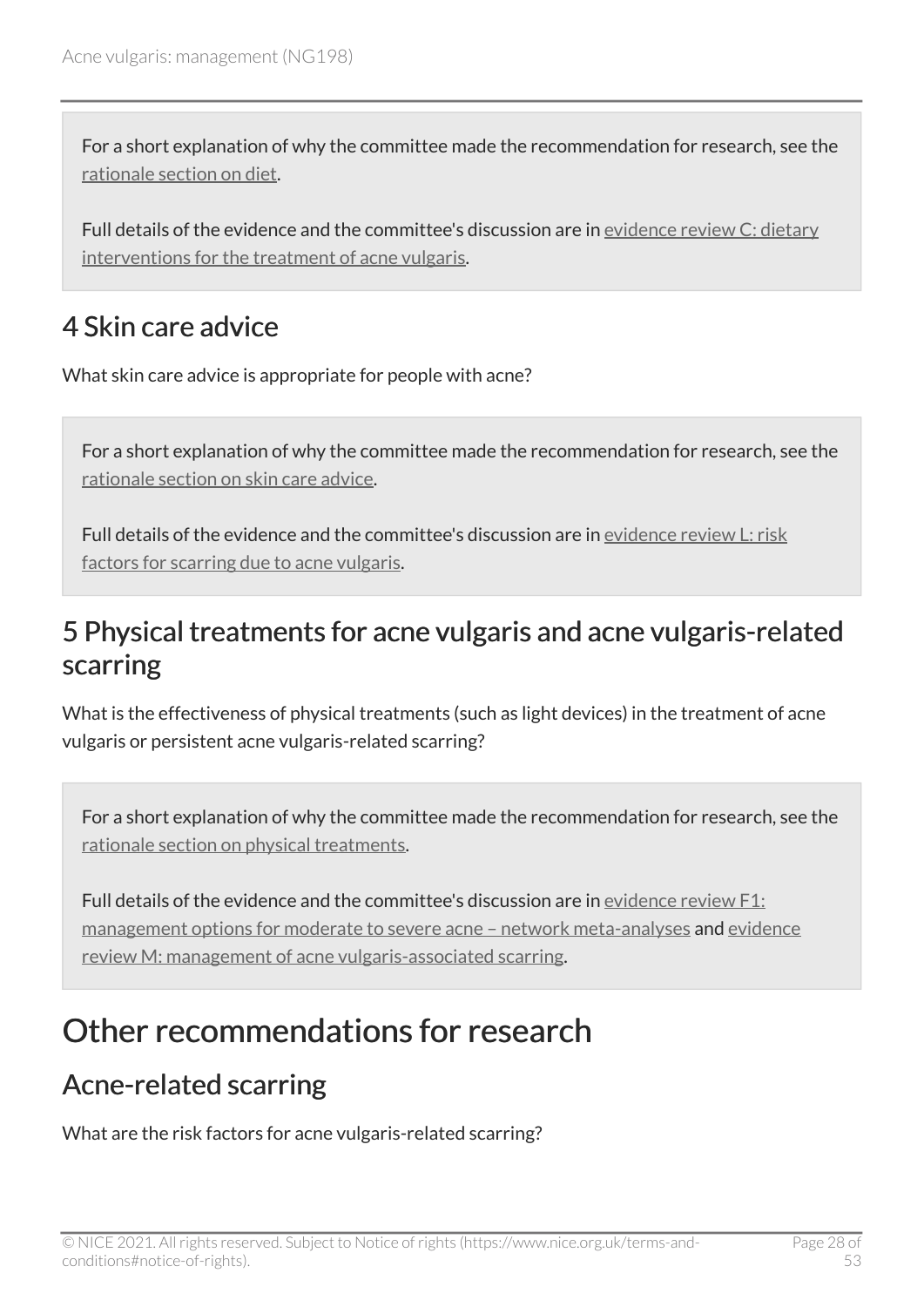For a short explanation of why the committee made the recommendation for research, see the [rationale section on managing acne-related scarring](#page-49-0).

Full details of the evidence and the committee's discussion are in [evidence review](https://www.nice.org.uk/guidance/ng198/evidence/l-risk-factors-for-scarring-due-to-acne-vulgaris-pdf-329189758168) L: risk [factors for scarring due to acne vulgaris](https://www.nice.org.uk/guidance/ng198/evidence/l-risk-factors-for-scarring-due-to-acne-vulgaris-pdf-329189758168).

#### <span id="page-28-0"></span>Physical treatments for acne vulgaris and acne vulgaris-related scarring

What is the effectiveness of chemical peels for the treatment of acne vulgaris or persistent acne vulgaris-related scarring?

For a short explanation of why the committee made the recommendation for research, see the [rationale section on physical treatments](#page-44-0).

Full details of the evidence and the committee's discussion are in:

- evidence review [E1: management options for mild to moderate acne network meta](https://www.nice.org.uk/guidance/ng198/evidence/e1-management-options-for-mild-to-moderate-acne-network-metaanalyses-pdf-9144159953)[analyses](https://www.nice.org.uk/guidance/ng198/evidence/e1-management-options-for-mild-to-moderate-acne-network-metaanalyses-pdf-9144159953)
- [evidence review F1: management options for moderate to severe acne network meta](https://www.nice.org.uk/guidance/ng198/evidence/f1-management-options-for-moderate-to-severe-acne-network-metaanalyses-pdf-9144159955)[analyses](https://www.nice.org.uk/guidance/ng198/evidence/f1-management-options-for-moderate-to-severe-acne-network-metaanalyses-pdf-9144159955)
- [evidence review M: management of acne-vulgaris-associated scarring.](https://www.nice.org.uk/guidance/ng198/evidence/m-management-of-acne-vulgarisassociated-scarring-pdf-329189758169)

#### Hormonal and hormone-modifying treatment option

What is the effectiveness of hormone-modifying agents in the treatment of acne vulgaris?

For a short explanation of why the committee made the recommendation for research, see the [rationale section on first-line treatment options](#page-35-0).

Full details of the evidence and the committee's discussion are in [evidence review](https://www.nice.org.uk/guidance/ng198/evidence/e1-management-options-for-mild-to-moderate-acne-network-metaanalyses-pdf-9144159953) E1: management of mild to moderate acne - network meta-analyses and evidence review F1: [management of moderate to severe acne – network meta-analyses.](https://www.nice.org.uk/guidance/ng198/evidence/f1-management-options-for-moderate-to-severe-acne-network-metaanalyses-pdf-9144159955)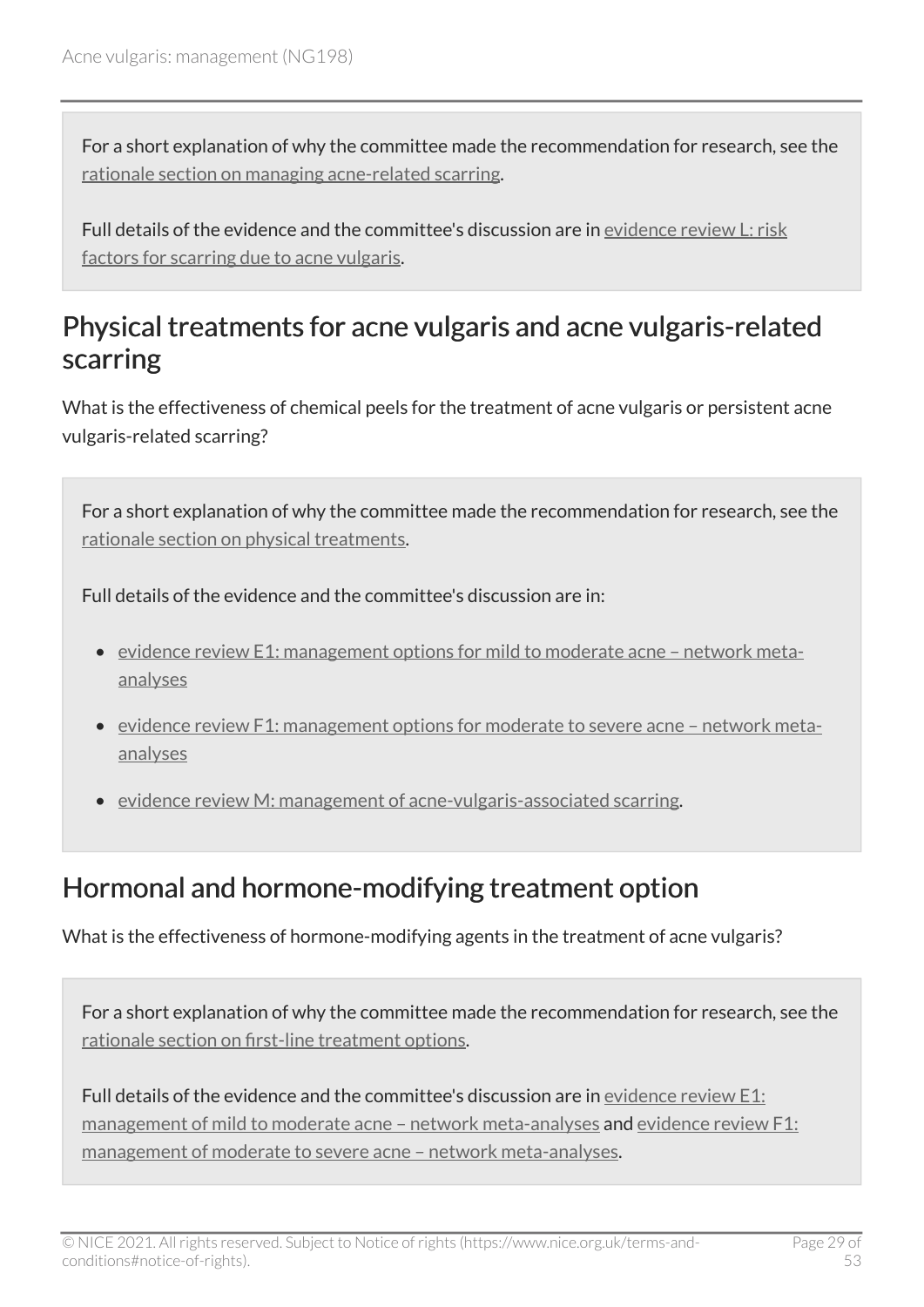### <span id="page-29-0"></span>Information and support

What information and support is valued by people with acne vulgaris?

For a short explanation of why the committee made the recommendation for research, see the [rationale section on information and support for people with acne vulgaris](#page-30-1).

Full details of the evidence and the committee's discussion are in [evidence review](https://www.nice.org.uk/guidance/ng198/evidence/a-information-and-support-pdf-9144159949) A: [information and support](https://www.nice.org.uk/guidance/ng198/evidence/a-information-and-support-pdf-9144159949).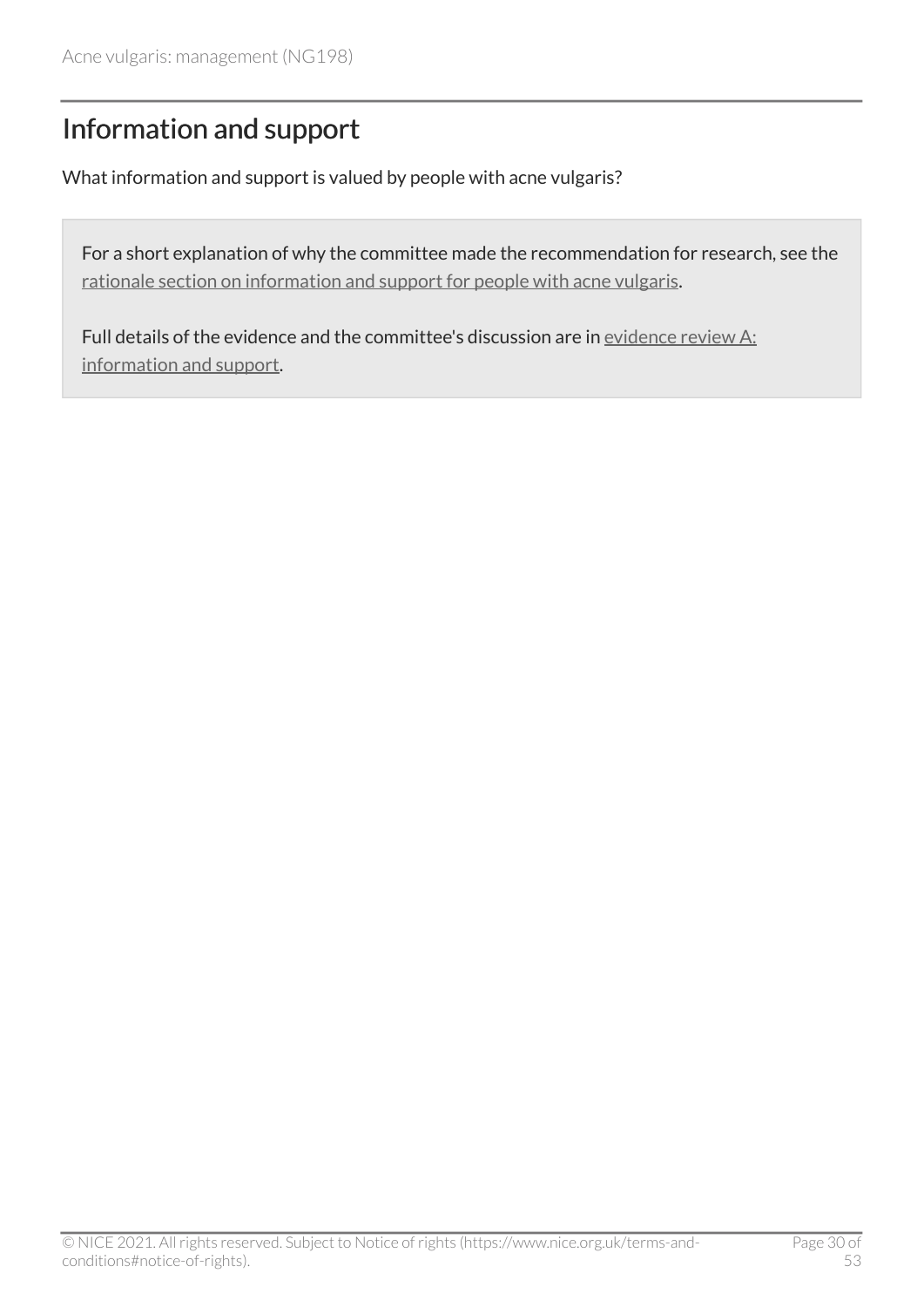## <span id="page-30-0"></span>Rationale and impact

These sections briefly explain why the committee made the recommendations and how they might affect practice. They link to details of the evidence and a full description of the committee's discussion.

### <span id="page-30-1"></span>Information and support for people with acne vulgaris

[Recommendations 1.1.1 and 1.1.2](#page-5-1)

#### Why the committee made the recommendation

No evidence was found on what information and support is valued by people with acne vulgaris, and their parents or carers. Therefore, the committee made recommendations based on their knowledge and experience.

The committee listed some topics that they thought most people with acne vulgaris would find useful in relation to the condition and their care. Among these topics, the committee noted that there were some drawbacks of treatments and that it is important to encourage people to adhere to treatment, because improvement may not be seen immediately. The committee acknowledged that general information about adherence is covered in the [NICE guideline on medicines adherence](https://www.nice.org.uk/guidance/cg76) to which they cross-referred.

The committee were aware that general principles about tailoring information to people's needs and circumstance are set out in the [NICE guideline on patient experience in adult NHS services](https://www.nice.org.uk/guidance/cg138) and agreed that this would also be relevant to young people, the age group that acne is most common in.

Based on their experience, the committee agreed that some people may need support from parents or carers during treatment discussions, but noted that outside of these situations parents and carers should only be involved if the person requests it.

Because of the lack of evidence the committee made a [recommendation for research on what](#page-29-0) [information people with acne vulgaris would value](#page-29-0), and what impact this would have on their satisfaction with services and shared decision making.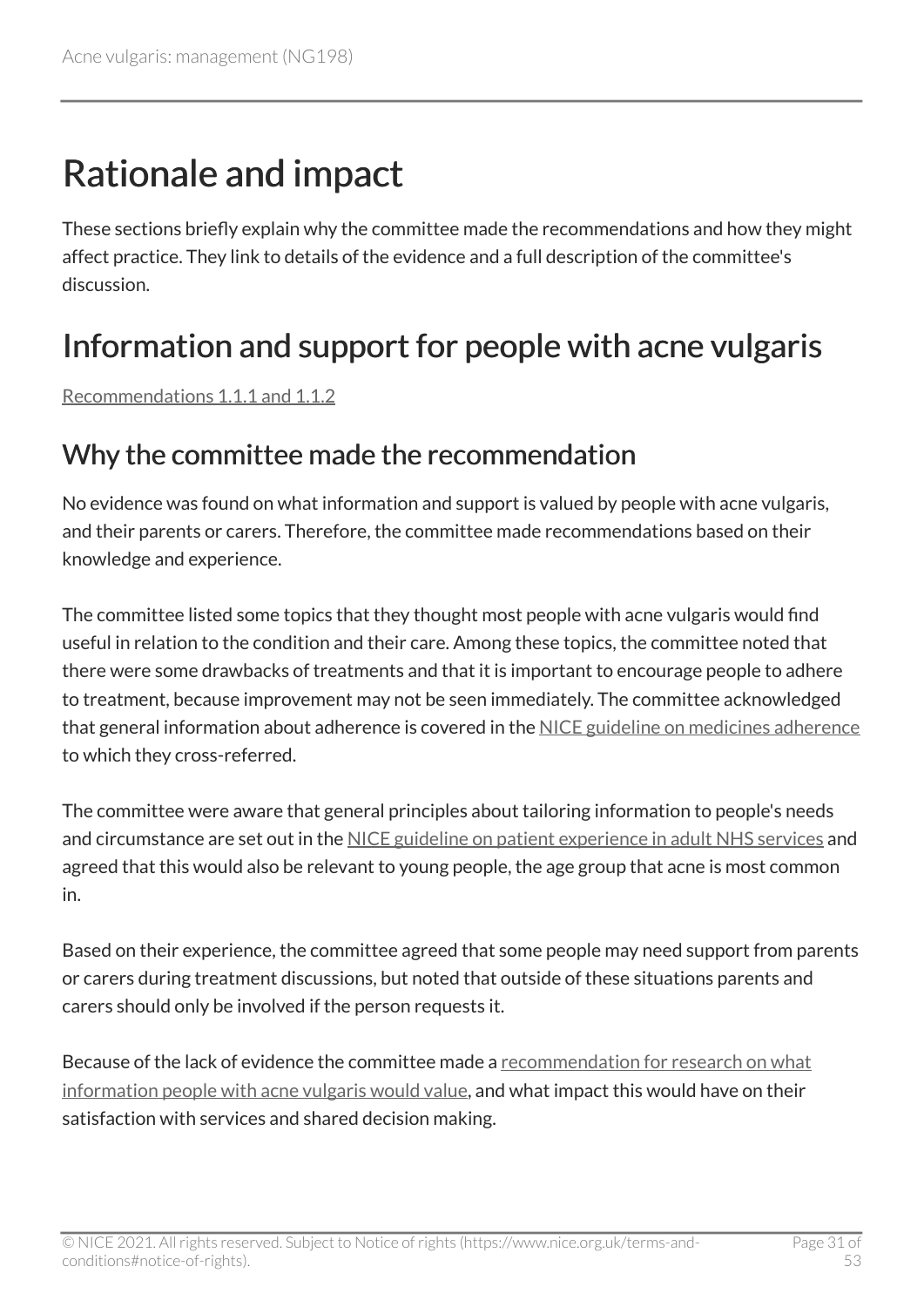#### How the recommendations might affect practice

The recommendation aims to standardise what information is provided, and how it is given. No impact on resources is expected.

Full details of the evidence and the committee's discussion are in [evidence review](https://www.nice.org.uk/guidance/ng198/evidence/a-information-and-support-pdf-9144159949) A: information [and support.](https://www.nice.org.uk/guidance/ng198/evidence/a-information-and-support-pdf-9144159949)

[Return to recommendations](#page-5-1)

### <span id="page-31-0"></span>Skin care advice

[Recommendations 1.2.1 to 1.2.4](#page-6-0) 

### Why the committee made the recommendations

Overall, the evidence on skin care products was very limited, but what evidence was available suggested that syndet skin cleansing products used twice daily reduce inflammatory and noninflammatory acne vulgaris lesion counts. Compared to traditional soap bars, non-alkaline (skin pH neutral or slightly acidic) syndet products are less irritant and do not form a residue layer, so they rinse off easily. Syndet cleansing products have a relatively high free fatty acid content which helps to maintain skin hydration. Although the research was carried out using a syndet bar, many syndets are now available in different formulations such as liquid or foam. The committee agreed that different formulations are probably similarly effective, so it would be reasonable to try the cheapest syndet cleansing product in the first instance. Because of the limited evidence they recommended this as general skin care advice rather than as a treatment.

Although there was some limited evidence on the use of acidic skin cleansers and benzoyl peroxidebased face washes, the committee agreed that this was not sufficient to make a recommendation.

No relevant evidence was identified on the use of other skin care products, such as oil-free and non-comedogenic products or make-up. Based on the committee's knowledge, oil-based and comedogenic products can make acne vulgaris worse because acne is typified by excessively oily skin and the blocking of skin pores. The committee noted that make-up should be removed at the end of the day, but because of the lack of evidence they decided they could not be prescriptive about the products that should be used for make-up removal. The committee discussed how people often pick or scratch their acne lesions. In the committee's experience this can lead to scarring, so they recommended that people are advised to avoid these behaviours. Given that the evidence on risk factors for scarring was limited the committee decided that further information was needed,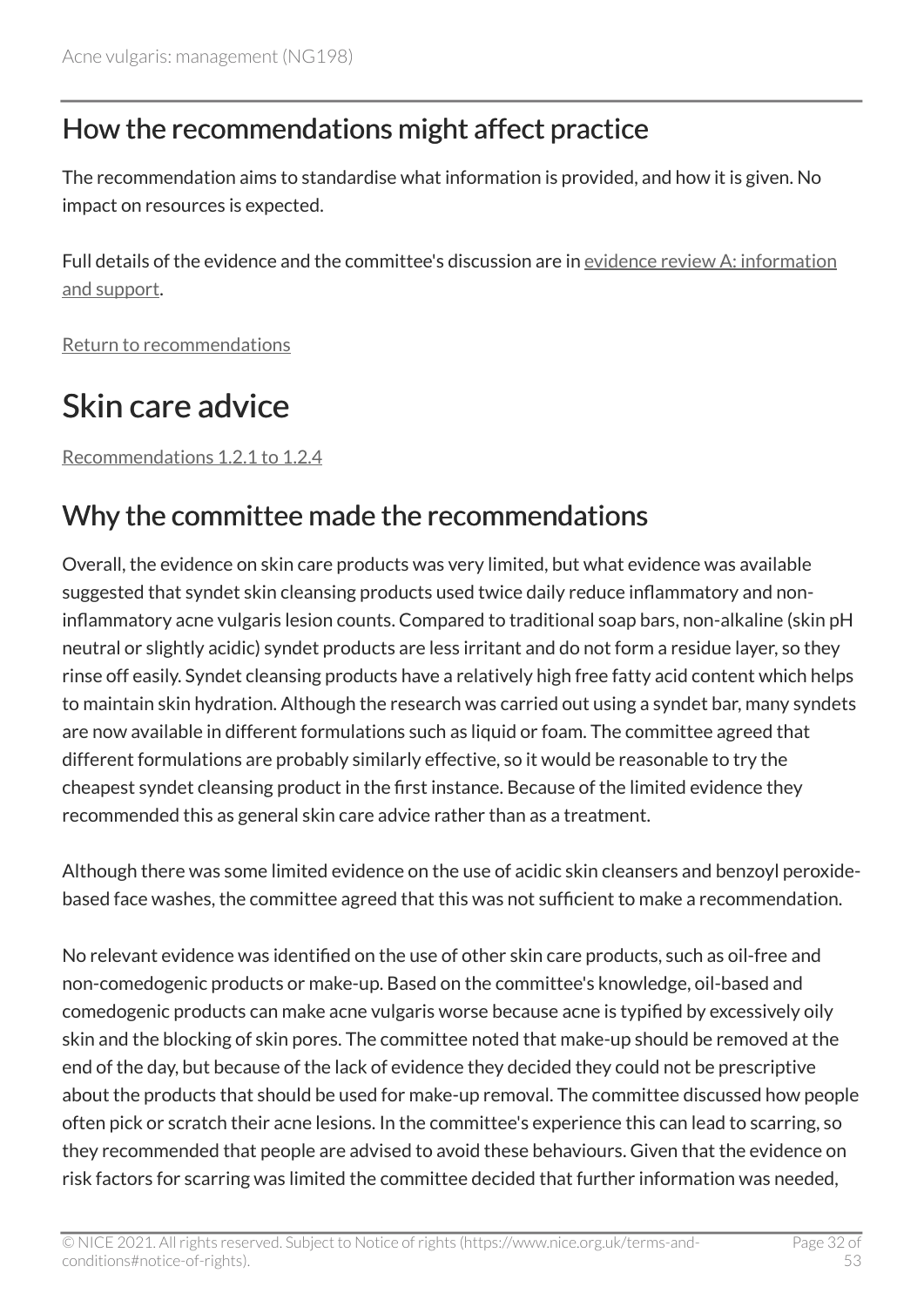and made a [research recommendation on the risk factors for acne vulgaris-related scarring.](#page-27-1)

Clinicians are frequently asked for skin care advice and it is therefore an important topic for people with acne. Because of the limited evidence the committee decided to prioritise a recommendation [for research on what skin care advice is appropriate for people with acne.](#page-27-2)

### How the recommendations might affect practice

The committee noted that there is currently variation in the type of advice that is provided to people with acne and therefore recommendations are aimed at standardising practice.

Full details of the evidence and the committee's discussion are in [evidence review](https://www.nice.org.uk/guidance/ng198/evidence/b-skin-care-advice-for-people-with-acne-vulgaris-pdf-9144159950) B: skin care [advice for people with acne vulgaris](https://www.nice.org.uk/guidance/ng198/evidence/b-skin-care-advice-for-people-with-acne-vulgaris-pdf-9144159950) and evidence review [L: risk factors for scarring due to acne](https://www.nice.org.uk/guidance/ng198/evidence/l-risk-factors-for-scarring-due-to-acne-vulgaris-pdf-329189758168) [vulgaris](https://www.nice.org.uk/guidance/ng198/evidence/l-risk-factors-for-scarring-due-to-acne-vulgaris-pdf-329189758168).

[Return to recommendations](#page-6-0)

### <span id="page-32-0"></span>**Diet**

[Recommendation 1.3.1](#page-7-0) 

### Why the committee made the recommendation

The committee reviewed the evidence from limited randomised controlled trials that examined the effectiveness of a low-glycaemic load diet in people with acne vulgaris.

Although there was some evidence that a low-glycaemic load diet may improve acne vulgaris, the committee discussed the evidence of weight loss and also noted the effort needed to work out glycaemic load. Loss of weight and attention to the details of food raised concerns about eating disorders, especially as most people with acne vulgaris are young and the onset of eating disorders is most common in adolescence. Because of this, the committee decided that they did not want to recommend a specific diet as a potential treatment option, as the limited evidence of benefit did not outweigh the risk. However, the committee thought that it is generally useful to promote a healthy balanced diet so they added a recommendation linking to Public Health England's advice about this topic.

Given the limited evidence the committee decided that further research is needed in this area and made a [recommendation for research on the effect of dietary interventions or dietary changes on](#page-26-2)  [acne](#page-26-2) to encourage this.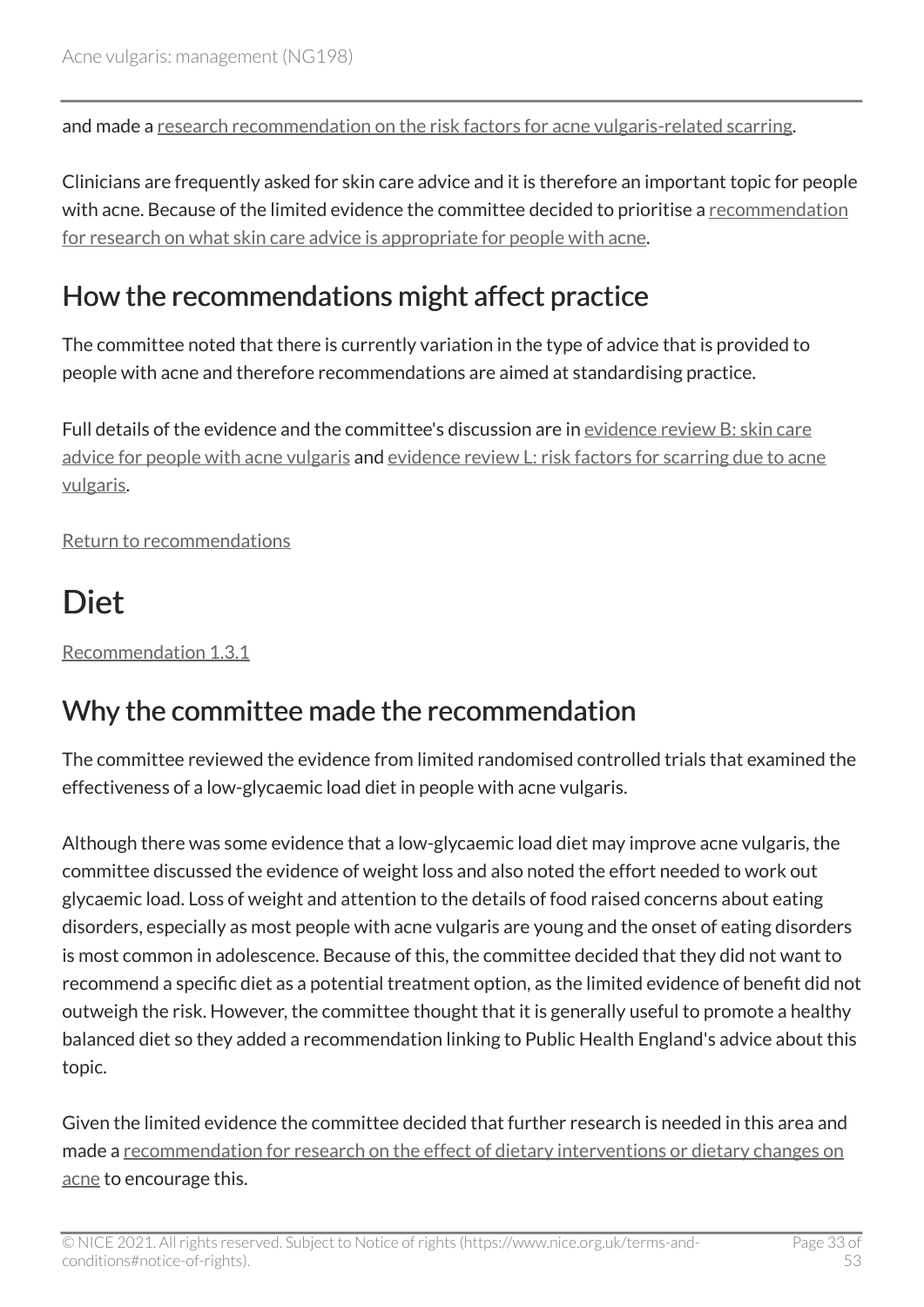### How the recommendation might affect practice

The recommendation will not have a substantial impact on current practice.

Full details of the evidence and the committee's discussion are in [evidence review](https://www.nice.org.uk/guidance/ng198/evidence/c-dietary-interventions-for-the-treatment-of-acne-vulgaris-pdf-9144159951) C: dietary [interventions for the treatment of acne vulgaris](https://www.nice.org.uk/guidance/ng198/evidence/c-dietary-interventions-for-the-treatment-of-acne-vulgaris-pdf-9144159951).

[Return to recommendation](#page-7-0)

### <span id="page-33-0"></span>Referral to specialist care

[Recommendations 1.4.1 to 1.4.6](#page-7-1) 

### Why the committee made the recommendations

No evidence was identified comparing different criteria of referral to specialist care. The committee therefore made recommendations based on their expertise and experience. When discussing referral related to scarring the committee also considered evidence related to risk factors for scarring.

The committee discussed what would constitute 'specialist care' and who the referral would be made to. They agreed that, in line with current advice (see the [Medicines and Healthcare products](https://www.gov.uk/government/publications/isotretinoin-for-severe-acne-uses-and-effects/isotretinoin-for-severe-acne-uses-and-effects) [Regulatory Agency \[MHRA\] safety advice on isotretinoin for severe acne: uses and effects\)](https://www.gov.uk/government/publications/isotretinoin-for-severe-acne-uses-and-effects/isotretinoin-for-severe-acne-uses-and-effects), people who may go on to have treatment with isotretinoin should be referred to a consultant dermatologist-led team to ensure the person's safety and wellbeing.

#### Urgent referral

The committee decided that people with acne fulminans have to be urgently referred in order to be assessed within 24 hours because this condition could make people seriously unwell, potentially needing them to be admitted to hospital.

#### Standard referral to a consultant dermatologist-led team

The committee agreed that referral should take place when the diagnosis is unclear, for example when the lesion is potentially caused by another condition, or when people have severe forms of acne. Such referrals should be made so that progression of acne symptoms (such as pigmentary changes or scarring) or other issues (such as mental health) can be addressed as soon as possible, and outcomes improved.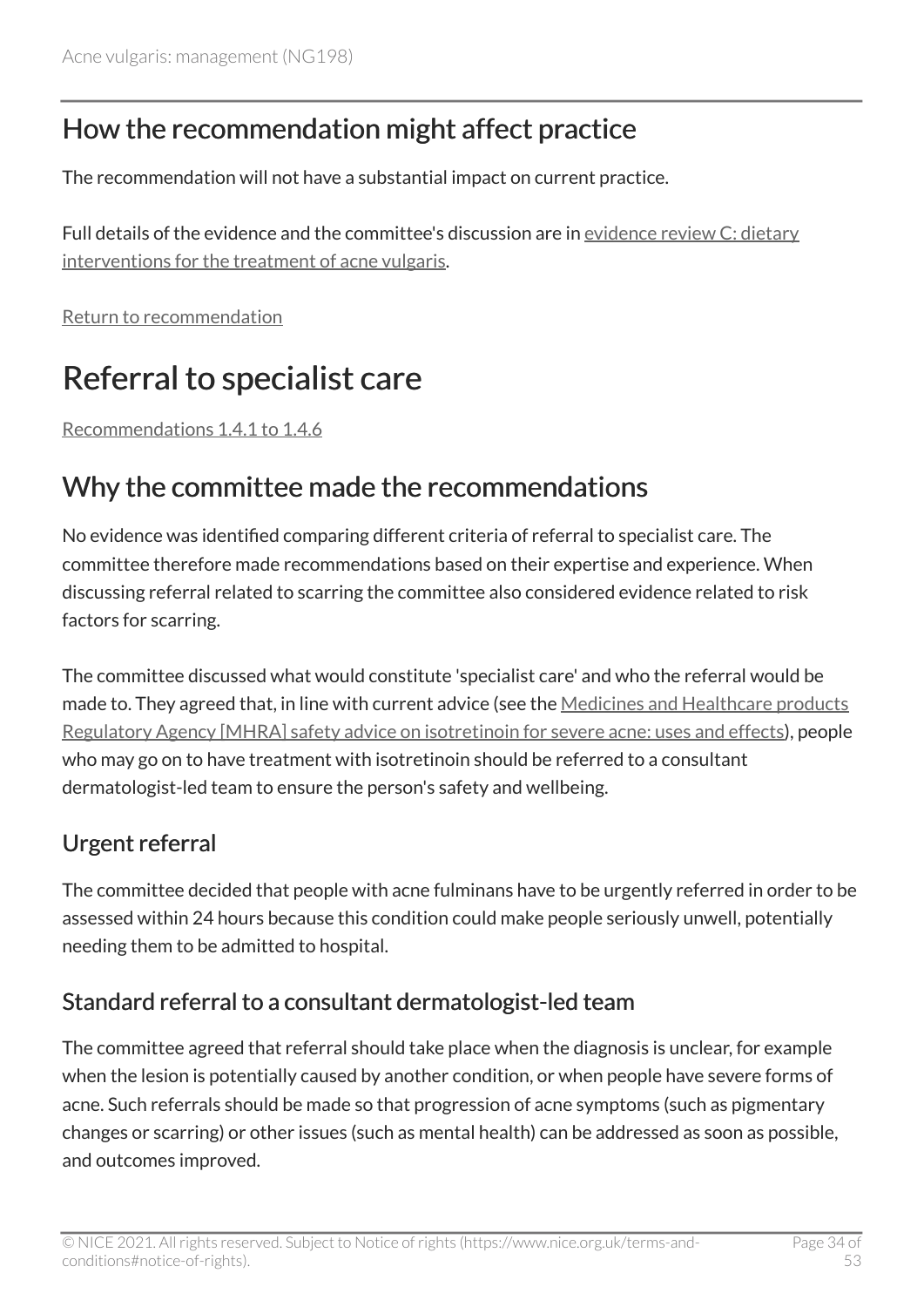Because of the psychological impact that acne or acne-related scarring can have, the committee recommended that people who are persistently psychologically distressed by this could be referred. As levels of psychological distress can be interpreted in many different ways, and what may or may not count as persistent can also vary, the committee recommended that this should be judged on a case-by-case basis.

The committee discussed the importance of the identification of risk factors for scarring so that these can be addressed to prevent this. They therefore made a [recommendation for research on](#page-27-1)  [the risk factors for acne vulgaris-related scarring](#page-27-1).

#### Referral to mental health services

The committee recognised that acne vulgaris can have a psychological and social impact on people, potentially causing anxiety or depression. It can also exacerbate pre-existing mental health conditions. They discussed that it is important to refer people to mental health services if there are serious mental health concerns to ensure people's safety. In line with the MHRA advice related to mental health adverse events related to oral isotretinoin use, the committee highlighted that awareness of possible mental health disorders or psychological distress, resulting in a need for referral to mental health services, is particularly important when considering this treatment.

#### Referral of people with an underlying medical cause for their acne vulgaris

The committee agreed that it was important to raise awareness that people with an underlying condition should have their acne treated, but in addition the healthcare professional should provide condition-specific management if possible, or referral should be considered if the healthcare professional does not have expertise in management of the specific condition.

### How the recommendations might affect practice

The recommendations aim to reduce the variability in referral for people with acne to specialist care. Having standard criteria would also encourage more timely referrals. Timely referrals will improve outcomes and reduce the potential risk of scarring through appropriate implementation of treatment or management strategies for people with acne. There may be increased resources needed for urgent referral; however the population with acne fulminans is very small and therefore the resource impact is unlikely to be substantial.

Full details of the evidence and the committee's discussion are in [evidence review](https://www.nice.org.uk/guidance/ng198/evidence/d-referral-to-specialist-care-pdf-9144159952) D: referral to [specialist care.](https://www.nice.org.uk/guidance/ng198/evidence/d-referral-to-specialist-care-pdf-9144159952)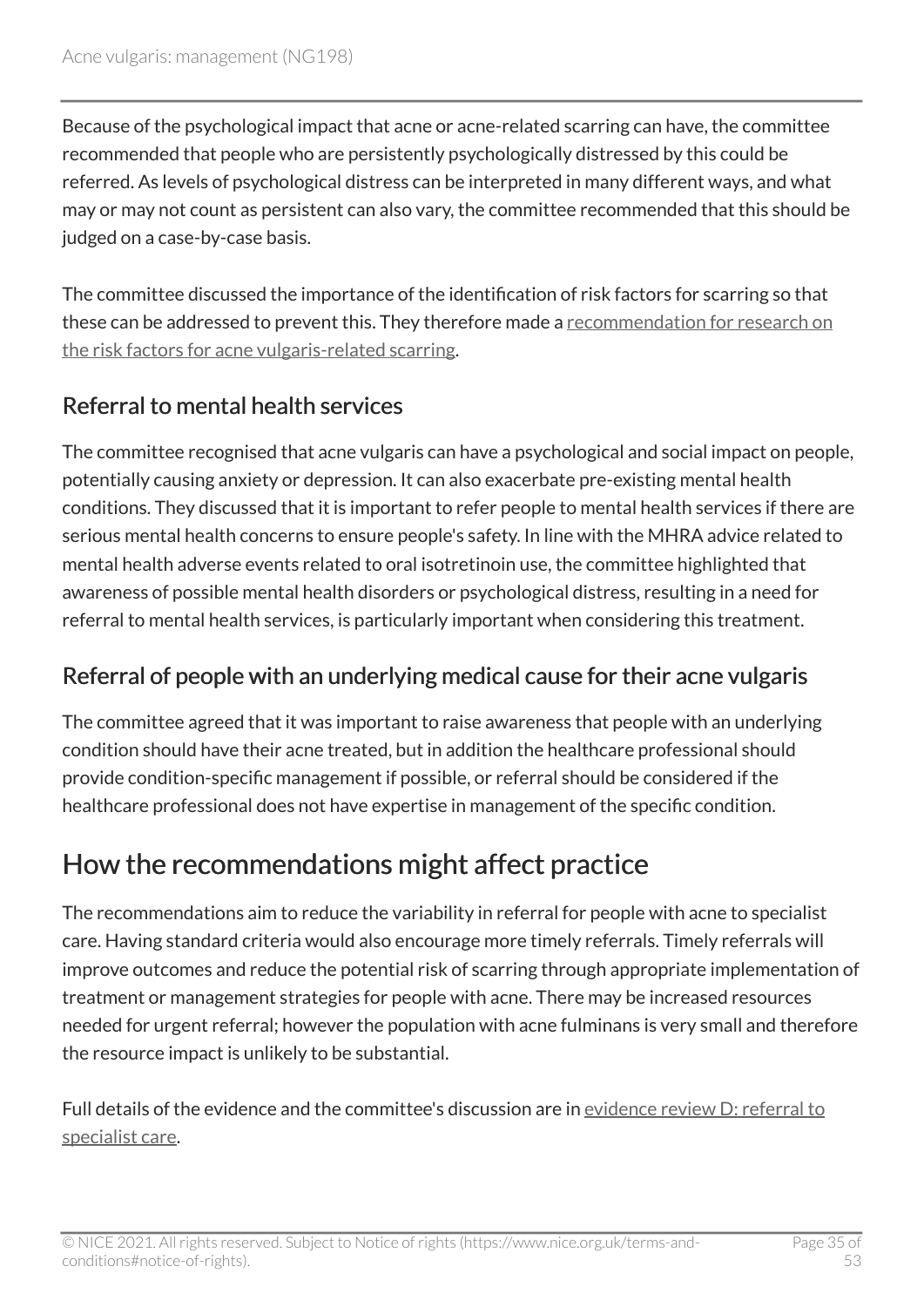[Return to recommendations](#page-7-1)

### <span id="page-35-0"></span>First-line treatment options

[Recommendations 1.5.1 to 1.5.3](#page-9-0) 

### Why the committee made the recommendations

Based on the evidence, the committee concluded that there were a number of pharmacological treatment options that were clinically and cost effective. For each of the 2 examined levels of acne severity (mild to moderate acne and moderate to severe acne), the identified evidence showed that a range of treatments had similar clinical and cost effectiveness. The committee recommended 5 treatments (2 treatment options for both levels of severity, 1 option specifically for mild to moderate acne and 2 options specifically for moderate to severe acne, all according to relevant evidence), with the advantages and disadvantages of each given in a table to help shared decision making. The committee decided that all of these options would be given as a 12-week course, as this was consistent with current practice and also the most common course length in the evidence.

The committee noted that the evidence showed that combinations of topical treatments that included benzoyl peroxide, clindamycin and/or a retinoid (adapalene) were overall more effective than any of these interventions used as topical monotherapies, and this was the case for any severity of acne. The committee agreed that this was consistent with their clinical experience. The evidence also showed that a combination of 3 topical agents was less or similarly effective compared with a combination of any 2 agents, so triple therapy was not recommended.

Topical treatments in combination with an oral tetracycline (either lymecycline or doxycycline) were recommended for moderate to severe acne, as the evidence indicated that oral tetracycline combined with a fixed combination of topical benzoyl peroxide and topical retinoid, and oral tetracycline with topical azelaic acid, were among the most clinically and cost-effective pharmacological options. The committee chose to recommend the option of azelaic acid combined with oral tetracycline because, despite its more limited evidence base, it was shown to be clinically and cost effective. It was therefore considered to be a good alternative for people who have irritation to topical retinoids, since all other options for moderate to severe acne contain a topical retinoid.

The committee recommended either lymecycline or doxycycline because both are usually taken only once a day, which may improve adherence to the oral antibiotic treatment component compared to tetracycline and oxytetracycline which are taken twice a day. Lymecycline or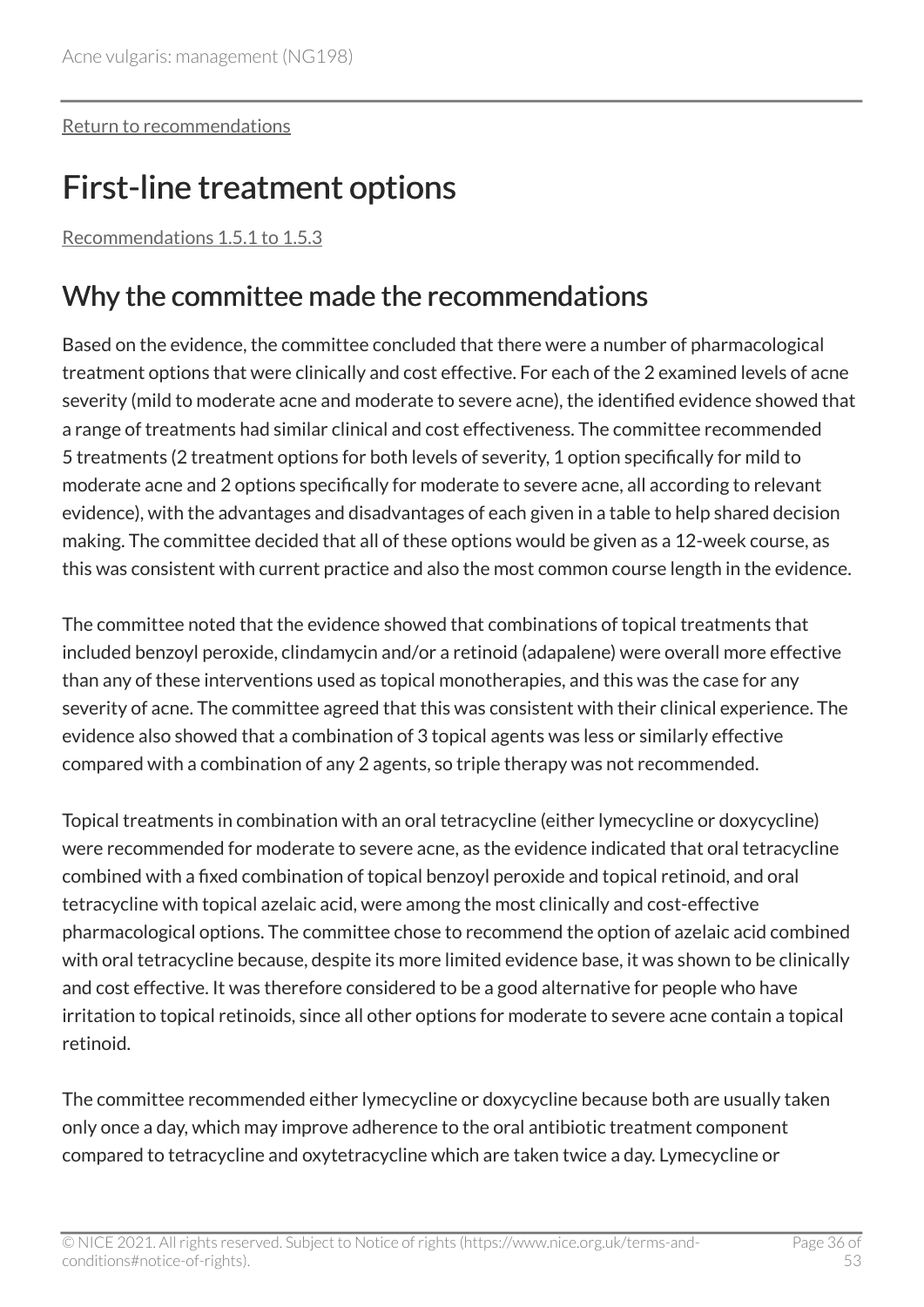doxycycline have a lower risk of side effects than minocycline (which may, for example, be associated with lupus erythematosus, hepatitis and pigmentation), and are preferred to oxytetracycline because they can be taken with food.

Of the 5 options, 4 contain either a topical retinoid or oral tetracycline (lymecycline or doxycycline), so they should not be used during pregnancy. There was evidence that monotherapy with benzoyl peroxide was clinically and cost effective at any level of severity, albeit less so than the other 5 treatments recommended, and so this was recommended as an alternative for people when topical retinoids or oral tetracyclines are contraindicated (for example, for use during pregnancy). For people who have contraindications or who do not wish to use the treatment options in table 1 or topical benzoyl peroxide, other treatments may be suitable based on individual circumstances and clinical expertise.

The committee also noted that some people with moderate to severe acne cannot tolerate, or have contraindications to, oral tetracyclines. These people would be at risk of complications if only topical treatment is used, so based on experience and expertise the committee recommended some alternatives that can be used.

The committee noted that the evidence for some treatment options such as physical treatments, chemical peels and hormone-modifying treatments was limited, and therefore they made a [research recommendation on the effectiveness of physical treatments \(such as light devices\)](#page-27-3) and on the [effectiveness of chemical peels for the treatment of acne vulgaris or persistent acne](#page-28-0) [vulgaris-related scarring](#page-28-0) 

### How the recommendations might affect practice

While the recommendations largely reflect current practice, the committee felt that treatment options including the advantages and disadvantages should be discussed with the person, which may mean additional resource use (for example, if longer or more consultations are needed). This will, however, likely lead to later benefits and reductions in resource use from better understanding and compliance with medication.

The committee recognised that some currently available treatment options are not in the recommended list. The evidence related to this, and a detailed discussion of why some specific treatment options were not recommended, can be found in:

• evidence review [E1: management options for mild to moderate acne – network meta-analyses](https://www.nice.org.uk/guidance/ng198/evidence/e1-management-options-for-mild-to-moderate-acne-network-metaanalyses-pdf-9144159953)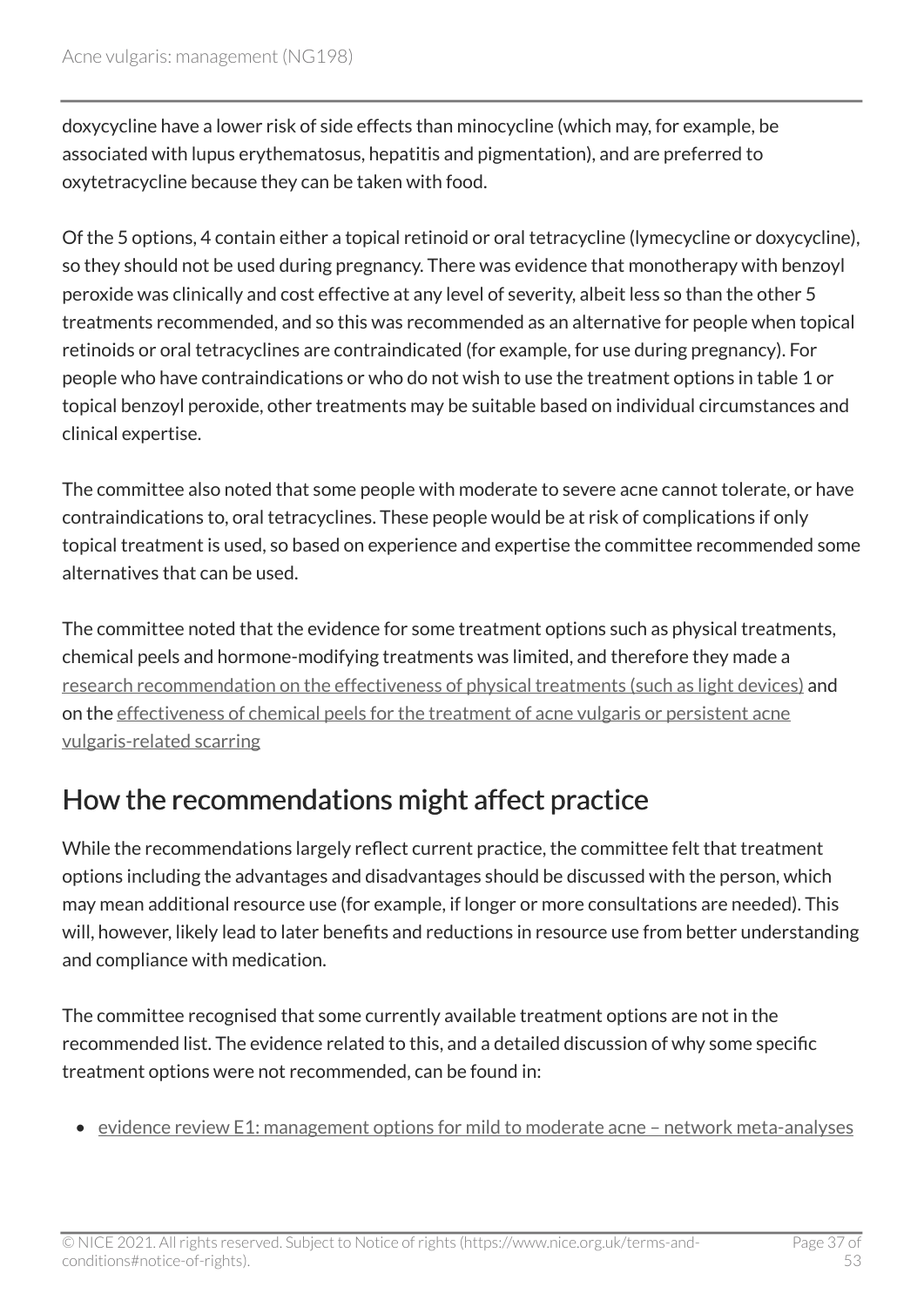- [evidence review F1: management options for moderate to severe acne network meta](https://www.nice.org.uk/guidance/ng198/evidence/f1-management-options-for-moderate-to-severe-acne-network-metaanalyses-pdf-9144159955)[analyses](https://www.nice.org.uk/guidance/ng198/evidence/f1-management-options-for-moderate-to-severe-acne-network-metaanalyses-pdf-9144159955)
- [evidence review E2: management options for mild to moderate acne pairwise comparisons](https://www.nice.org.uk/guidance/ng198/evidence/e1-management-options-for-mild-to-moderate-acne-network-metaanalyses-pdf-9144159953)
- [evidence review F2: management options for moderate to severe acne pairwise](https://www.nice.org.uk/guidance/ng198/evidence/f2-management-options-for-moderate-to-severe-acne-pairwise-comparisons-pdf-9144159956) [comparisons.](https://www.nice.org.uk/guidance/ng198/evidence/f2-management-options-for-moderate-to-severe-acne-pairwise-comparisons-pdf-9144159956)

[Return to recommendations](#page-9-0)

### <span id="page-37-0"></span>Factors to take into account during consultations

[Recommendations 1.5.4 and 1.5.5](#page-13-0)

#### Why the committee made the recommendations

Based on experience and expertise the committee discussed that there were some general points that should be taken into account and discussed at consultation.

The committee recognised that acne vulgaris can be the cause of psychological distress and agreed that this can be the case even if acne is mild. They decided to make a recommendation to raise the awareness of this so that the impact of acne on the person's psychological health will be taken into account during consultations.

The committee also agreed that it is important to encourage adherence and therefore discuss the need for continued treatment with the person, because usually the positive effects of treatments only become visible after 6 to 8 weeks.

#### How the recommendations might affect practice

Even though the recommendations are consistent with current practice, they emphasise psychological aspects and adhering to treatment regimens because both of these are important factors in the management of acne.

Full details of the committee's discussion are in:

- evidence review [D: referral to specialist care](https://www.nice.org.uk/guidance/ng198/evidence/d-referral-to-specialist-care-pdf-9144159952)
- evidence review [E1: management options for mild to moderate acne network meta-analyses](https://www.nice.org.uk/guidance/ng198/evidence/e1-management-options-for-mild-to-moderate-acne-network-metaanalyses-pdf-9144159953)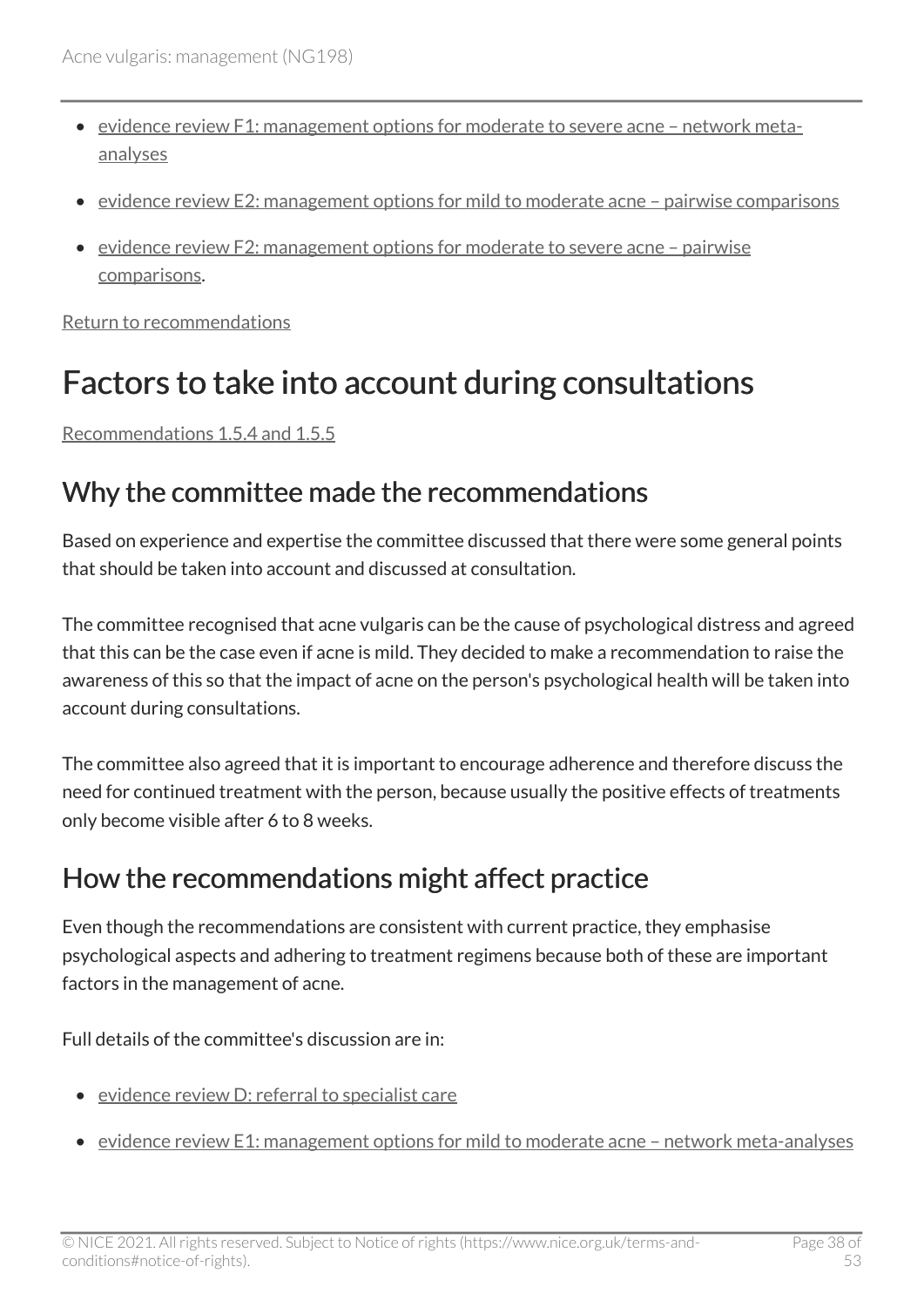• [evidence review F1: management options for moderate to severe acne – network meta](https://www.nice.org.uk/guidance/ng198/evidence/f1-management-options-for-moderate-to-severe-acne-network-metaanalyses-pdf-9144159955)[analyses](https://www.nice.org.uk/guidance/ng198/evidence/f1-management-options-for-moderate-to-severe-acne-network-metaanalyses-pdf-9144159955).

[Return to recommendations](#page-13-0)

### <span id="page-38-0"></span>Factors to take into account when choosing a treatment option

[Recommendations 1.5.6 to 1.5.11](#page-14-0) 

### Why the committee made the recommendations

Based on their experience and expertise, as well as some evidence, the committee agreed that some factors related to treatments should be highlighted.

The committee looked at evidence related to risk of scarring, which suggests that the severity and duration of acne may be risk factors for scarring. The committee noted that there is substantial uncertainty, as the studies did not control for the influence of other factors. However, they agreed that the risk factors were consistent with their knowledge and experience, so recommended that healthcare practitioners be made aware so that they can take this into account during discussions with the person.

The evidence indicated that topical agents such as benzoyl peroxide and retinoids often cause skin irritation. Therefore, based on this and clinical experience, the committee recommended an initial alternate-day or short-contact application to help reduce skin irritation, and in doing so encourage adherence to treatment.

Since some of the options include a topical retinoid or oral tetracyclines, the committee highlighted that these are contraindicated during pregnancy and when planning a pregnancy. Therefore use of effective contraception should be discussed with people with the potential to become pregnant.

Even though evidence for the combined oral contraceptive pill did not show clear effectiveness, based on consensus and clinical experience the committee decided that women who need hormonal contraceptives could be given the combined oral contraceptive pill in addition to a firstline treatment option. This would be preferable to the progestogen-only pill, which, based on the expertise and experience of the committee, is known to potentially cause acne. The committee also recognised that making recommendations about contraceptive methods is outside the scope of this guideline, and that the most reliable contraceptive is the one which the person would prefer to use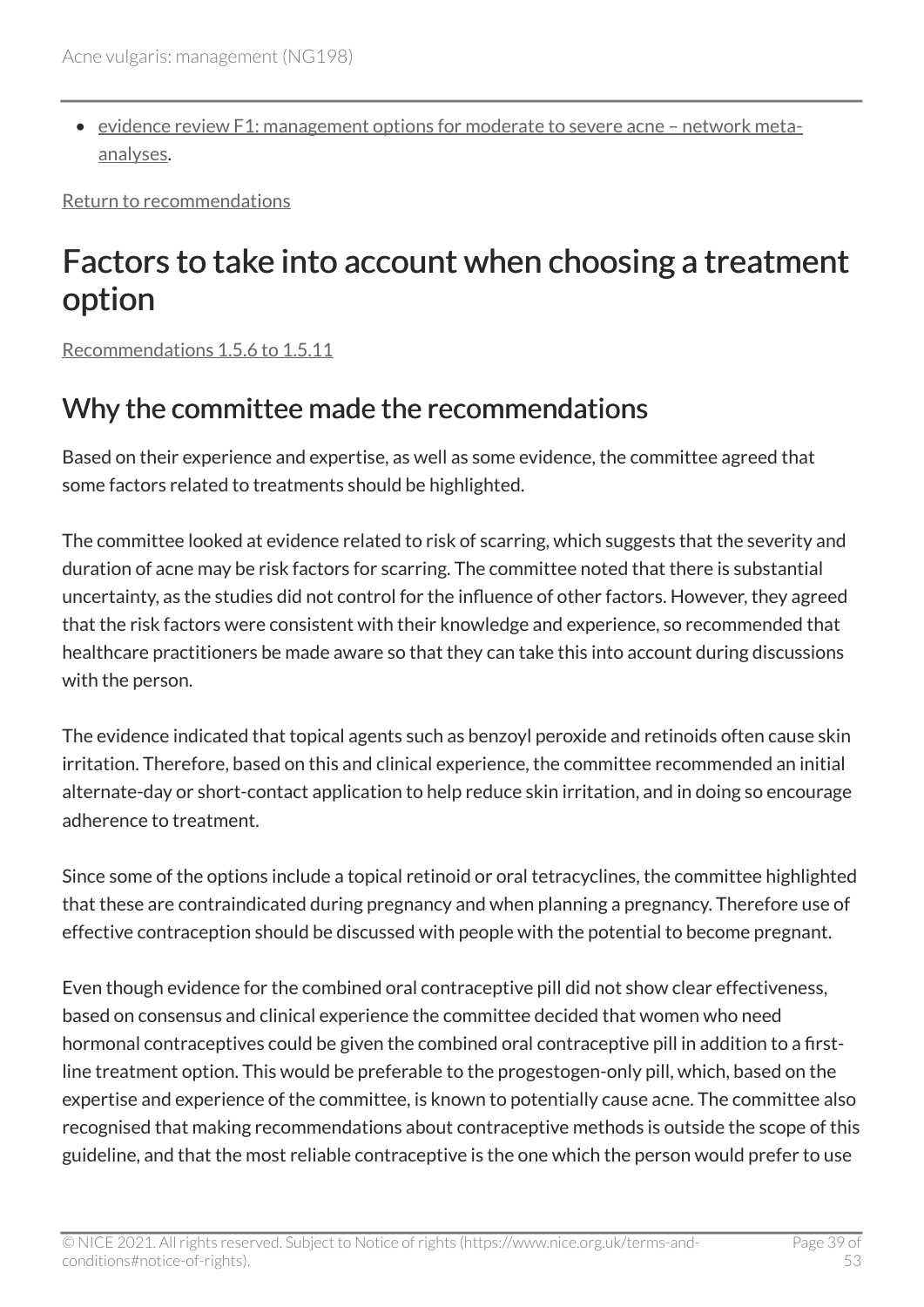after shared decision making looking at all options. They therefore only recommended this for people who had already chosen hormonal contraception. Due to specific considerations related to contraception when taking oral isotretinoin treatment, the committee added a cross reference to the relevant recommendation in the oral isotretinoin section.

The committee discussed that in clinical practice it may be anticipated that oral isotretinoin treatment will be needed in future, for example based on severity. A healthcare professional may then want to choose a first-line option with an oral antibiotic, as this is a prerequisite for oral isotretinoin treatment and may also successfully treat the acne.

The evidence showed lower clinical and cost effectiveness of oral antibiotics when used as monotherapy compared with the recommended treatment options in moderate to severe acne, and no clinical effectiveness in mild to moderate acne, and because of this as well as antibiotic stewardship the committee decided not to recommend oral antibiotics as monotherapy. They also agreed that combined topical antibiotics and oral antibiotics should not be used. There was no evidence on this, but based on experience and expertise the committee noted that such combinations are not used in current practice and agreed that without evidence this should not be introduced as an option.

#### How the recommendations might affect practice

The advice related to antibiotics may lead to a significant change in clinical practice: currently, topical and oral antibiotics can be prescribed as long-term treatments for acne either as monotherapy or in combination with each other. The recommendation not to offer either of these forms of treatment should lead to lower antibiotic prescribing for acne, and reduce the risk of antimicrobial resistance.

Full details of the evidence and the committee's discussion are in:

- evidence review [E1: management options for mild to moderate acne network meta-analyses](https://www.nice.org.uk/guidance/ng198/evidence/e1-management-options-for-mild-to-moderate-acne-network-metaanalyses-pdf-9144159953)
- [evidence review F1: management options for moderate to severe acne network meta](https://www.nice.org.uk/guidance/ng198/evidence/f1-management-options-for-moderate-to-severe-acne-network-metaanalyses-pdf-9144159955)[analyses](https://www.nice.org.uk/guidance/ng198/evidence/f1-management-options-for-moderate-to-severe-acne-network-metaanalyses-pdf-9144159955)
- [evidence review E2: management options for mild to moderate acne pairwise comparisons](https://www.nice.org.uk/guidance/ng198/evidence/e1-management-options-for-mild-to-moderate-acne-network-metaanalyses-pdf-9144159953)
- [evidence review F2: management options for moderate to severe acne pairwise comparisons](https://www.nice.org.uk/guidance/ng198/evidence/f2-management-options-for-moderate-to-severe-acne-pairwise-comparisons-pdf-9144159956)
- evidence review [L: risk factors for scarring due to acne vulgaris](https://www.nice.org.uk/guidance/ng198/evidence/l-risk-factors-for-scarring-due-to-acne-vulgaris-pdf-329189758168).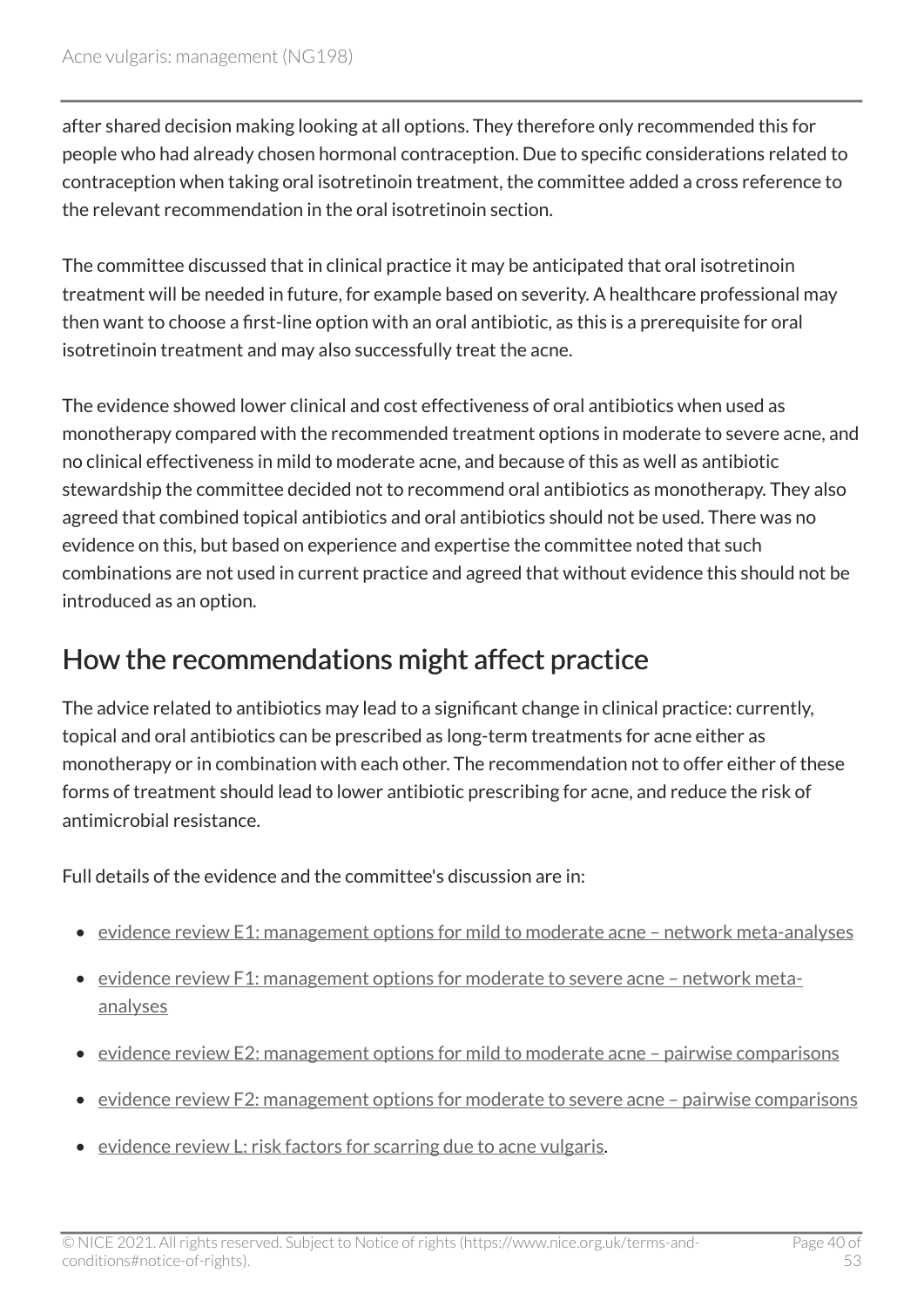[Return to recommendations](#page-14-0)

### <span id="page-40-0"></span>Factors to take into account at review

[Recommendations 1.5.12 to 1.5.17](#page-16-0) 

### Why the committee made the recommendations

No evidence was identified for how long a treatment should be used. The committee agreed, based on their clinical experience, that first-line treatment should be continued for 12 weeks to determine if it is effective and to allow it to have the optimum effect, and then reviewed. The committee noted that an adequate response to treatment would be jointly determined by the healthcare professional and the person.

The committee supported review at 12 weeks because their experience indicated people often stay on an ineffective treatment for too long, and having a review would prevent this. The committee also agreed that to help prevent the development of antimicrobial resistance, treatment with an oral antibiotic (as part of combined oral antibiotic and topical treatment) could be stopped at 12 weeks, while continuing with the topical treatment, if the person's acne is completely clear. If not completely cleared the antibiotic can be continued for up to a further 12 weeks (alongside the topical treatment).

There was a lack of evidence on the comparative effectiveness of antibiotic use according to different length of treatment times. Therefore, the committee used their knowledge and experience to recommend that treatments including topical or oral antibiotics should only last longer than 6 months in exceptional circumstances, with review at 3-monthly intervals: the aim being to discontinue the antibiotic as soon as possible.

The committee agreed that providing examples of exceptional circumstances would be of limited use, as these are rare and complex cases that should be assessed on an individual basis.

The committee acknowledged that factors to take into account at review would also include discussions related to potential maintenance treatments. This would be relevant if acne has cleared, and so a cross referral was added to the maintenance section for further guidance on this.

The committee noted that 6 months of antibiotic treatment is longer than the 12-week course of antibiotic treatments that are currently commonly used. However, they decided that if the treatment is found to improve the acne at the 12-week review it would be useful to continue. They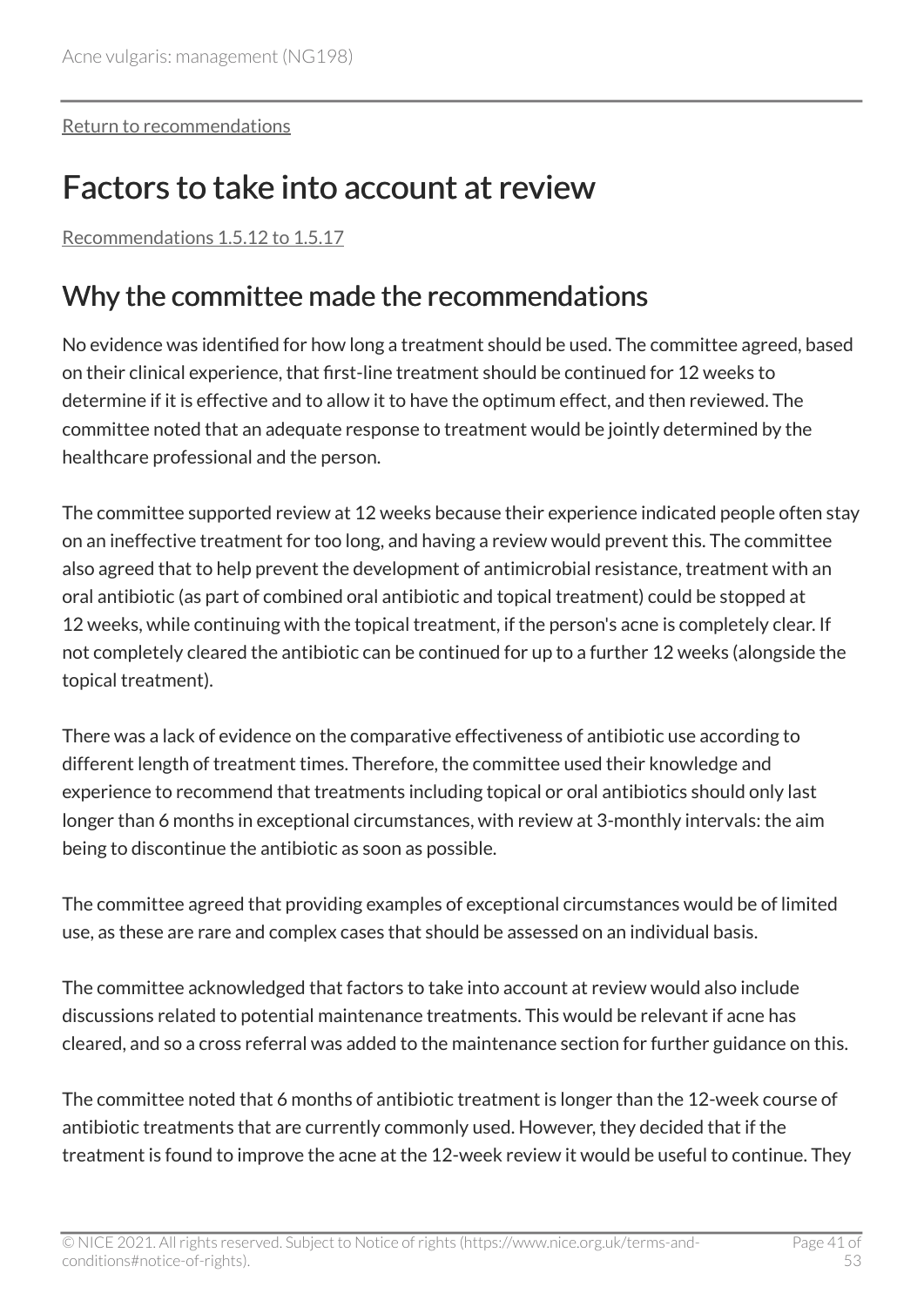also noted that recommendation 1.5.11 against antibiotic monotherapy and against combined topical antibiotic with an oral antibiotic treatment would lead to substantially lower prescribing of antibiotic treatments for acne vulgaris overall.

The committee also took into account the principles of antimicrobial guidance and policy, as outlined in the [NICE guideline on antimicrobial stewardship,](https://www.nice.org.uk/guidance/ng15) as well as the [World Health](https://www.who.int/publications/i/item/9789241509763) [Organization Global action plan on antimicrobial resistance.](https://www.who.int/publications/i/item/9789241509763) All of these antibiotic treatments increase the risk of antimicrobial resistance, and the committee noted that healthcare professionals should be aware of the principles of antimicrobial stewardship when considering treatments for acne.

No evidence was identified for the best further treatment option when there has been no or only a partial response at review.

The committee therefore agreed that inadequate response to treatment should be dealt with in a stepwise approach, taking into account the number of treatment courses and severity of acne after the first treatment. If mild to moderate acne fails to respond to a 12-week course of a topical firstline treatment, the committee decided that another option should be offered. For unresponsive moderate to severe acne, further treatment depends on whether or not the first choice was an option that contained an oral antibiotic. If it did not then this should be considered next, but if the option included an oral antibiotic then referral to a consultant dermatologist-led team can be considered. The committee discussed that in these cases a timely referral could prevent scarring.

When mild to moderate acne vulgaris fails to respond to a second 12-week course of treatment, the committee agreed that the person should be referred to a consultant dermatologist-led team rather than continuing courses of treatment in primary care.

#### How the recommendations might affect practice

The recommendation of 12-week review and a maximum 6-month duration of antibiotic treatment for most people will lead to standardisation of practice, reducing repeated long-term antibiotic prescription and the risk of antimicrobial resistance. This in turn may result in positive associated cost savings and improved clinical outcomes. With regard to further treatment when there was no or only partial improvement, the committee noted that these recommendations are consistent with other parts of the guideline and therefore will help standardise practice.

Full details of the evidence and the committee's discussion are in: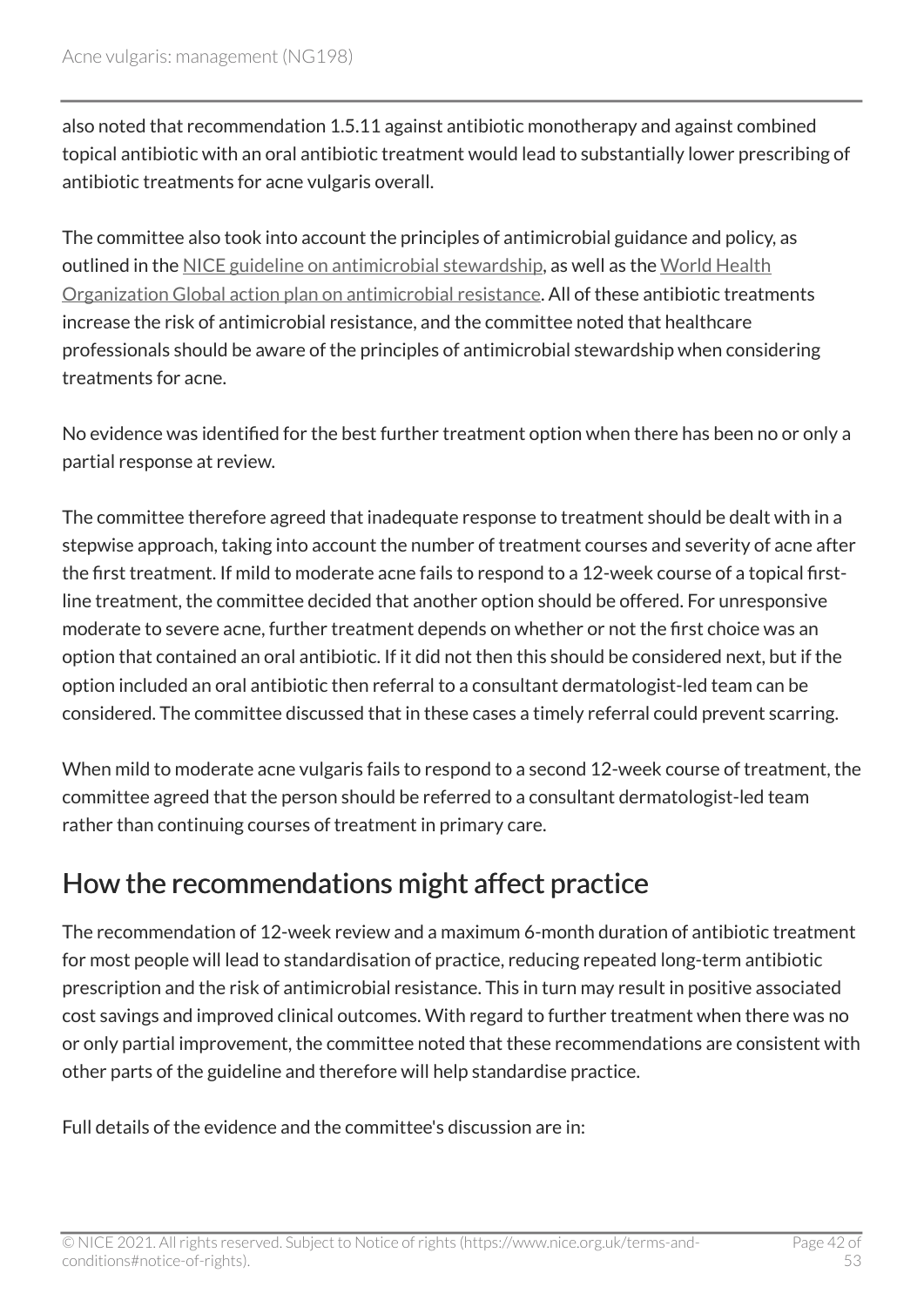- evidence review E1: management options for mild to moderate acne network meta-analyses
- [evidence review F1: management options for moderate to severe acne network meta](https://www.nice.org.uk/guidance/ng198/evidence/f1-management-options-for-moderate-to-severe-acne-network-metaanalyses-pdf-9144159955)[analyses](https://www.nice.org.uk/guidance/ng198/evidence/f1-management-options-for-moderate-to-severe-acne-network-metaanalyses-pdf-9144159955)
- [evidence review E2: management options for mild to moderate acne pairwise comparisons](https://www.nice.org.uk/guidance/ng198/evidence/e2-management-options-for-mild-to-moderate-acne-pairwise-comparisons-pdf-9144159954)
- [evidence review F2: management options for moderate to severe acne pairwise comparisons](https://www.nice.org.uk/guidance/ng198/evidence/f2-management-options-for-moderate-to-severe-acne-pairwise-comparisons-pdf-9144159956)
- evidence review [H: management options for refractory acne.](https://www.nice.org.uk/guidance/ng198/evidence/h-management-options-for-refractory-acne-pdf-329189758164)

[Return to recommendations](#page-16-0)

### <span id="page-42-0"></span>Oral isotretinoin treatment

[Recommendations 1.5.18 to 1.5.24](#page-17-0) 

### Why the committee made the recommendations

The committee noted that the evidence on this topic was uncertain because of the small number of participants, and agreed that results should be interpreted with some caution. The evidence indicated that oral isotretinoin was an effective and cost-effective treatment for moderate to severe acne. However, taking into account the [MHRA safety advice on isotretinoin for severe acne:](https://www.gov.uk/government/publications/isotretinoin-for-severe-acne-uses-and-effects/isotretinoin-for-severe-acne-uses-and-effects)  [uses and effects](https://www.gov.uk/government/publications/isotretinoin-for-severe-acne-uses-and-effects/isotretinoin-for-severe-acne-uses-and-effects), and specifically the possibility of psychiatric side effects, the committee recommended oral isotretinoin only in situations when they agreed the benefits outweighed the risks.

The committee noted the need to follow MHRA guidance before oral isotretinoin is started, and to ensure that those who are taking it are advised about the important safety issues associated with this medicine, and are monitored as needed. They also emphasised that when starting oral isotretinoin, people of childbearing potential have to use contraception and need to follow the recommended [MHRA pregnancy prevention programme](https://www.gov.uk/drug-safety-update/oral-retinoid-medicines-revised-and-simplified-pregnancy-prevention-educational-materials-for-healthcare-professionals-and-women).

The committee noted from the evidence that results were almost exclusively derived from trials testing oral isotretinoin in dosages of at least 0.5 mg/kg/day, and that total cumulative doses of at least 120 mg/kg in a single course were more effective compared with total cumulative doses lower than 120 mg/kg in a single course. After reviewing the evidence, and based on their clinical experience, the committee decided to recommend a standard daily dose of 0.5 to 1 mg/kg. Based on expertise and clinical experience, the committee agreed that people who have an intolerance or are at risk of significant adverse effects may need a reduced daily dose of oral isotretinoin. The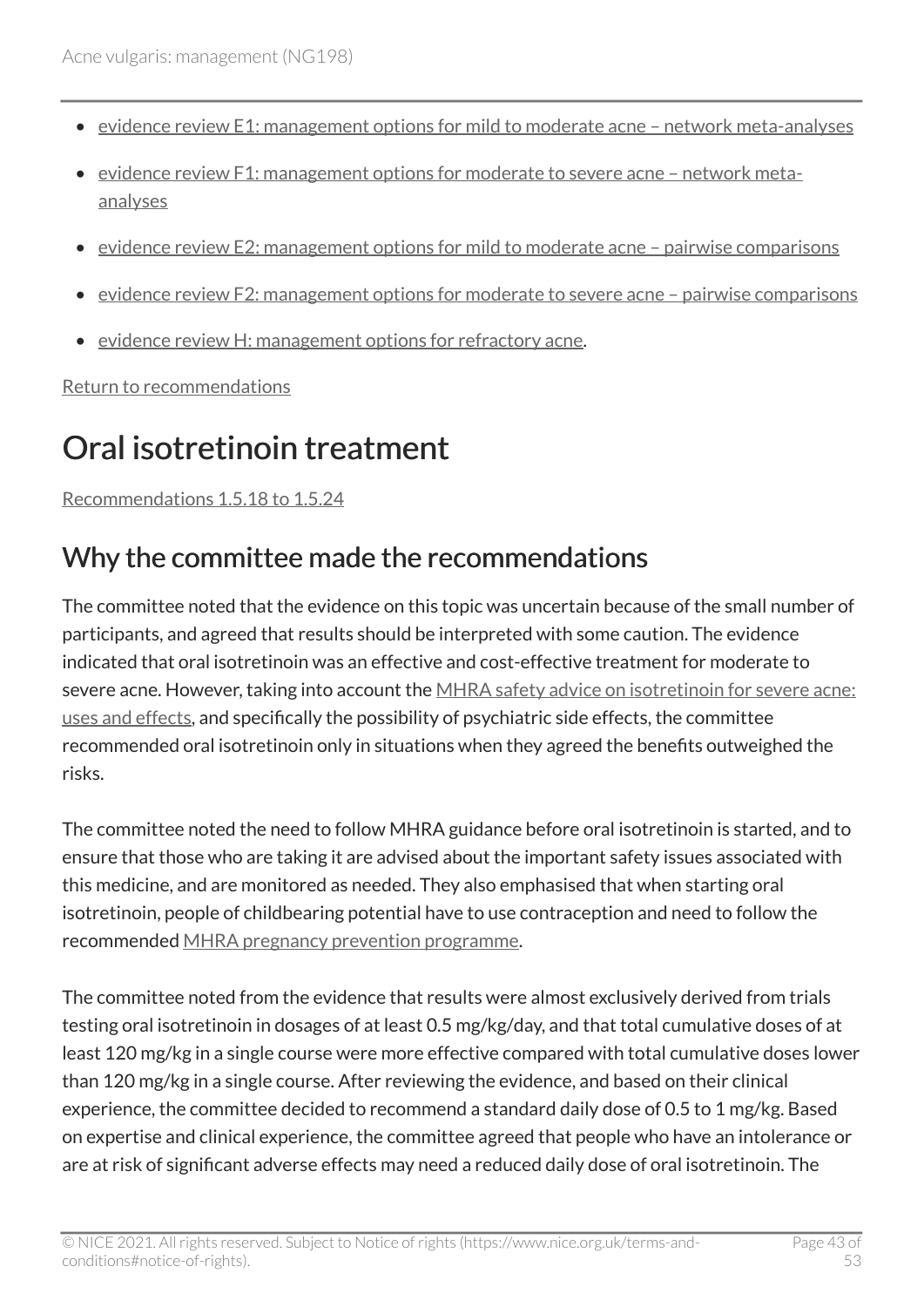committee discussed that the risk of adverse events is multifactorial, and so assessment of risk would be dependent on the person's circumstances and could not be quantified as part of the recommendation.

The evidence suggested that a cumulative dose of 120 to 150 mg/kg is effective, but it was known from the committee's experience that sometimes an adequate response with skin clearance can occur before this has been reached. They decided after balancing the potential adverse events and effectiveness, that for some people (based on clinical judgement), treatment can be complete before a total cumulative dose of 120 to 150 mg/kg is reached if there is sustained clear skin for 4 to 8 weeks.

When people take oral isotretinoin the committee emphasised, because of MHRA safety concerns, that their psychological wellbeing has to be reviewed and monitored, and that people need to know that it is important to seek help if they need it.

The committee noted that the evidence for lower dose oral isotretinoin was scarce, and therefore prioritised this for a [research recommendation on the efficacy of reduced dose oral isotretinoin in](#page-26-3) [the management of acne vulgaris.](#page-26-3)

#### How the recommendations might affect practice

The recommendations reinforce current practice and MHRA guidance. There may be additional resource use, for example, referral to mental health services or if longer or more consultations are needed. This will likely to lead to later benefits and cost savings, with reduction in potential adverse outcomes and shorter overall duration of treatment.

Full details of the evidence and the committee's discussion are in evidence review [F1: management](https://www.nice.org.uk/guidance/ng198/evidence/f1-management-options-for-moderate-to-severe-acne-network-metaanalyses-pdf-9144159955) [options for moderate to severe acne – network meta-analyses](https://www.nice.org.uk/guidance/ng198/evidence/f1-management-options-for-moderate-to-severe-acne-network-metaanalyses-pdf-9144159955) and [evidence review](https://www.nice.org.uk/guidance/ng198/evidence/f2-management-options-for-moderate-to-severe-acne-pairwise-comparisons-pdf-9144159956) F2: [management options for moderate to severe acne – pairwise comparisons](https://www.nice.org.uk/guidance/ng198/evidence/f2-management-options-for-moderate-to-severe-acne-pairwise-comparisons-pdf-9144159956).

[Return to recommendations](#page-17-0)

### <span id="page-43-0"></span>Use of oral corticosteroids in addition to oral isotretinoin

[Recommendations 1.5.25 and 1.5.26](#page-19-0)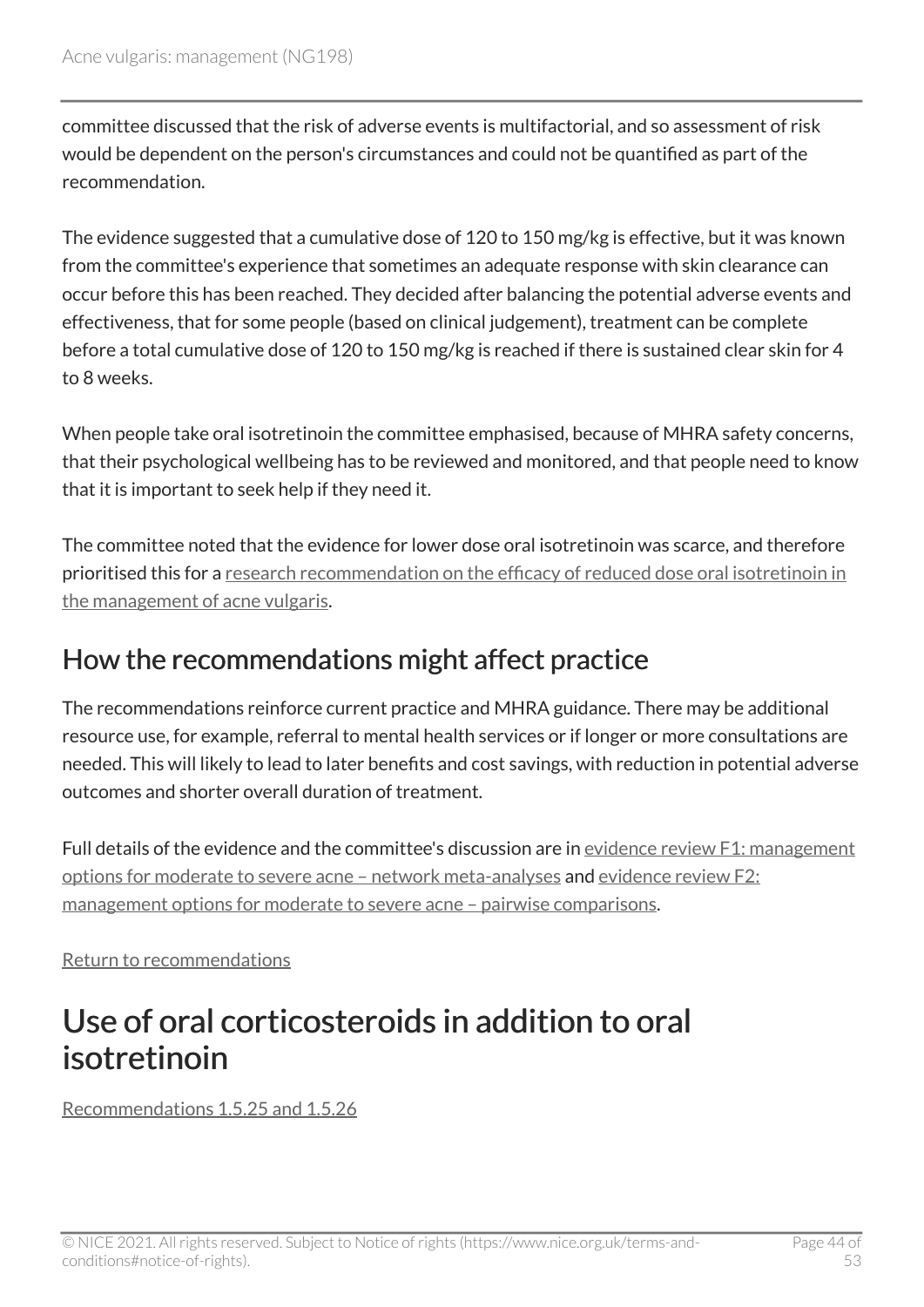### Why the committee made the recommendations

No evidence was found on this topic, so the committee made recommendations based on their clinical knowledge and experience.

The committee noted that oral corticosteroid can be used to treat acne flare occurring after the start of treatment with oral isotretinoin, and that this would apply to anyone on oral isotretinoin and not just people with acne fulminans.

The committee also agreed that it is known that oral isotretinoin may cause acne flare, so it is accepted practice to also give oral corticosteroids to people with acne fulminans who are starting oral isotretinoin to prevent an acne flare from occurring.

### How the recommendations might affect practice

The recommendation aims to standardise the use of oral corticosteroids in addition to oral isotretinoin when treating acne fulminans. This reflects current clinical practice and is not likely to have resource implications.

Full details of the evidence and the committee's discussion are in evidence review [J: addition of oral](https://www.nice.org.uk/guidance/ng198/evidence/j-addition-of-oral-corticosteroids-to-oral-isotretinoin-for-the-treatment-of-severe-inflammatory-acne-vulgaris-pdf-329189758166)  [corticosteroids to oral isotretinoin for the treatment of severe inflammatory acne vulgaris](https://www.nice.org.uk/guidance/ng198/evidence/j-addition-of-oral-corticosteroids-to-oral-isotretinoin-for-the-treatment-of-severe-inflammatory-acne-vulgaris-pdf-329189758166).

[Return to recommendations](#page-19-0)

### <span id="page-44-0"></span>Physical treatments

[Recommendation 1.5.27](#page-19-1) 

#### Why the committee made the recommendation

Based on modest evidence that photodynamic therapy is moderately clinically and cost effective in the treatment of moderate to severe acne vulgaris compared with other treatments, the committee decided that it could be recommended as an alternative for treating this severity of acne when other treatments are ineffective, not tolerated or contraindicated. The evidence for physical treatments for mild to moderate acne was very limited. Therefore, the committee noted that the use of photodynamic therapy would depend upon the consultant dermatologist's clinical expertise and judgement on a case-by-case basis.

Because of the limited evidence, the committee decided to prioritise a [research recommendation](#page-27-3)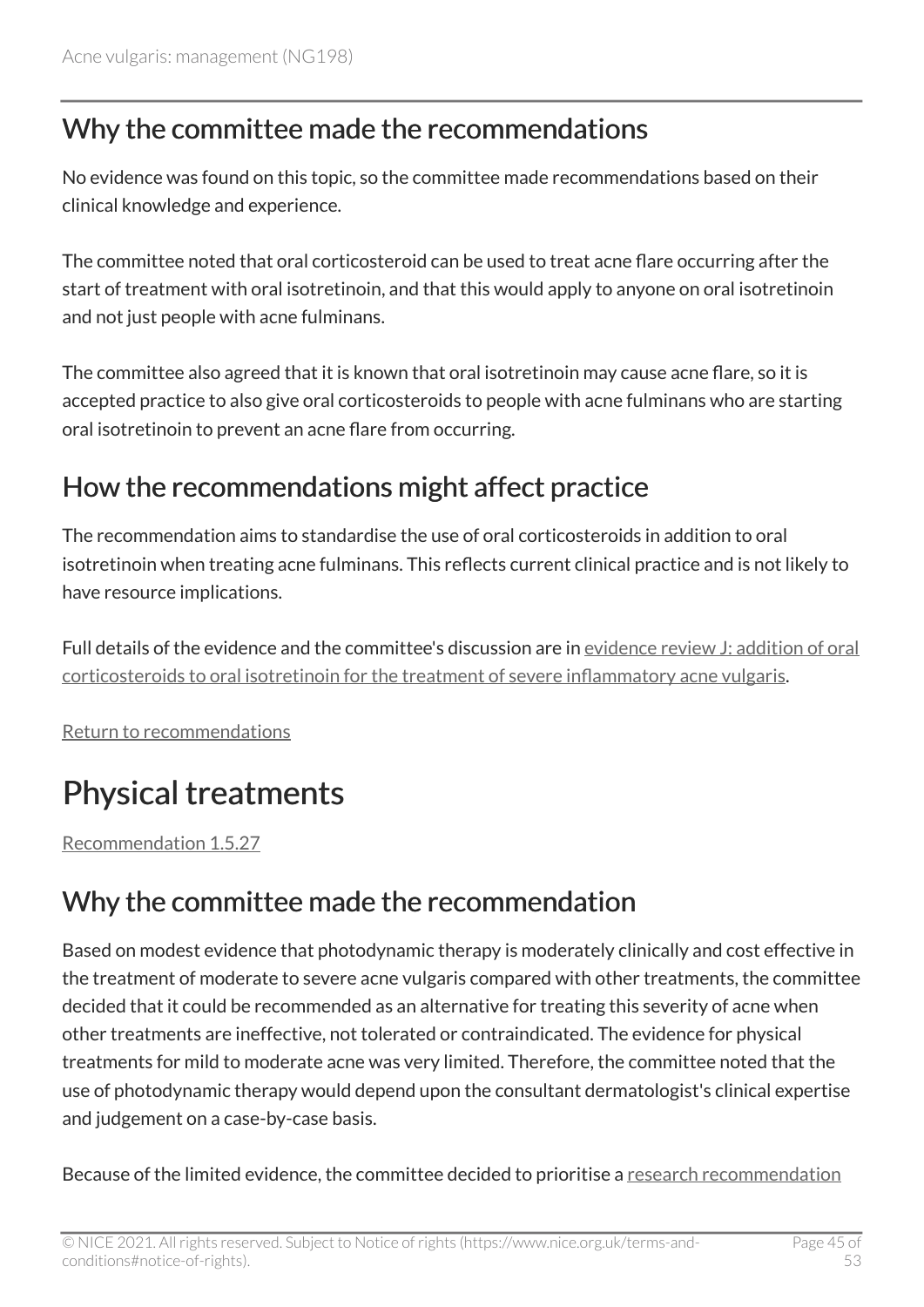[on the effectiveness of physical treatments \(such as light devices\) in the treatment of acne vulgaris](#page-27-3) [or persistent acne vulgaris-related scarring](#page-27-3).

#### How the recommendation might affect practice

Physical treatments for the management of acne are not part of current practice in the NHS. Therefore, the recommendation is expected to result in a change in current practice and to have some impact on resources and training. The impact is not expected to be substantial, as many hospitals across the country already have photodynamic therapy facilities and the proportion of people with acne fulfilling the criteria is not expected to be high.

Full details of the evidence and the committee's discussion are in:

- evidence review [F1: management options for moderate to severe acne network meta](https://www.nice.org.uk/guidance/ng198/evidence/f1-management-options-for-moderate-to-severe-acne-network-metaanalyses-pdf-9144159955)[analyses](https://www.nice.org.uk/guidance/ng198/evidence/f1-management-options-for-moderate-to-severe-acne-network-metaanalyses-pdf-9144159955)
- evidence review [F2: management options for moderate to severe acne pairwise comparisons](https://www.nice.org.uk/guidance/ng198/evidence/f2-management-options-for-moderate-to-severe-acne-pairwise-comparisons-pdf-9144159956)
- [evidence review M: management of acne-vulgaris-associated scarring](https://www.nice.org.uk/guidance/ng198/evidence/m-management-of-acne-vulgarisassociated-scarring-pdf-329189758169).

[Return to recommendation](#page-19-1)

### <span id="page-45-0"></span>Use of intralesional corticosteroids

[Recommendation 1.5.28](#page-19-2) 

### Why the committee made the recommendation

Severe inflammatory acne vulgaris cysts can be painful and unsightly, so even though the evidence was limited the committee agreed it was important to make a recommendation on this based on their knowledge and experience together with the available evidence.

From the limited evidence there were sufficiently positive results to recommend the use of intralesional triamcinolone acetonide, which agreed with the committee's experience. The committee chose to recommend a concentration of 0.6 mg/ml as this is in line with the effective concentrations used in the available evidence.

The committee also discussed that there are some possible side effects of triamcinolone acetonide injections, for example hypopigmentation (especially in people with darker skin). Because of this, the committee recommended a lower dose than is used for other inflammatory conditions, noting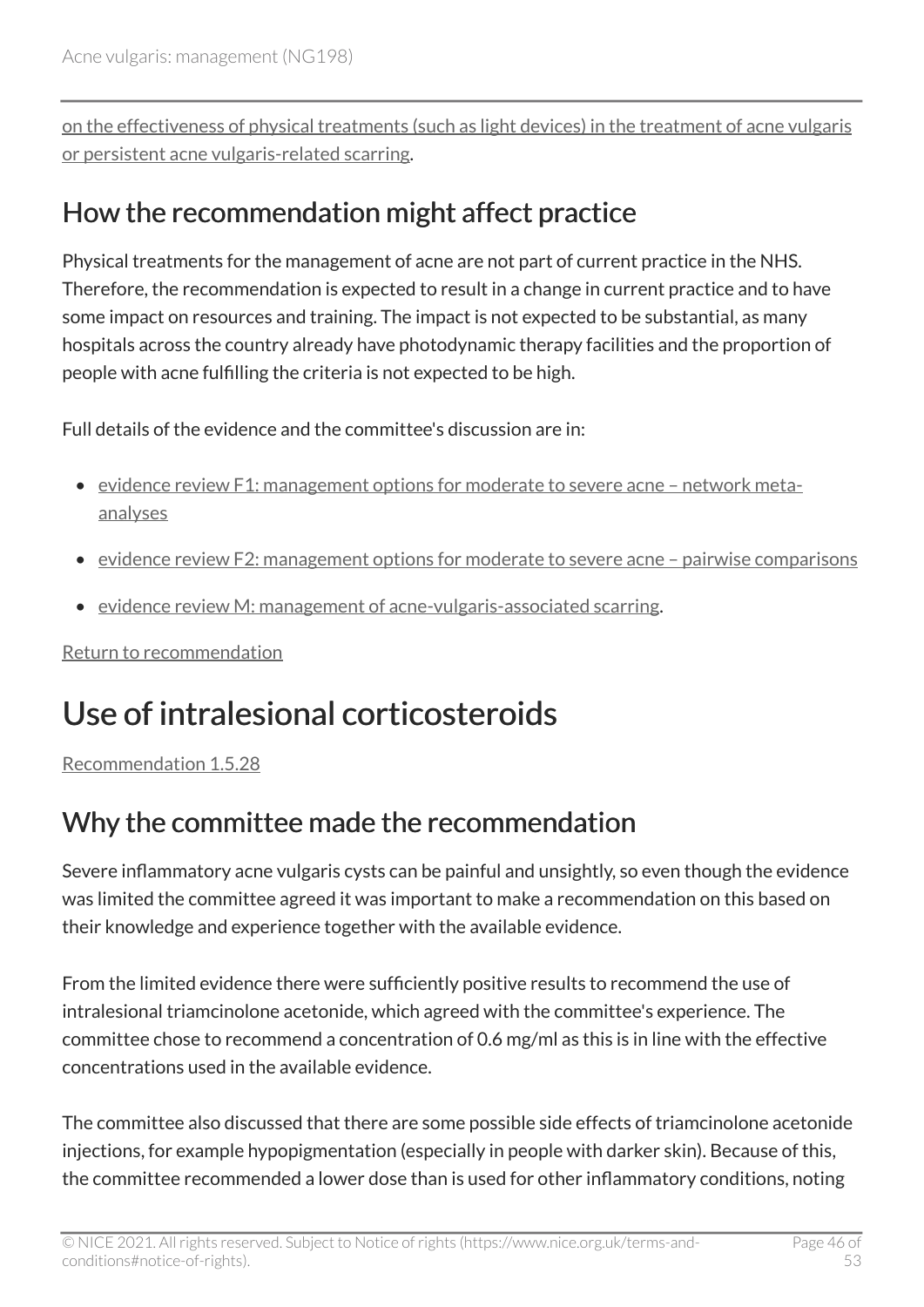that the recommended dose is small and is less likely to cause side effects. The committee also agreed that, usually, inflammatory acne cysts respond well to low concentrations of triamcinolone acetonide, so the higher doses often used for other treatments are not needed.

#### How the recommendation might affect practice

At present there is variation in the use of intralesional corticosteroids for people with inflammatory cysts, in terms of indication, time point and dosage. The recommendation aims to standardise practice and is likely to have a low impact on resources as intralesional corticosteroids are readily available and the procedure can be done during the clinic consultation.

Full details of the evidence and the committee's discussion are in [evidence review](https://www.nice.org.uk/guidance/ng198/evidence/k-intralesional-corticosteroids-for-the-treatment-of-individual-acne-vulgaris-lesions-pdf-329189758167) K: intralesional [corticosteroids for the treatment of individual acne vulgaris lesions](https://www.nice.org.uk/guidance/ng198/evidence/k-intralesional-corticosteroids-for-the-treatment-of-individual-acne-vulgaris-lesions-pdf-329189758167).

[Return to recommendation](#page-19-2)

### <span id="page-46-0"></span>Treatment options for people with polycystic ovary syndrome

[Recommendations 1.5.29 and 1.5.30](#page-20-1)

### Why the committee made the recommendations

There was insufficient evidence to identify the most effective treatment for acne vulgaris in people with polycystic ovary syndrome, so the committee agreed that the usual first-line treatment options are appropriate in the first instance. This enables treatment for acne in people with polycystic ovary syndrome to be started without delay.

If the first-line treatment options do not work, adding a hormonal treatment could be effective because of hyperandrogenism in people with polycystic ovary syndrome. The committee agreed that either the combined oral contraceptive pill (which is an established and widely available hormonal treatment for the symptoms of polycystic ovary syndrome) or ethinylestradiol with cyproterone acetate (co-cyprindiol) could be used, as they have different mechanisms of action from one another. The committee agreed that a 6-month review for co-cyprindiol should take place to discuss the benefits and risks of continuing the treatment or the use of an alternative option.

The committee also agreed that the standard first-line treatment options as well as the combined contraceptive pill or co-cyprindiol could be delivered in primary care, but some people with acne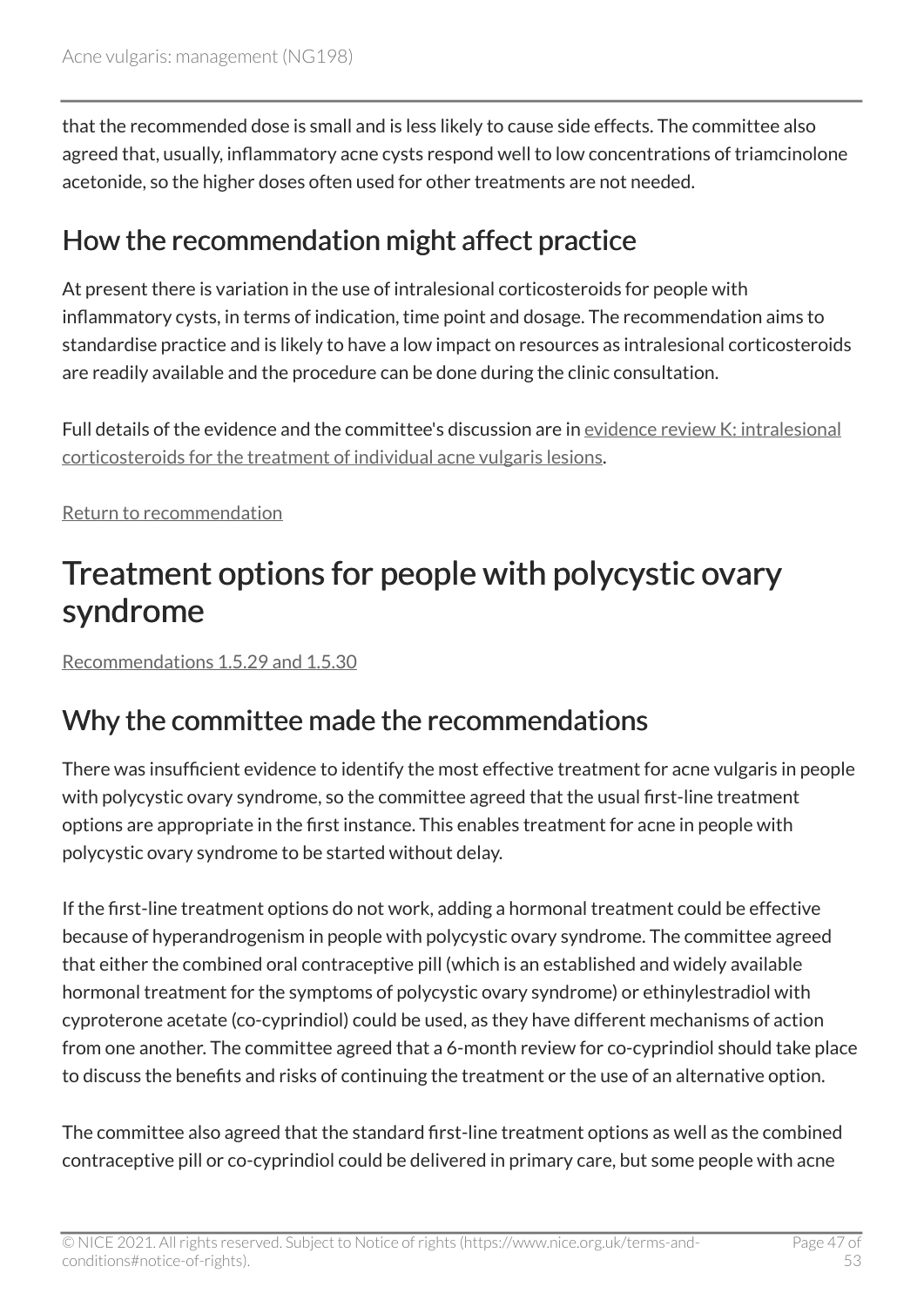vulgaris and polycystic ovary syndrome who have additional features of hyperandrogenism would need more specialist treatment and may benefit from referral to a specialist, such as a reproductive endocrinologist.

Because of the insufficient evidence for this review the committee prioritised a [research](#page-26-4)  [recommendation on the most effective first-line treatment option for any severity of acne vulgaris](#page-26-4) [for people with polycystic ovary syndrome.](#page-26-4)

### How the recommendations might affect practice

The committee considered that the recommendations largely reflect current practice, although there may be an increase in the use of first-line treatment options instead of hormonal treatments as initial care for acne in people with polycystic ovary syndrome which could be cost saving.

Full details of the evidence and the committee's discussion are in [evidence review](https://www.nice.org.uk/guidance/ng198/evidence/g-management-options-for-people-with-acne-vulgaris-and-polycystic-ovary-syndrome-pdf-9144159957) G: management [options for people with acne vulgaris and polycystic ovary syndrome.](https://www.nice.org.uk/guidance/ng198/evidence/g-management-options-for-people-with-acne-vulgaris-and-polycystic-ovary-syndrome-pdf-9144159957)

[Return to recommendations](#page-20-1)

### <span id="page-47-0"></span>Relapse

[Recommendations 1.6.1 to 1.6.4](#page-20-0) 

### Why the committee made the recommendations

No evidence was identified, so the recommendations were based on the committee's experience and expertise. The committee agreed that relapse after treatment should be dealt with in a stepwise approach, taking into account the number of treatment courses and severity of acne at the time of relapse.

For people with acne that relapses after adequate response to first-line treatment, the committee agreed either the same treatment should be tried again if it was well tolerated and the person was happy with the outcome, or a different option could be tried if preferred.

In a situation when acne has adequately responded to oral isotretinoin but has relapsed to mild to moderate severity, the committee recommended offering a new 12-week course of one of the firstline treatments for mild to moderate severity. This would most likely achieve adequate results while avoiding the side effects of oral antibiotics or another course of oral isotretinoin.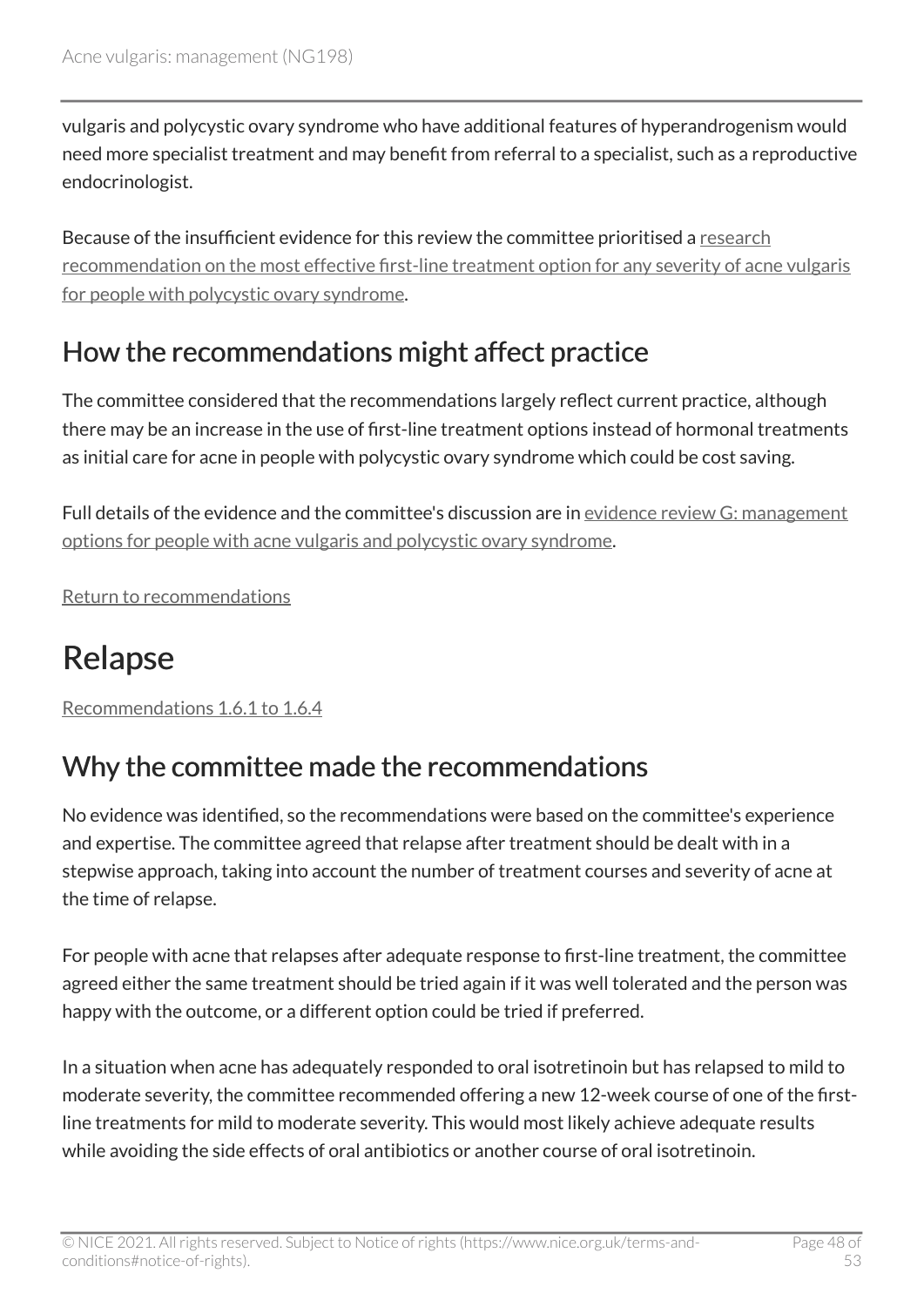In a situation when acne has adequately responded to oral isotretinoin but has relapsed to moderate to severe severity, the committee agreed to recommend 2 options: either a new 12-week course of one of the first-line treatment options, as this may adequately treat the relapse, or rereferral to a consultant dermatologist-led team for alternative treatment options (which may include a further course of isotretinoin).

The committee agreed that people whose acne vulgaris has relapsed after treatment with 2 separate courses of oral isotretinoin, and who currently have moderate to severe acne, should be offered a re-referral if they are no longer under the care of a consultant dermatologist-led team. They discussed that these people may need a tailored approach to their acne treatment, including a change in dose or duration of oral isotretinoin or other alternative treatment options.

### How the recommendations might affect practice

The committee noted that these recommendations are consistent with other parts of the guideline and therefore will help standardise practice. They acknowledged that referral of a person to a consultant dermatologist-led team after acne vulgaris relapsed twice with 2 separate courses of oral isotretinoin, may lead to a change in current clinical practice. However, they agreed that this approach will lead to better outcomes because it is using a specialist tailored approach to treatment.

Full details of the evidence and the committee's discussion are in [evidence review](https://www.nice.org.uk/guidance/ng198/evidence/h-management-options-for-refractory-acne-pdf-329189758164) H: management [options for refractory acne](https://www.nice.org.uk/guidance/ng198/evidence/h-management-options-for-refractory-acne-pdf-329189758164).

[Return to recommendations](#page-20-0)

### <span id="page-48-0"></span>Maintenance

[Recommendations 1.7.1 to 1.7.5](#page-21-0) 

### Why the committee made the recommendations

There was some evidence on this topic, and the committee used this together with their experience and expertise to make recommendations.

The committee noted that appropriate skin care, as described in section 1.2, should be encouraged to maintain the skin improvements achieved by acne treatment.

The committee discussed that people whose acne has cleared are often concerned that not having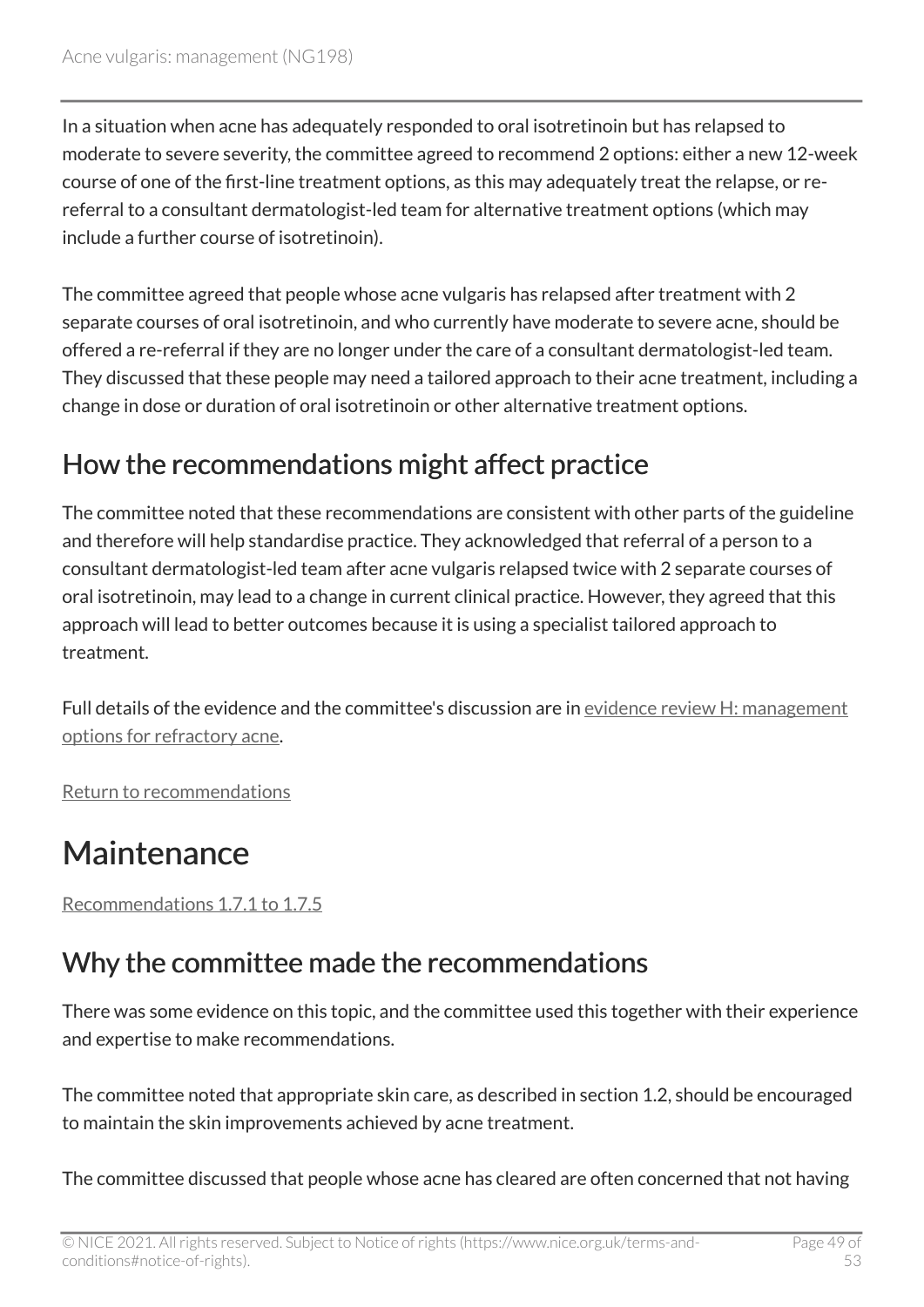further treatment will mean their acne will relapse, which is often not the case. The committee therefore recommended that healthcare professionals should explain that maintenance treatment is not always needed.

Based on clinical experience, the group that the committee thought may benefit from maintenance treatment were those whose acne had previously returned after treatment.

There was some evidence of limited quality suggesting that topical retinoids such as adapalene and tretinoin, topical benzoyl peroxide or topical azelaic acid, could reduce lesion count with few adverse effects for maintenance treatment. The committee agreed that the combination treatment of adapalene and benzoyl peroxide demonstrated the best clinical effect, but discussed that other options should be available for those who have contraindications or who are unable to tolerate the treatment. They agreed that topical adapalene, topical azelaic acid or topical benzoyl peroxide could be used.

Based on experience, the committee agreed that a 12-week review was suitable to decide whether or not continued maintenance treatment is necessary because by 12 weeks any effects of the maintenance treatments should have become apparent.

#### How the recommendations might affect practice

Although the recommendations do not largely deviate from current practice, there is currently variation on what types of maintenance treatments are given. The recommendations would therefore standardise practice.

Full details of the evidence and the committee's discussion are in [evidence review](https://www.nice.org.uk/guidance/ng198/evidence/i-maintenance-treatment-for-acne-vulgaris-pdf-329189758165) I: maintenance [treatment for acne vulgaris.](https://www.nice.org.uk/guidance/ng198/evidence/i-maintenance-treatment-for-acne-vulgaris-pdf-329189758165)

[Return to recommendations](#page-21-0)

### <span id="page-49-0"></span>Managing acne-related scarring

[Recommendations 1.8.1 and 1.8.2](#page-22-0)

### Why the committee made the recommendations

A considerable amount of evidence was identified on this topic. However, the types of comparisons made interpretation of the effectiveness of treatments difficult. The committee acknowledged that any treatment should be preceded by a discussion of treatment options (for ongoing acne as well as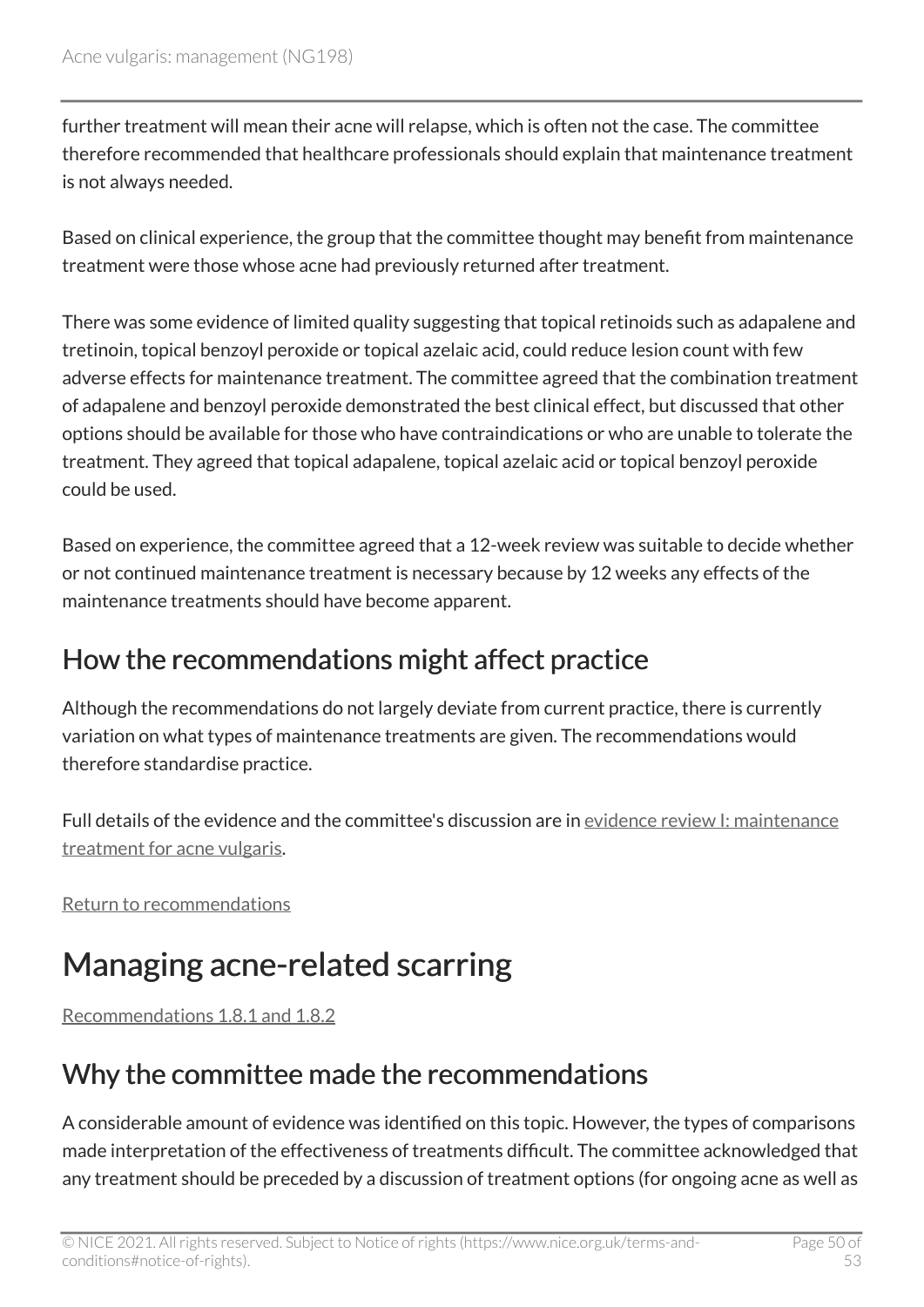acne-associated scarring) and other issues relevant to the person, to help with shared decision making. The committee noted that referral to a consultant dermatologist-led team with expertise in the management of scarring is important to prevent potential skin damage caused by treatment. They were aware that the evidence was not strong enough to recommend referral for everyone with acne scarring, which would also lead to a significant impact on resources. The committee therefore specified, based on the available evidence and clinical expertise, that those with persistent severe scarring are likely to have the greatest benefit. The committee discussed that in their experience, the tissue remodelling and healing process occurs for up to about a year after the acne has cleared and management of acne scarring should be considered after this timeframe.

There was evidence that 3 types of treatment showed some efficacy in improving the appearance of scars. These were glycolic acid peels, or  $CO<sub>2</sub>$  laser treatment either alone or after a session of punch elevation. The choice of option would depend on the type of scarring, but the committee chose to allow for clinical judgement as people may present with a number of different types of scars.

Additionally, the committee agreed that the uncertainties in the evidence needed further research to clarify. The committee therefore prioritised recommendations for research on the effectiveness [of physical treatments \(such as light devices\)](#page-27-3) and on the [effectiveness of chemical peels for the](#page-28-0)  [treatment of acne vulgaris or persistent acne vulgaris-related scarring](#page-28-0).

### How the recommendations might affect practice

The availability of treatments for acne scarring in NHS centres varies across the country. The recommendations are expected to result in a change in current practice, with referral to a consultant dermatologist-led team and standardised options of glycolic acid peel or  $CO<sub>2</sub>$  laser treatment with punch elevation where needed. The impact is not expected to be substantive, as only a small number of people will fulfil the criteria. Additional resources and training may be needed in centres offering these treatment options.

Full details of the evidence and the committee's discussion are in evidence review [L: risk factors for](https://www.nice.org.uk/guidance/ng198/evidence/l-risk-factors-for-scarring-due-to-acne-vulgaris-pdf-329189758168)  [scarring due to acne vulgaris](https://www.nice.org.uk/guidance/ng198/evidence/l-risk-factors-for-scarring-due-to-acne-vulgaris-pdf-329189758168).

[Return to recommendations](#page-22-0)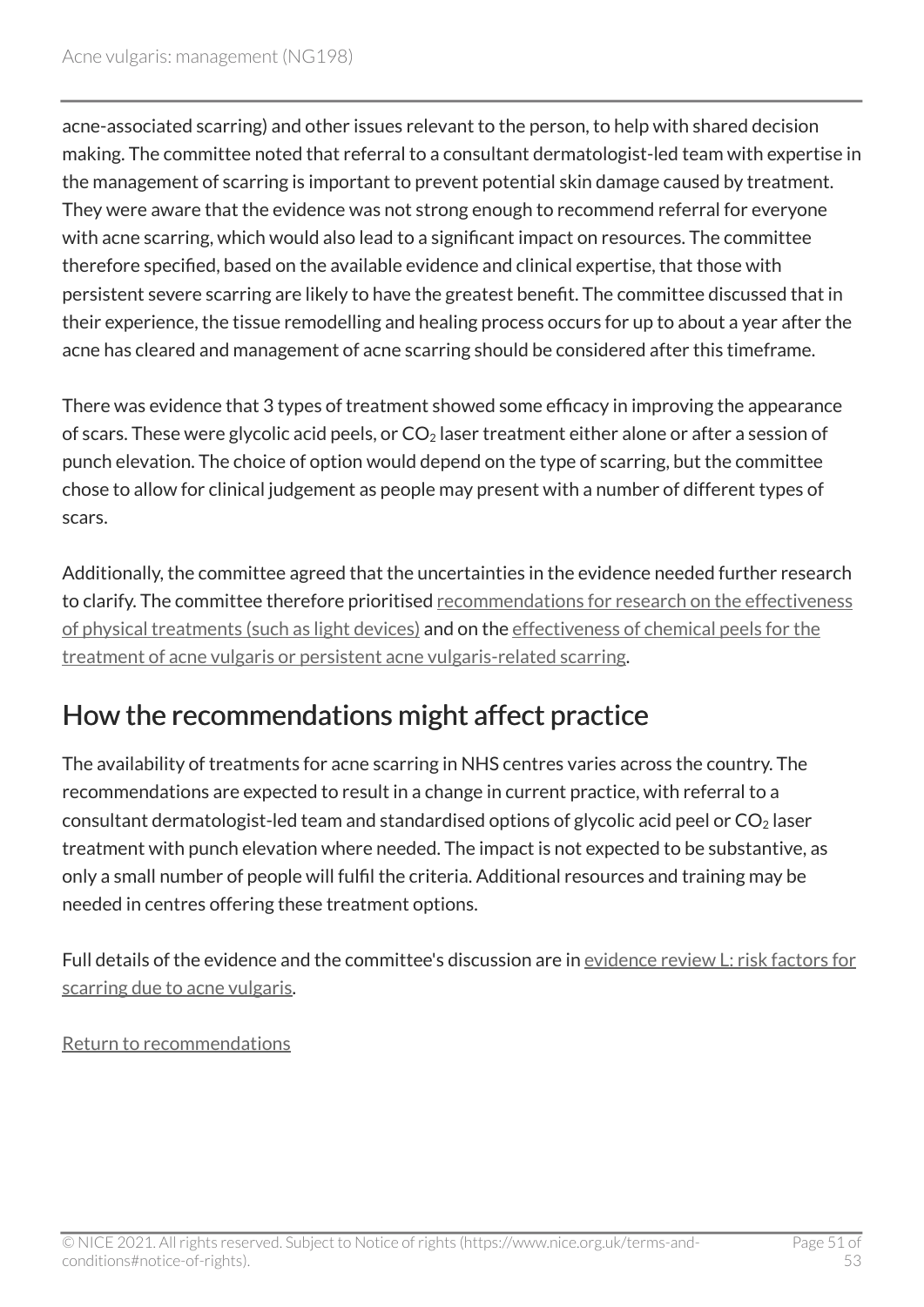## <span id="page-51-0"></span>**Context**

Acne vulgaris is a common condition that can affect the face, chest and back. It is most prevalent among young people and younger adults, affecting approximately 80% of people at some time between 11 and 30 years.

When treating acne vulgaris its severity, distribution, and the views of the affected person need to be taken into account. The aim of treatment is to reduce the severity of skin lesions and to prevent recurrence and scarring.

There is variation in how acne vulgaris is treated in clinical practice, and there is therefore a need to standardise treatment. There is also a need when prescribing antibiotic therapy for acne vulgaris to take into account the principles of antimicrobial guidance and policy, as outlined in the [NICE](https://www.nice.org.uk/guidance/ng15) [guideline on antimicrobial stewardship,](https://www.nice.org.uk/guidance/ng15) as well as the [World Health Organization Global action](https://www.who.int/publications/i/item/9789241509763)  [plan on antimicrobial resistance.](https://www.who.int/publications/i/item/9789241509763)